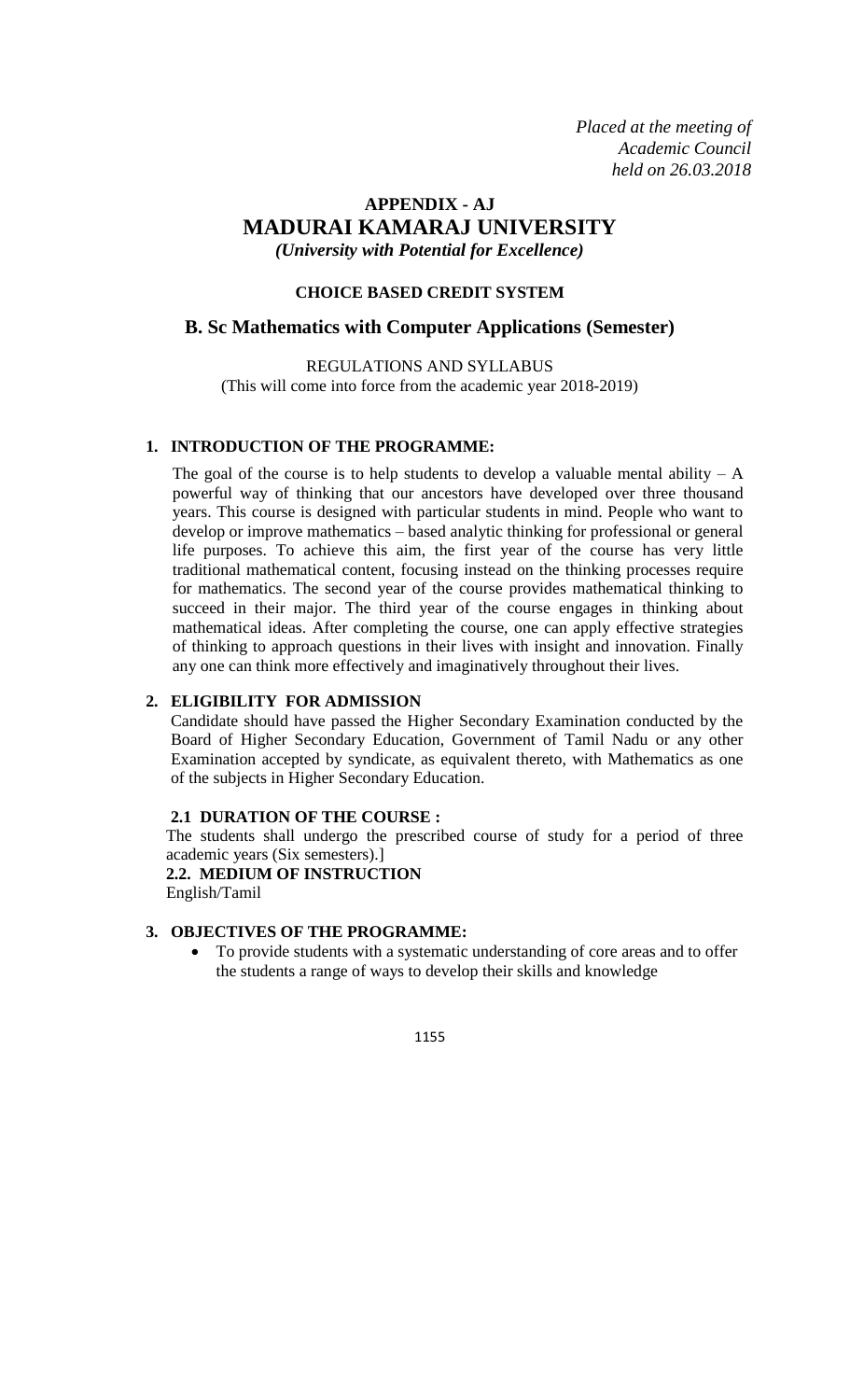- To lay a foundation for a wide choice of careers and particularly careers requiring problem solving abilities
- To provide the foundation for higher education in Mathematics

#### **4. OUTCOME OF THE PROGRAMME :**

The students will be capable of facing the competitive situation prevailing now and getting placement and have the capacity to go for higher education.

#### **5, 6 and 7. SUBJECTS OF STUDY**

The programme consists of various subjects. The following are the different categories:

- 1. Tamil
- 2. English
- 3. Core Papers
- 4. Allied Paper I (Physics/Computer Science)
- 5. Allied Paper II (Applications of Mathematics)
- 6. Non Major Elective
- 7. Environmental Studies
- 8. Value Education
- 9. Extension Activities

#### **Non Major Elective:**

The University shall provide all information to the non major elective subject. The students can choose their elective subject in the first semester.

#### **8. UNITIZATION:**

Each subject contains 5 units. Not only core subjects, but also all the subjects.

#### **9. PATTERN OF SEMESTER EXAMINATION:**

| Internal                                   |         | 25 Marks                      |
|--------------------------------------------|---------|-------------------------------|
| External                                   |         | 75 Marks                      |
| Total                                      |         | 100 Marks                     |
| <b>10. SCHEME FOR INTERNAL ASSESSMENT:</b> |         |                               |
| <b>Tests</b>                               |         | 10 Marks (Average of 2 tests) |
| Assignment                                 |         | 5 Marks                       |
| Peer Team Teaching                         | 5 Marks |                               |
| Seminar                                    |         | 5 Marks                       |
| Total                                      |         | 25 Marks                      |
|                                            |         |                               |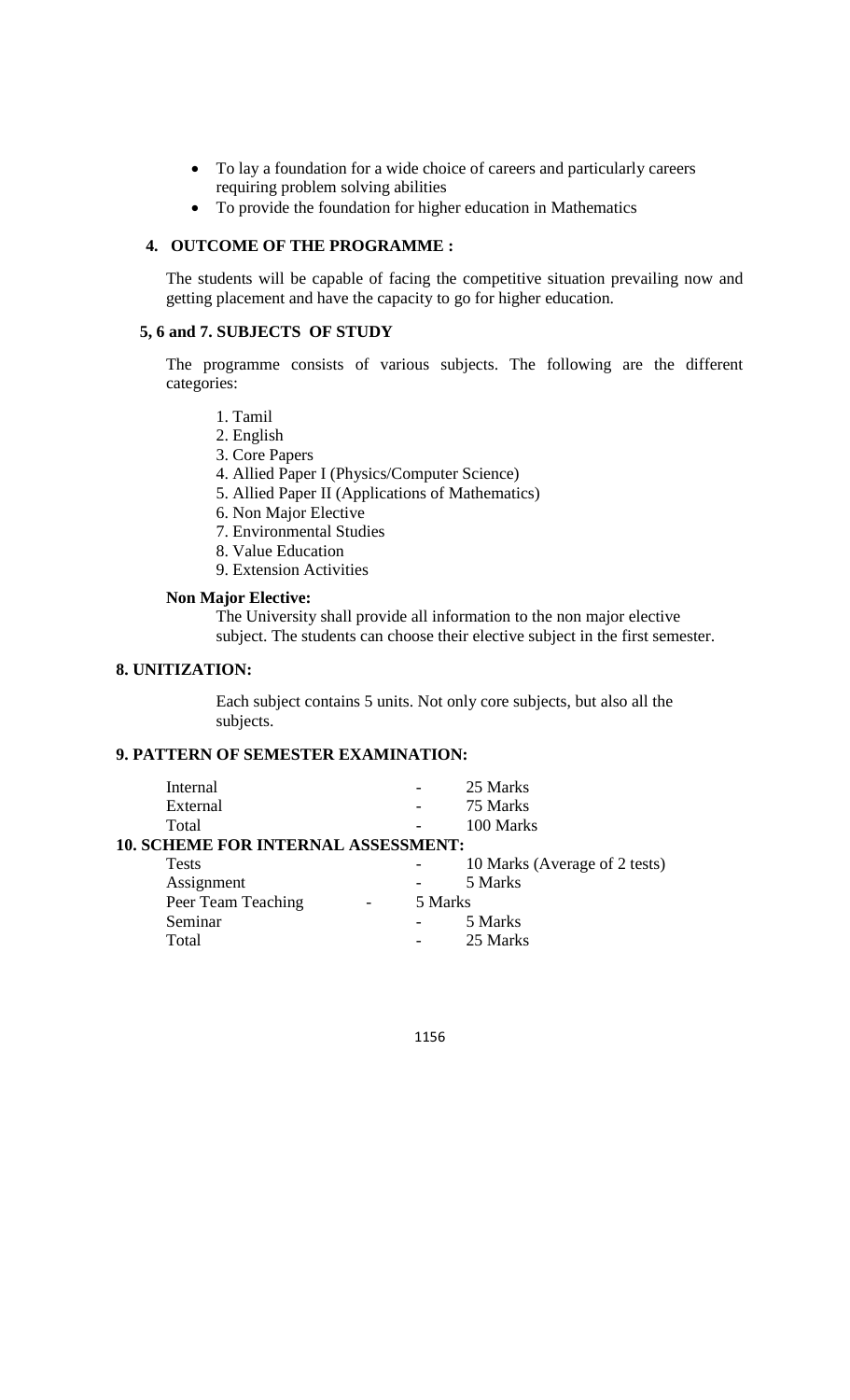#### **11. EXTERNAL EXAMINATION:**

There shall be external examinations at the end of each semester, odd semesters in the month of November and even semesters in the month of April.

A Candidate who does not pass the examination may be permitted to appear in the failed subjects in the subsequent examinations. A candidate should get registered for the first semester examination.

Students must have earned 75% of attendance in each course for appearing for the examinations. Students who have earned more than 70% and less than 75% of attendance have to apply for condonation in the prescribed form with prescribed fee. Students who have earned more than 60% and less than 70% of attendance have to apply for condonation in the prescribed form with prescribed fee along with a medical certificate. Students who have below 60% of attendance are not eligible to appear for the examination. They shall re-do the semester(s) after the completion of the programme.

#### **12. QUESTION PAPER PATTERN**

#### **Part A**

| Each question carries equal marks<br>Ten objective type questions<br>Two questions from each unit | $10 \times 1 = 10$ marks |
|---------------------------------------------------------------------------------------------------|--------------------------|
| Part B                                                                                            |                          |
| Five questions (Either Or type)                                                                   | $5 \times 7 = 35$ marks  |
| One question from each unit                                                                       |                          |
| Part C                                                                                            |                          |
| Three questions out of five questions                                                             | $3 \times 10 = 30$ marks |
| One question from each unit                                                                       |                          |

#### **13. SCHEME OF EVALUATION**

The performance of a student in each course is evaluated in terms of percentage of marks with a provision for conversion to grade points.

Mark statement contains  $\text{CCPA} = \frac{\sum (Marks \ X \ \text{Credits})}{\sum (Custits)}$  $\sum (Credits)$  where the summations cover all the papers appeared up to the current semester.

#### **14. PASSING MINIMUM**

The passing minimum is 40% (External minimum is 27 out of 75; No minimum for internal, but External + Internal should be at least  $40$ )

#### **14.1 Classification :**

| S.No. | <b>Range of CCPA</b>    | Class |
|-------|-------------------------|-------|
|       | 40 & above but below 50 |       |
|       | 50 & above but below 60 |       |
|       | $60 \&$ above           |       |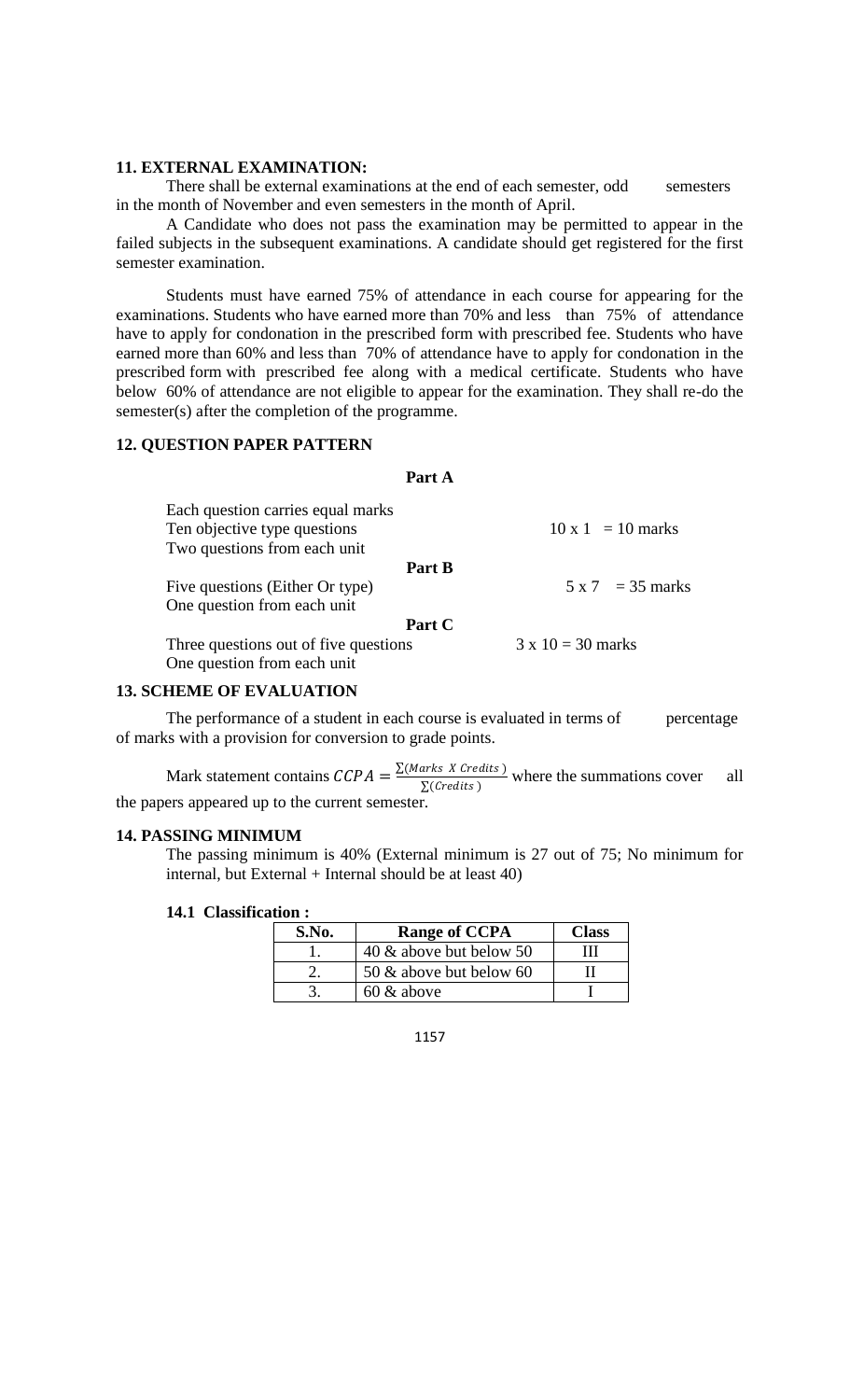#### **15. REVALUATION PROVISION**

Candidates may apply for revaluation of the paper which was already valued, within ten days from the date of publication of the result in the university website along with required forms and fees.

#### **16. TEACHING METHODOLOGY**

Each subject is designed with lectures/assignments/peer team teaching/seminar etc. to meet effective teaching and learning.

#### **17. TEXT BOOKS**

List of text books will be given at the end of the syllabus of the each subject.

#### **18. REFERENCE BOOKS**

List of reference books are followed by the list of text books.

#### **19. RE-TOTALING AND REVALUATION PROVISION**

Students may apply for re-totaling and revaluation after declaration of result within 15 days.

#### **20. TRANSITORY PROVISION**

The candidates of previous syllabus scheme may be permitted to write exams in their own schemes up to the examinations of April 2020 as a transitory provision.

| Semester | Parts                       | Subjects                                      | No.of.<br>Courses | Hours per<br>Six.<br>Working<br>days | Credits        | Max<br><b>Marks</b> |
|----------|-----------------------------|-----------------------------------------------|-------------------|--------------------------------------|----------------|---------------------|
|          | I                           | Tamil Paper I                                 | 1                 | 6                                    | 3              | 100                 |
|          | $\mathbf{I}$                | English Paper I                               | 1                 | 6                                    | 3              | 100                 |
|          | Ш<br>Core Subjects          | Calculus<br>1.                                | 1                 | 5                                    | 5              | 100                 |
| I        |                             | Theory of Equations and<br>2.<br>Trigonometry | 1                 | 5                                    | 5              | 100                 |
|          | Allied Subject I            | <b>Fundamentals of Computers</b><br>1.        | 1                 | 6                                    | $\overline{4}$ | 100                 |
|          | IV<br>Non Major<br>Elective | <b>Fundamentals of Mathematics</b>            | 1                 | 2                                    | 2              | 100                 |
|          |                             | Total                                         | 6                 | 30                                   | 22             | 600                 |

#### **Subjects of Study in B. Sc (Mathematics)**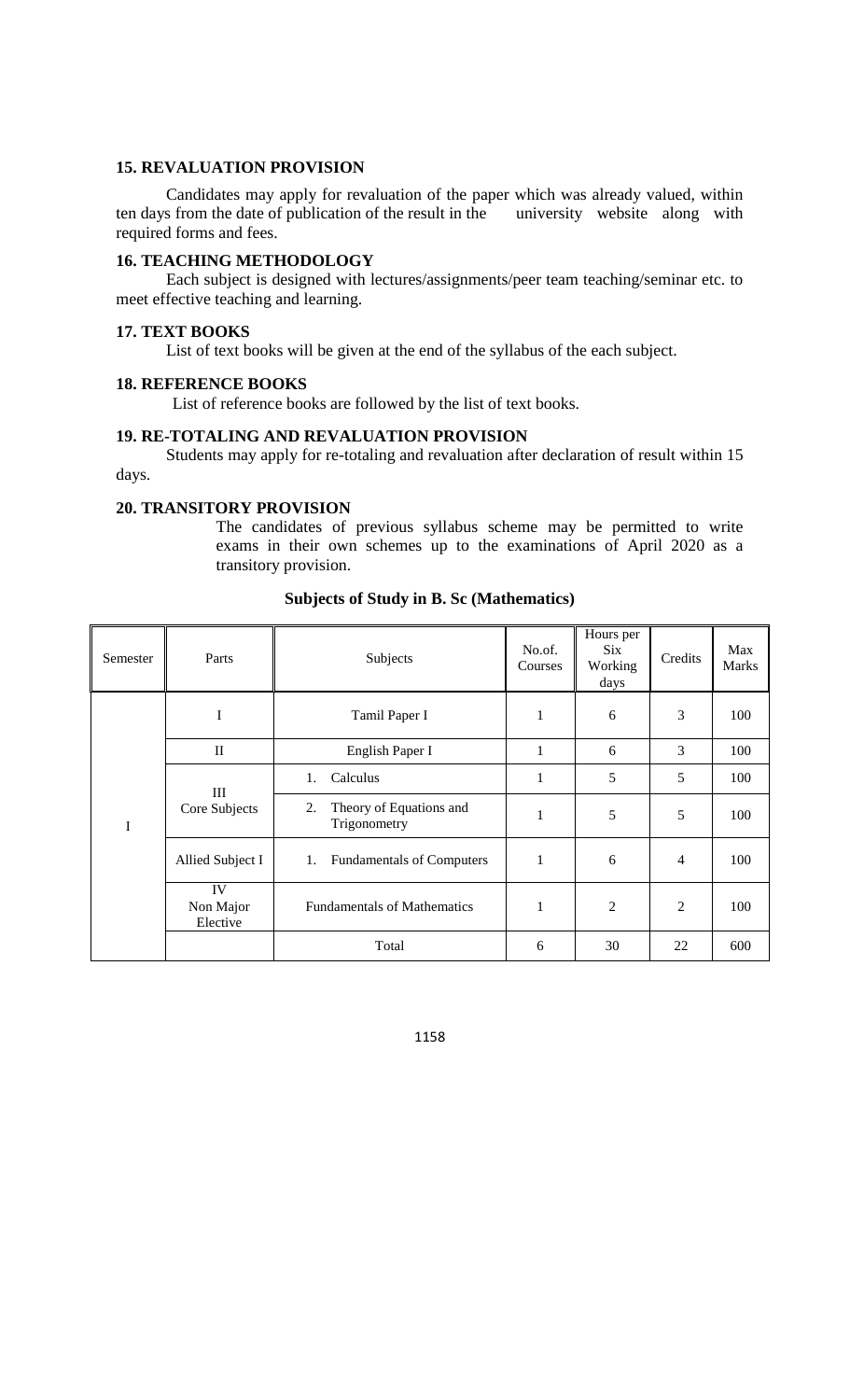| Semester     | Parts                       | Subjects                                               | No.of.<br>Courses | Hours per<br><b>Six</b><br>Working<br>days | Credits        | Max<br>Marks  |
|--------------|-----------------------------|--------------------------------------------------------|-------------------|--------------------------------------------|----------------|---------------|
|              | I                           | Tamil Paper II                                         | 1                 | 6                                          | 3              | 100           |
|              | $\rm II$                    | English Paper II                                       |                   | 6                                          | 3              | 100           |
|              | III<br>Core Subjects        | <b>Differential Equations</b><br>3.                    | 1                 | 5                                          | 5              | 100           |
| $\mathbf{I}$ |                             | Analytical Geometry of 3D<br>4.<br>and Vector Calculus | $\mathbf{1}$      | 5                                          | 5              | 100           |
|              | Allied Subject I            | 2.<br>Data base management system<br>3.<br>Practical   | $\overline{2}$    | 6                                          | $3 + 1$        | $100+$<br>100 |
|              | IV<br>Non Major<br>Elective | Quantitative Aptitude                                  | 1                 | $\overline{2}$                             | $\overline{2}$ | 100           |
|              |                             | Total                                                  | 7                 | 30                                         | 22             | 700           |

| Semester | Parts               | Subjects                 | No.of.<br>Courses | Hours per<br><b>Six</b><br>Working<br>days | Credits        | Max<br><b>Marks</b> |
|----------|---------------------|--------------------------|-------------------|--------------------------------------------|----------------|---------------------|
|          |                     | Tamil Paper III          |                   | 6                                          | 3              | 100                 |
|          | $\mathbf{I}$        | English Paper III        |                   | 6                                          | 3              | 100                 |
| III      | Ш<br>Core subject   | Mechanics<br>5.          | -1                | 6                                          | 6              | 100                 |
|          | Allied Subject I    | Visual Programming<br>4. |                   | 6                                          | $\overline{4}$ | 100                 |
|          | Allied Subject<br>П | Programming in C<br>1.   |                   | 6                                          | $\overline{4}$ | 100                 |
|          |                     | Total                    | 5                 | 30                                         | 20             | 500                 |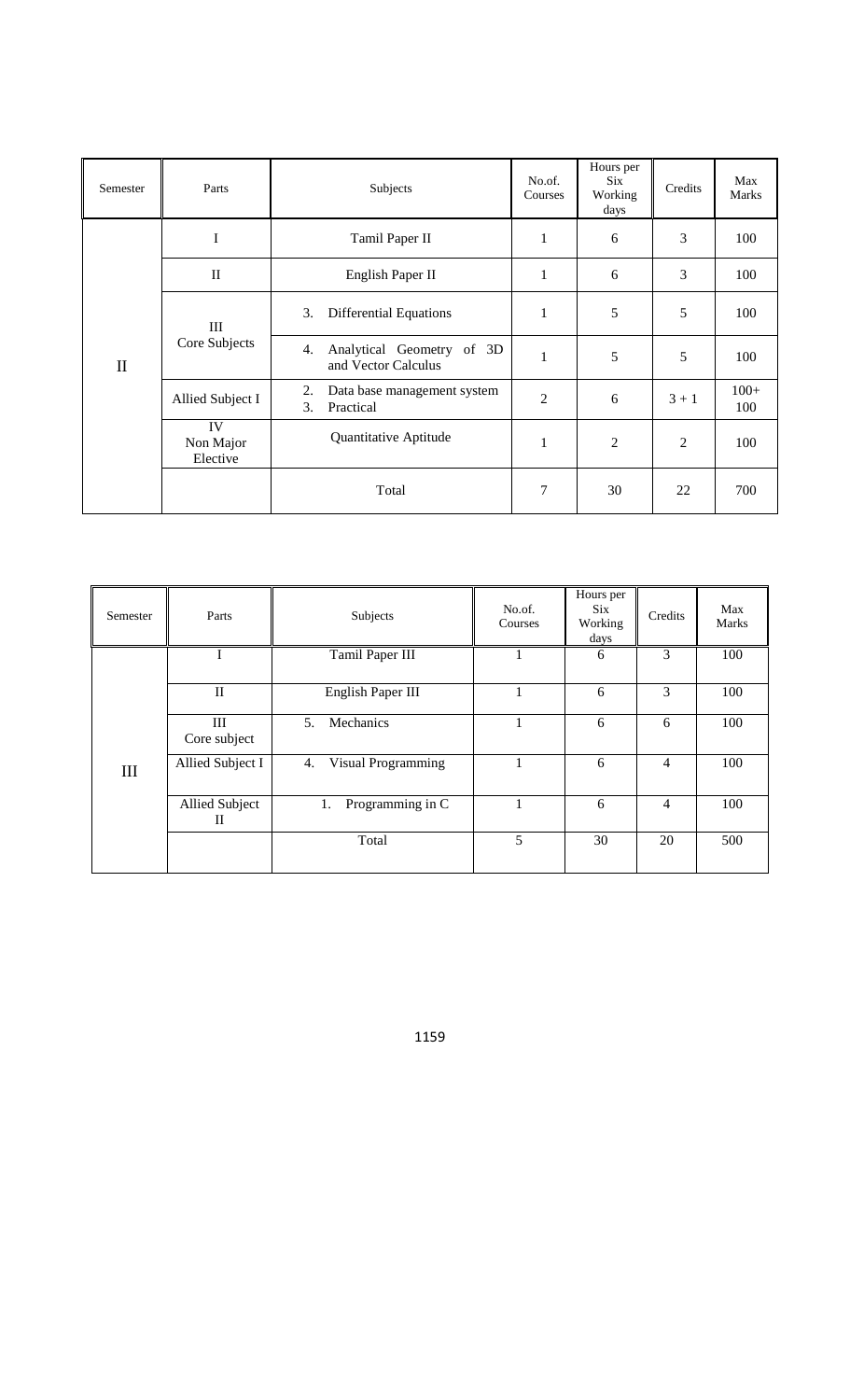| Semester | Parts               | Subjects                                             | No.of.<br>Courses | Hours per<br>Six<br>Working<br>days | Credits | Max<br><b>Marks</b> |
|----------|---------------------|------------------------------------------------------|-------------------|-------------------------------------|---------|---------------------|
| IV       | I                   | Tamil Paper IV                                       | 1                 | 6                                   | 3       | 100                 |
|          | $\mathbf{I}$        | English Paper IV                                     | 1                 | 6                                   | 3       | 100                 |
|          | III<br>Core subject | <b>Basics of Analysis</b><br>6.                      | 1                 | 6                                   | 6       | 100                 |
|          | Allied Subject I    | Programming in JAVA<br>5.<br>Practical in JAVA<br>6. | $\overline{2}$    | 6                                   | $3 + 1$ | $100+$<br>100       |
|          | Allied Subject II   | Programming in C++<br>2.<br>+ Practical              | $\overline{2}$    | 6                                   | $3 + 1$ | $100+$<br>100       |
|          |                     | <b>Extension Activities</b><br>3.                    | 1                 |                                     | 1       |                     |
|          |                     | Total                                                | 8                 | 30                                  | 21      | 700                 |

| Semester                  | Parts                         | Subjects                                      | No.of.<br>Courses | Hours per<br>Six<br>Working<br>days | Credits        | Max<br>Marks |
|---------------------------|-------------------------------|-----------------------------------------------|-------------------|-------------------------------------|----------------|--------------|
|                           | III<br>Core Subjects          | Modern Algebra<br>7.                          | 1                 | 5                                   | 5              | 100          |
|                           |                               | Real Analysis<br>8.                           | 1                 | 5                                   | 5              | 100          |
|                           |                               | 9.<br><b>Fundamentals of Statistics</b>       | 1                 | 5                                   | 5              | 100          |
| $\ensuremath{\mathsf{V}}$ |                               | 10. Operations Research                       | 1                 | 5                                   | 5              | 100          |
|                           | Allied Subject II             | Graph Theory<br>4.                            | 1                 | 6                                   | 4              | 100          |
|                           | IV<br>Skill Based<br>Subjects | 1.<br>Fourier Series and Laplace<br>Transform | 1                 | $\overline{2}$                      | $\overline{c}$ | 100          |
|                           |                               | <b>Environmental Studies</b><br>2.            | 1                 | 2                                   | $\overline{c}$ | 100          |
|                           |                               | Total                                         | 7                 | 30                                  | 28             | 700          |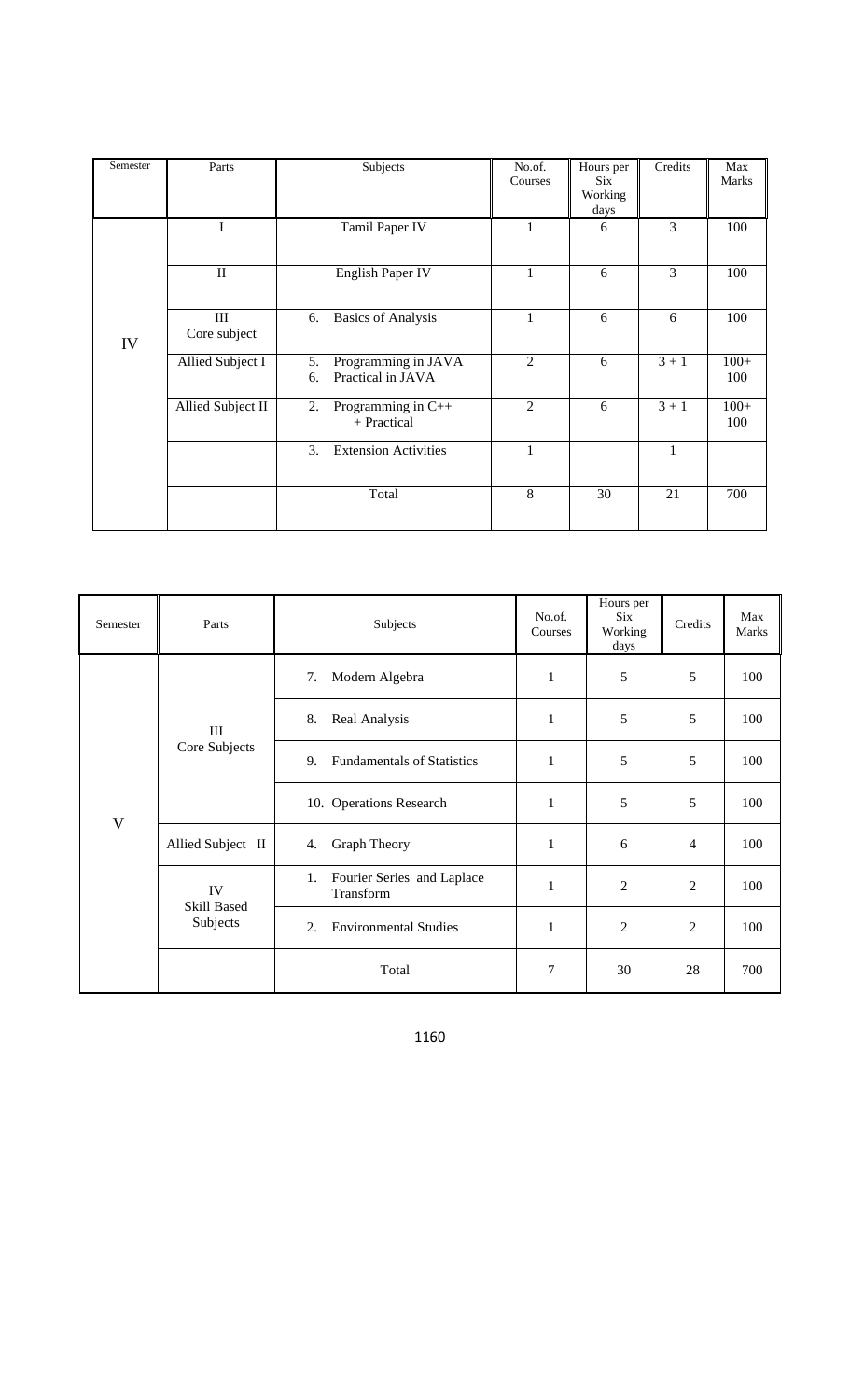| Semester | Parts                             | Subjects                                   | No.of.<br>Courses | Hours per<br>Six<br>Working<br>days | Credits        | Max<br>Marks |
|----------|-----------------------------------|--------------------------------------------|-------------------|-------------------------------------|----------------|--------------|
|          |                                   | 11. Linear Algebra                         | $\mathbf{1}$      | 5                                   | 5              | 100          |
|          | Ш<br>Core Subjects                | 12. Complex Analysis                       | $\mathbf{1}$      | 5                                   | 5              | 100          |
|          |                                   | 13. Statistics                             | $\mathbf{1}$      | 5                                   | 5              | 100          |
|          |                                   | 14. Elective                               | 1                 | 5                                   | $\overline{4}$ | 100          |
| VI       | Allied Subject II                 | <b>Numerical Methods</b><br>5 <sub>1</sub> | 1                 | 6                                   | 4              | 100          |
|          | IV<br><b>Skill Based Subjects</b> | Logic and Boolean Algebra<br>3.            | 1                 | 2                                   | $\overline{2}$ | 100          |
|          |                                   | Value Education<br>4.                      | $\mathbf 1$       | 2                                   | $\overline{2}$ | 100          |
|          |                                   | Total                                      | 7                 | 30                                  | 27             | 700          |

## **Syllabus for Core Subjects Paper 1 – CALCULUS**

## **Objectives:**

- **1. To introduce nth derivative.**
- **2. To introduce curvatures, evolutes and involutes.**
- **3. To introduce double and triple integrals.**

### **UNIT I**

Differentiation: Definition (Only) - Successive differentiation - Trigonometrical transformation - Formation of equations involving derivatives - Leibnitz formula - Meaning of the derivative - Geometrical interpretation - Meaning of the sign of the differential coefficient - Expansion of functions - Taylor's theorem - Cauchy's form of remainder - Taylor's and Maclaurin's series.

#### **UNIT II**

Maxima and Minima of functions of two variables - Envelopes - Curvature - Circle, radius and centre of curvature - Cartesian formula for the radius of curvature - Coordinates of centre of curvature – Evolute and Involute.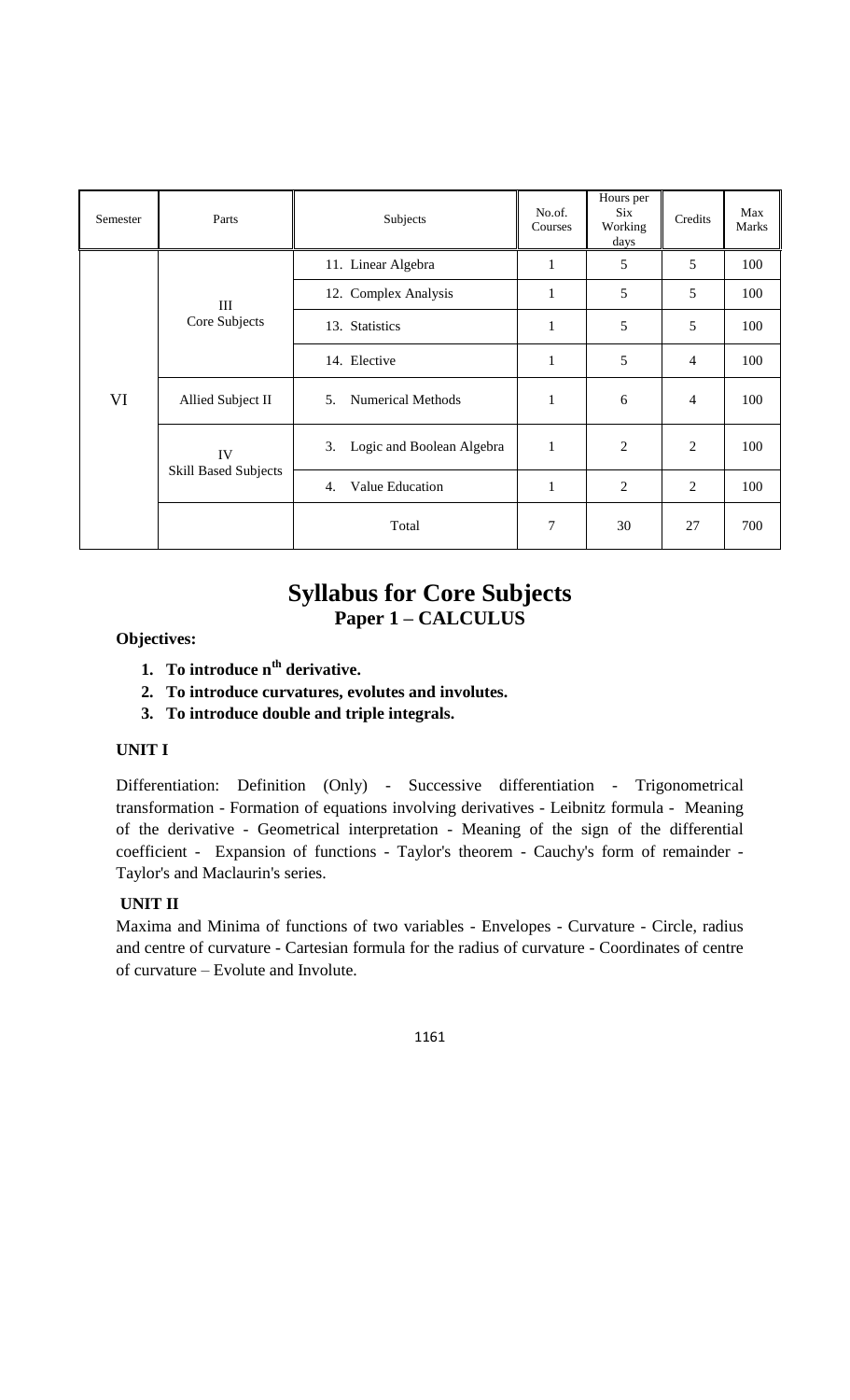## **UNIT III**

Radius of curvature in polar coordinates - p-r equation - Pedal equation of a curve - Definite integrals and their properties.

## **UNIT IV**

Reduction formula for  $x^n$  e<sup>ax</sup>,  $x^n$  cos ax,  $\sin^n x$ ,  $\cos^n x$ ,  $\sin^m x$  cos<sup>n</sup>x,  $\tan^n x$ ,  $\sec^n x$ ,  $x^m$  (log x)<sup>n</sup>, e<sup>ax</sup>cos bx - Bernoulli's formula - Evaluation of double integral- Double integral in polar coordinates - Triple integral.

## **UNIT V**

Change of variables - Jacobian - Change of variable in case of two variables and three variables - Beta and Gamma functions - Properties of Beta function - Relation between Beta and Gamma functions.

## **Text Book:**

T. K. M. Pillai and S. Narayanan, Calculus, Volume I, II, S. Viswanathan Publishing Company, 2012. Unit I: Chapter III, IV- Sections 2.1, 2.2, Chapter VII Unit II: Chapter VIII - Sections 4, 4.1, Chapter X upto Section 2.5 Unit III: Chapter X – Sections 2.6, 2.7, Volume II, Chapter 1 - Section 11 Unit IV: Volume II Chapter 1 - Sections 13, 14, 15-1 and Chapter 5-Sections 1, 2, 3, 4 Unit V: Chapter 6 - Sections 1, 2, Chapter 7 - Sections 1, 2, 3, 4

## **Reference Books:**

- 1. Dr. S. Arumugam and Prof. A. Thangapandi Isaac, Calculus, New Gamma Publishing House, June 2014.
- 2. Shanthi Narayan, Dr. P. K. Mittal, Differential Calculus, S. Chand Publishing Company Ltd., 2005.

## **Paper 2 - THEORY OF EQUATIONS AND TRIGONOMETRY**

#### **Objectives:**

- **1. To solve cubic and biquadratic equations**
- **2. To find logarithm of complex numbers**

#### **UNIT I**

Introduction about polynomials, equations - Remainder theorem - Imaginary roots - Irrational roots - Relation between roots and coefficients of equations - Symmetric functions of the roots - Sum of powers of roots of an equation - Newton's Theorem.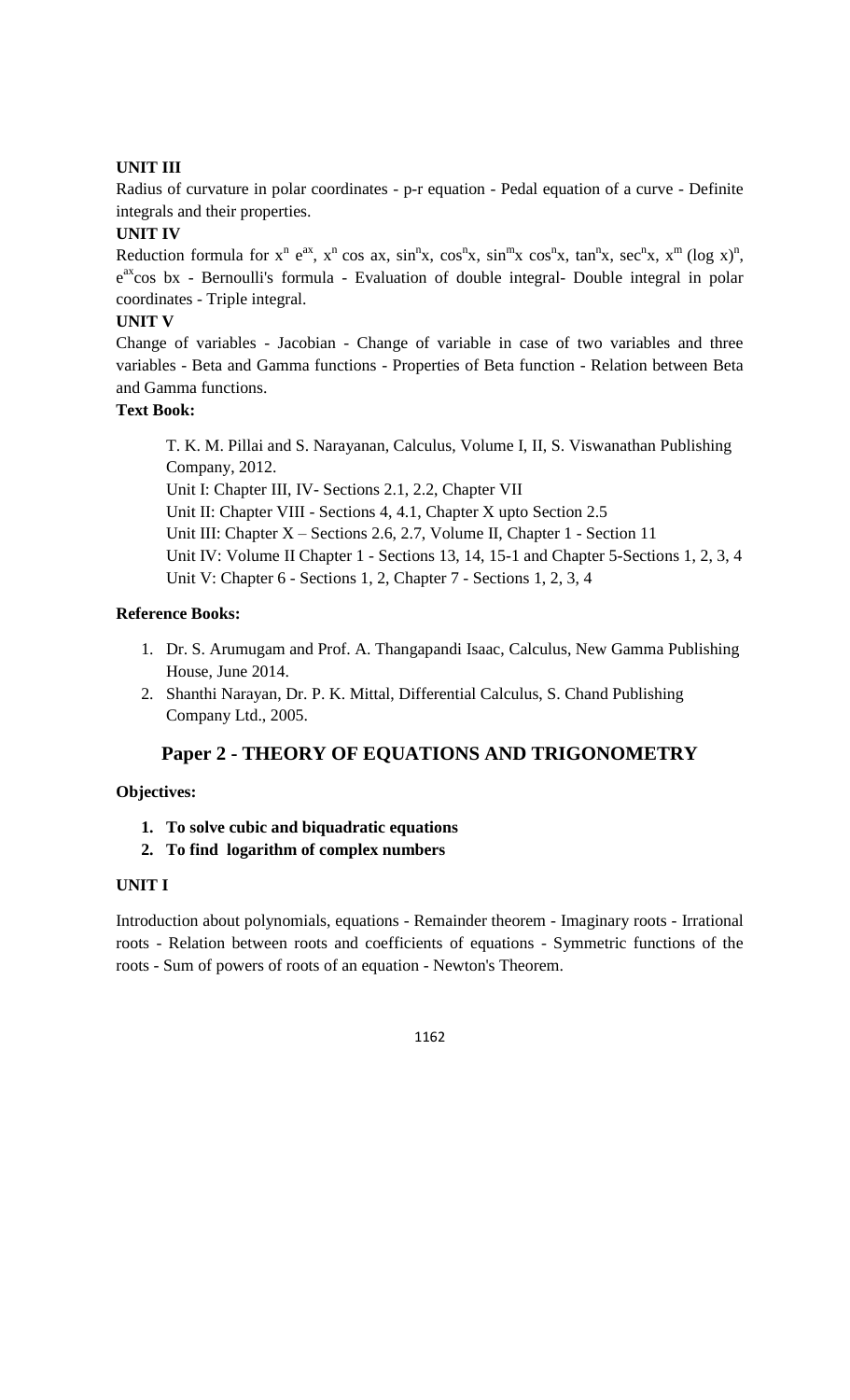Transformations of equations - Roots with signs changed - Roots multiplied by a given number - Reciprocal roots - Reciprocal equation - Increase and decrease the roots of a given equation by a given quantity - Removal of terms – Equations whose roots are any power of the roots of a given equation.

## **UNIT III**

Descarte's rule - Rolle's theorem - Multiple roots - Strum's theorem - Newton's method of divisors - Horner's method.

#### **UNIT IV**

General solution of cubic equations - Cardon's Method - Ferrari's method of solving biquadratic equations - Expansion of sinnθ, cosnθ, tannθ - Examples on formation of equations - Expansion of  $\sin^{n}\theta \cos^{n}\theta$ ,  $\sin^{n}\theta \cos^{m}\theta$ .

## **UNIT V**

Expansion of sin $\theta$ , cos $\theta$ , tan $\theta$  in powers of  $\theta$  – Hyperbolic functions - Relation between hyperbolic functions - Inverse hyperbolic functions - Logarithm of complex quantities.

#### **Text Books:**

- 1. T. K. M. Pillai, T. Narayanan and K. S. Ganapathy, Algebra, Volume I, S. Viswanathan Publishing Company, 2012.
- 2. T. K. M. Pillai and S. Narayanan, Trigonometry, S. Viswanathan Publishing Company, 2009.

### **Reference Books:**

- 1. Dr. S. Arumugam and Prof. A. Thangapandi Isaac, Classical Algebra Theory of Equations, New Gamma Publishing House, July 2016.
- 2. Dr. S. Arumugam and Prof. A. Thangapandi Isaac, Trigonometry, New Gamma Publishing House, November 2017.
- 3. Hari kishan, Theory of equations, Atlantic publishers and Distributers Pvt Ltd, December 2013.

## **Paper 3 - DIFFERENTIAL EQUATIONS**

#### **Objectives:**

**1. To solve linear equations with variable coefficients**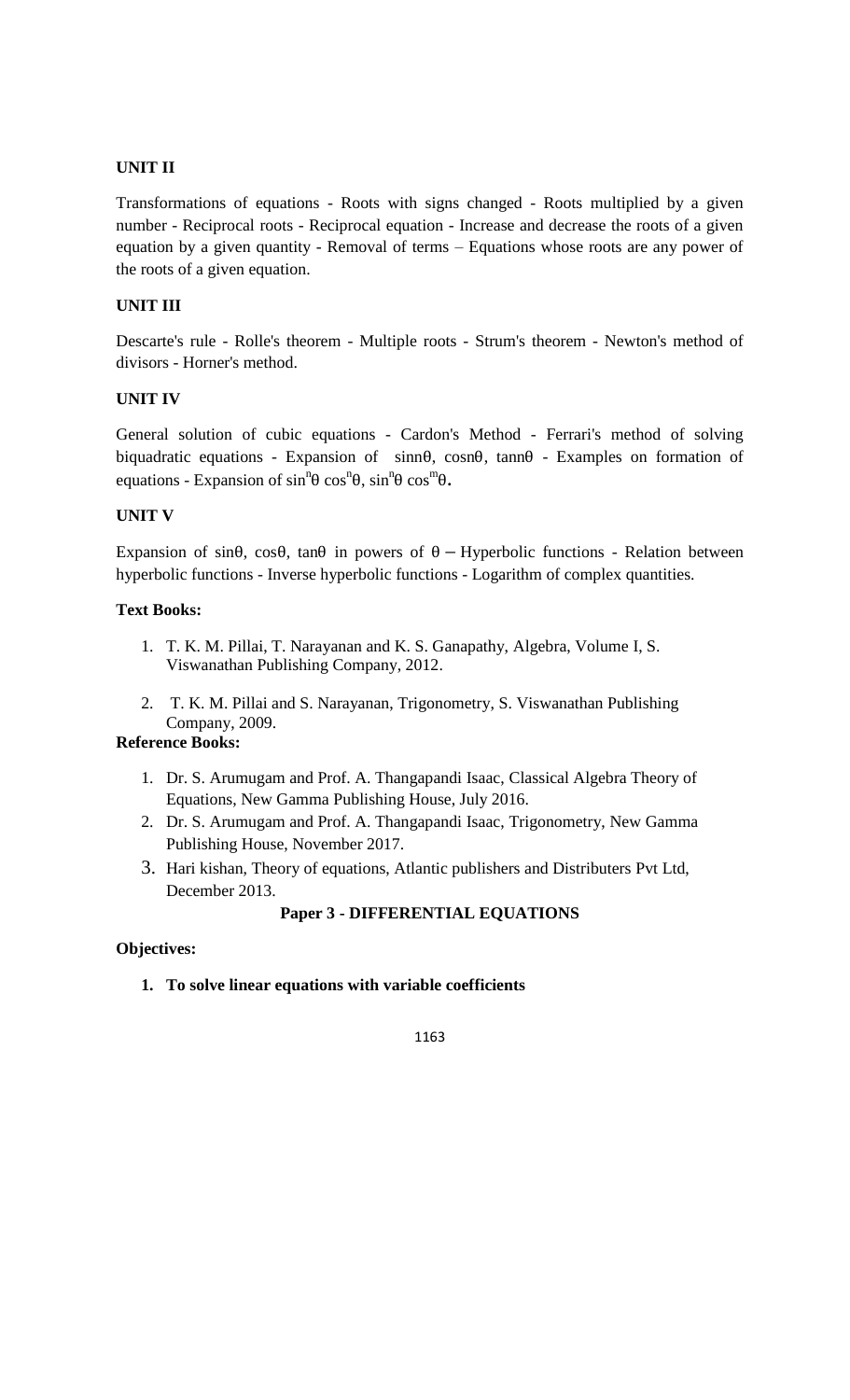## **2. To study partial differential equations**

## **3. To know the applications in real life.**

## **UNIT I**

Exact differential equations – Integrating Factors – Linear Equations – Bernoulli's Equations - Equations of the first order and higher degree - Linear equations with constant co-efficients – Methods of finding complementary functions – Methods of finding particular integrals.

## **UNIT II**

Homogenous linear equations - Linear equations with variable co-efficients - Simultaneous linear equations - Total differential equations.

## **UNIT III**

Formations of partial differential equations – First order partial differentaial equations – Methods of solving first order PDE – Some standard forms.

#### **UNIT IV**

Charpit's Method - PDE. of the higher order – Homogenous differential equations.

#### **UNIT V**

Orthogonal trajectories - Growth and decay - Continuous compound interest - The Braachistochrone Problem - Simple electric circuit - Falling bodies - SHM - Simple pendulum - Central forces - Planatary motion - Dynamical problems with variable mass.

## **Text Book:**

Dr. S. Arumugam and Prof. A. Thangapandi Isaac, Differential Equations and Applications, New Gamma Publishing House, July 2014.

Unit I: Chapter  $1 -$  Sections 3, 4, 5, 6, 7, Chapter  $2 -$  Sections 1, 2 and 3

Unit II: Chapter 2 - Sections 4, 5, 6, 7

Unit III: Chapter 4 - Sections 1, 2, 3 and 4.

Unit IV: Chapter 4 – Sections 5, Chapter 5 – Sections 1 and 2.

Unit V: Chapter 6 (Except Section 5).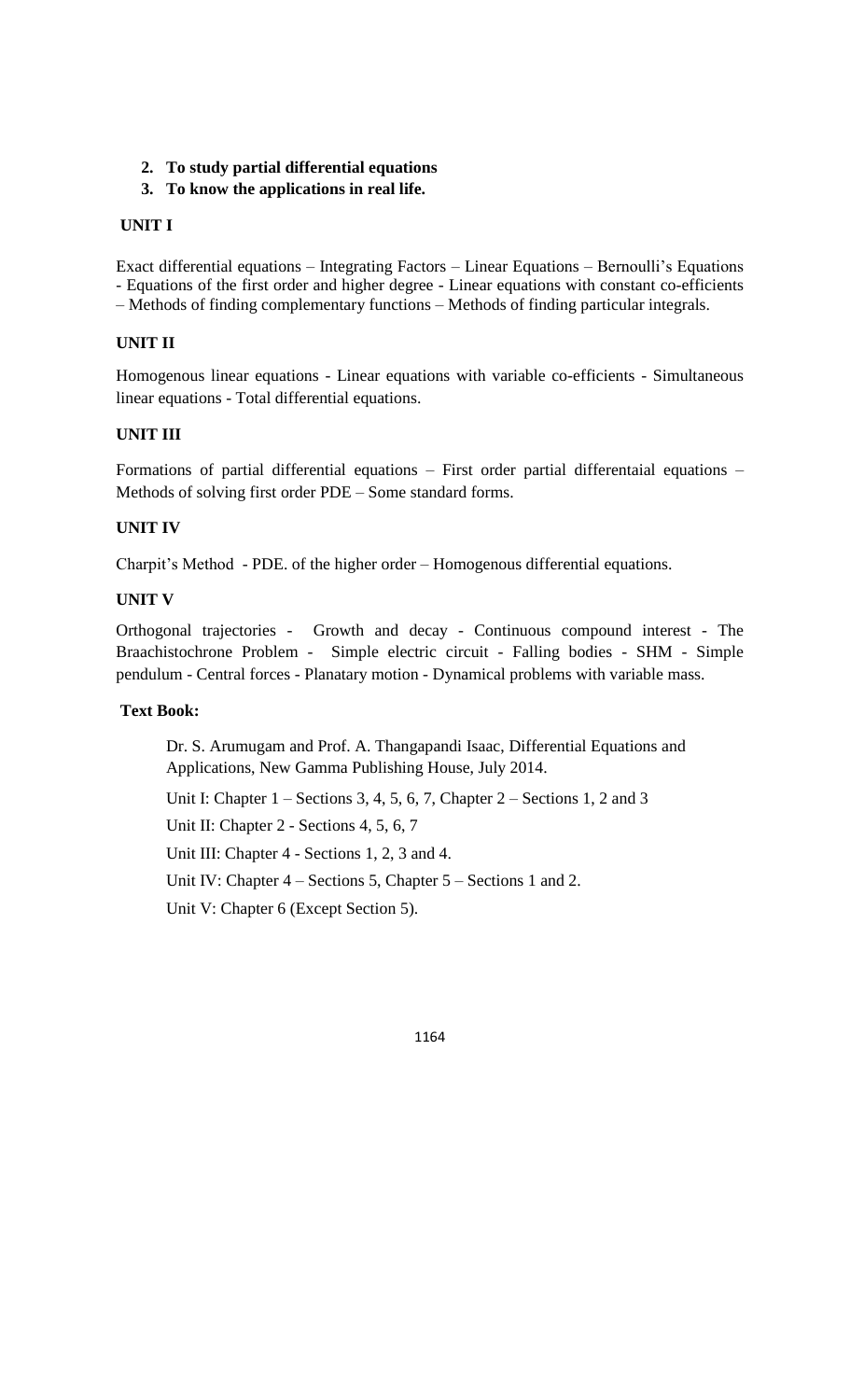- 1. T. K. M. Pillai and S. Narayanan, Calculus, Volume III, S. Viswanathan Publishing Company, 2012.
- 2. N. P. Bali, Golden Differential Equations, Laxmi Publications, 2006.

## **Paper 4 - ANALYTICAL GEOMETRY OF 3D AND VECTOR CALCULUS**

#### **Objectives:**

- **1. To know about 3-Dimensions**
- **2. To study vector differentiation and vector integration.**

#### **UNIT I**

Angle between two planes - Length of perpendicular - Bisector - Distance between two planes.

## **UNIT II**

Equations of the straight line  $- A$  plane and a line.

#### **UNIT III**

Sphere – Equation of a sphere – Tangent line - Tangent plane – Sections of the sphere. **UNIT IV**

Vector differentiation: Vector algebra – Differentiation of vectors – Gradient - Divergents and Curl.

### **UNIT V**

Vector integration: Line integrals - Surface integral – Problems on Theorems of Green, Gauss and Stoke's.

#### **Text Book:**

Dr. S. Arumugam and Prof. A. Thangapandi Isaac, Analytical Geometry of 3D and Vector Calculus, New Gamma Publishing House, January 2017. Unit I: Chapter 2 - Sections 2.1, 2.2, 2.3 Unit II: Chapter 3 - Sections 3.1, 3.2 Unit III: Chapter 4 - Sections 4.1, 4.2, 4.3. Unit IV: Chapter 5 - Sections 5.1, 5.2, 5.3, 5.4 Unit V: Chapter 7 – Sections 7.1, 7.2, 7.3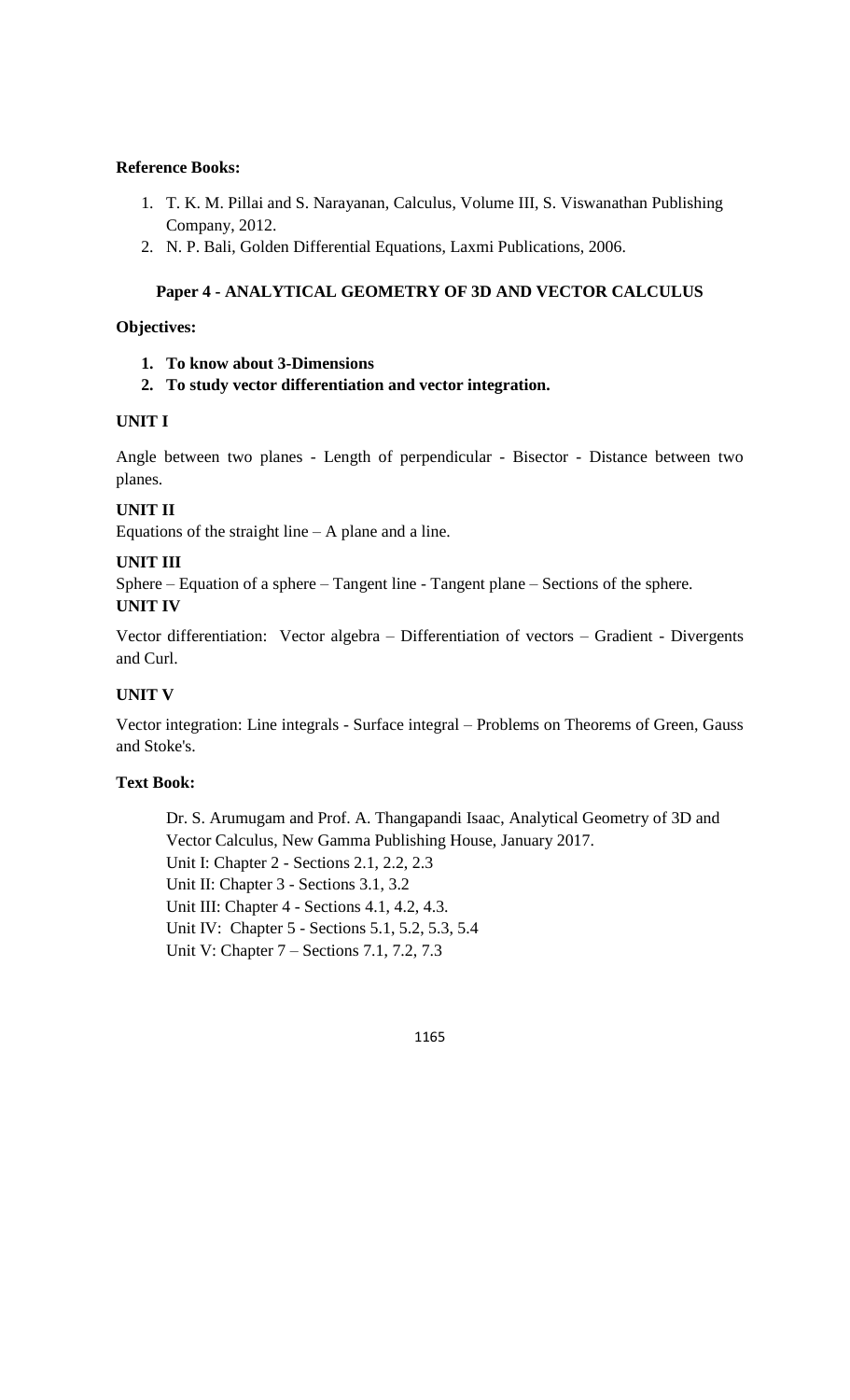- 1. T. K. M. Pillai and S. Narayanan, Analytical Geometry, S. Viswanathan Publishing Company, 2012.
- 2. P. Durai pandian and others, Analytical Geometry 3-Dimension, Emerald Publishers, 1998.

## **Paper 5 – MECHANICS**

### **Objectives:**

- **1. To provide the basic knowledge of equilibrium of a particle**
- **2. To provide the basic knowledge of moving particle.**

#### **UNIT I**

Forces acting at a point - Resultant and components - Parallelogram law of forces - Triangle law of forces - lami's Theorem - Resolution of a forces - Theorem of resolved parts - Resultant of any number of coplanar forces - condition of equilibrium.

## **UNIT II**

Forces acting on a rigid body - Parallel forces - Resultanat of two like and unlike parallel forces - Moment of a forces - Varignon's Theorem - Three forces acting on a rrigid body law of friction - coefficient of friction - angle of friction - cone of friction - problem.

## **UNIT III**

Projectiles - shape of projectile - range of projectile - inclined plane.

## **UNIT IV**

Impact - Impluses - impact in a fired plane - Direct and oblique impact.

#### **UNIT V**

Central orbit - components of velocity and acceleration along and perpendicular to radius vector - differential equation ofn central orbit - pedal equation.

#### **Text Books:**

- 1. M. K. Venkataraman, Statics, Agasthiar Publications, 17<sup>th</sup> Edition, July 2014.
- 2. M. K. Venkataraman, Dynamics, Agasthiar Publications, 16<sup>th</sup> Edition, January 2014.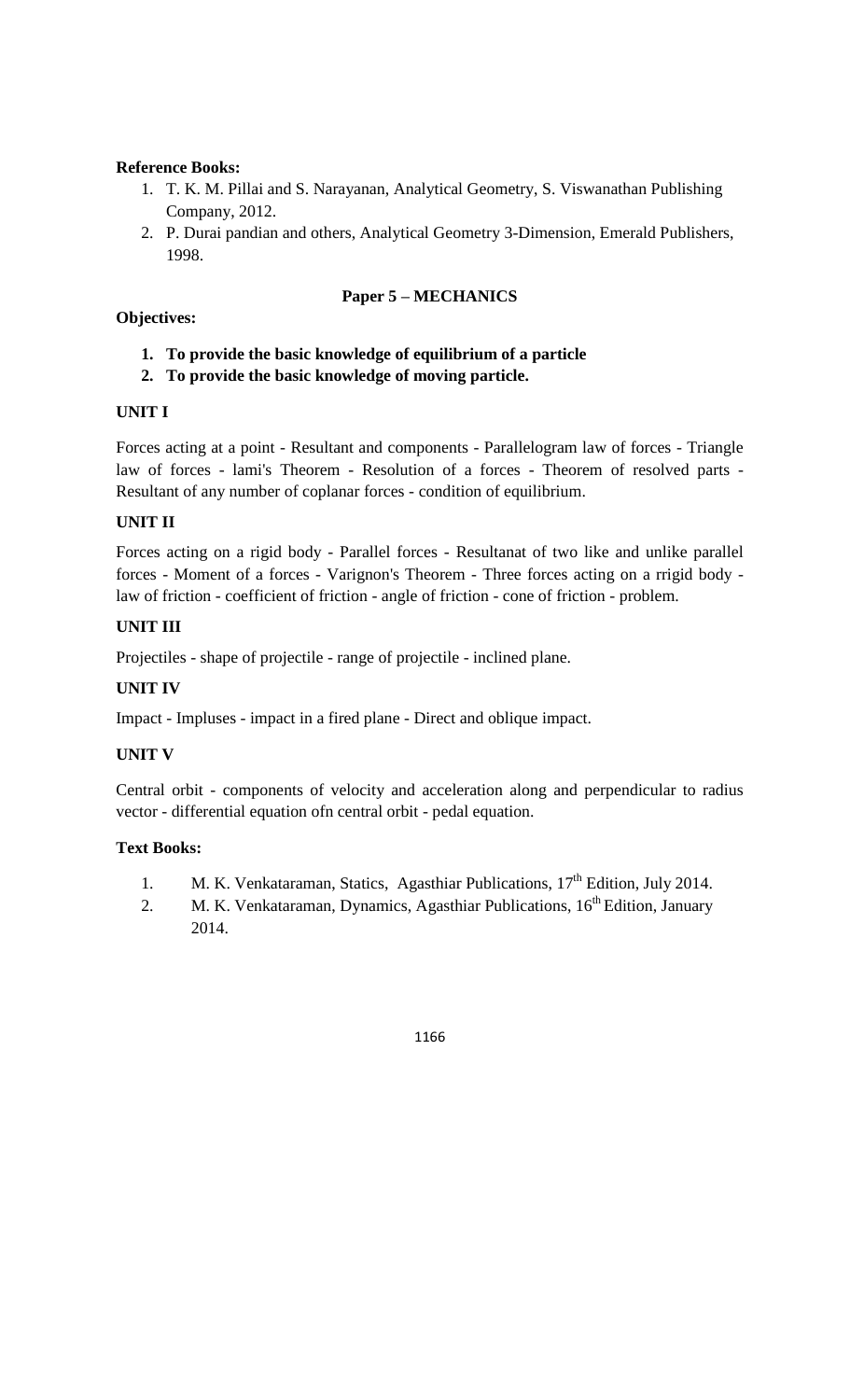- 1. P. Durai Pandian and others, Mechanics, S. Chand Publishing Company, 1997.
- 2. Dr. M. D. Raisingharia, Dynamics, S. Chand Company, 2006.

## **Paper 6 – BASICS OF ANALYSIS**

### **Objectives:**

- **1. To understand the countable concepts in real number system**
- **2. To study the behavior of sequences and series**
- **3. To provide a good foundation for real analysis.**

## **UNIT I**

Sets and elements - Operations on sets - Functions - Real-valued functions - Equivalence - Countability - Real numbers - Least upper bounds.

## **UNIT II**

Definition of sequences - Limit of a sequence - Convergent sequences - Divergent sequences - Bounded sequences - Monotone sequences.

## **UNIT III**

Limit superior and limit inferior - Cauchy sequences - Convergence and Divergence - Series with nonnegative terms - Alternating series - Conditional convergence and absolute convergence.

## **UNIT IV**

Rearrangement of a series - Test for absolute convergence - Series whose term form a nonincreasing sequence – Summation by parts - The class  $I^2$ .

## **UNIT V**

Limit of function on the real line - Metric spaces - Limits in Metric spaces.

#### **Text Book:**

Richard R Goldberg, Methods of Real Analysis, Oxford and IBH Publishing Co. Pvt. Ltd., New Delhi, 2017. Unit I: Chapter 1 Unit II: Chapter 2 – Sections 1, 2, 3, 4, 5 and 6 Unit III: Chapter 2 – Sections 9 and 10, Chapter 3 – Sections 1, 2, 3 and 4 Unit IV: Chapter 3 – Sections 5, 6, 7, 8 and 10. Unit V: Chapter 4 – Sections 1, 2 and 3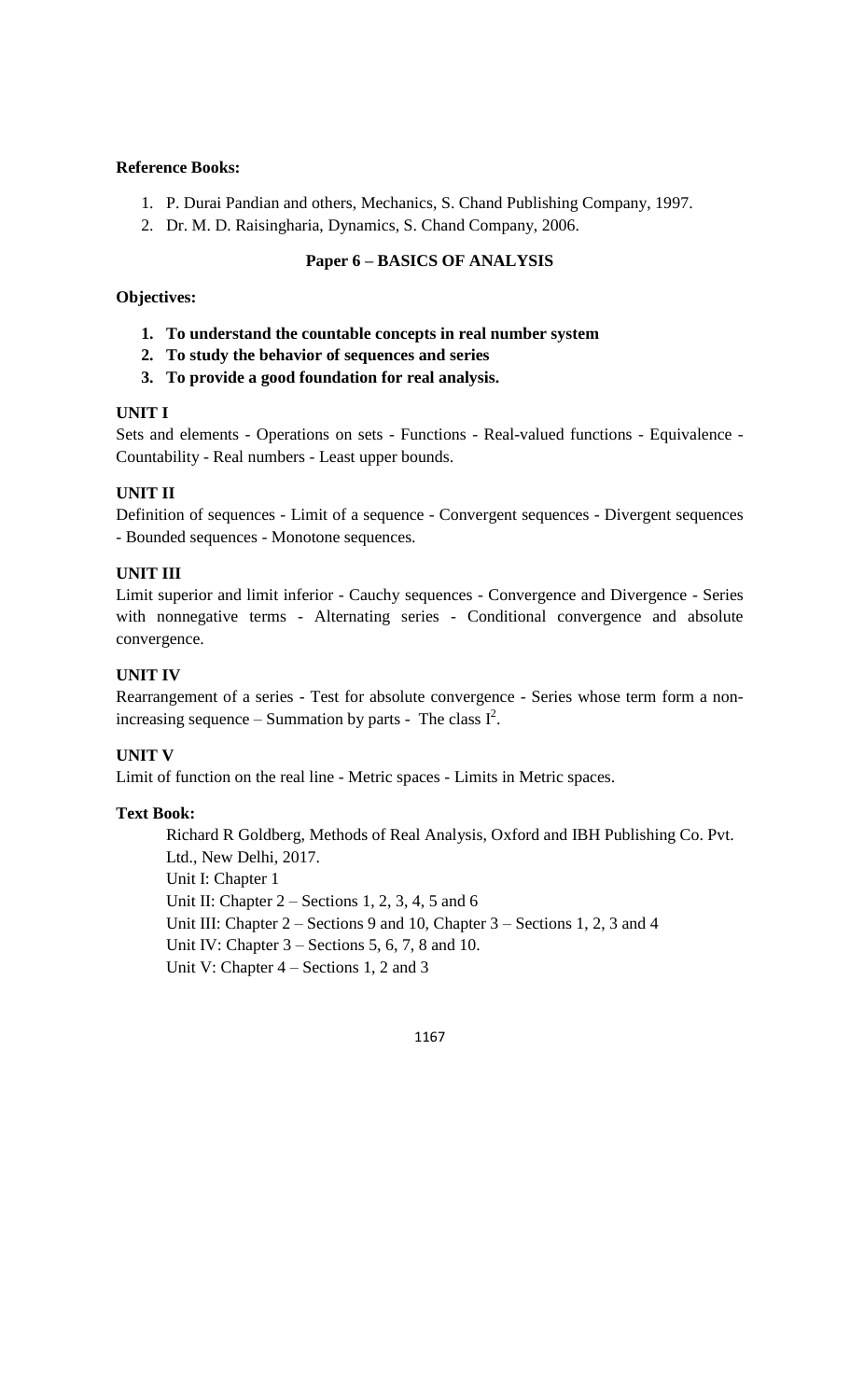- 1. Walter Rudin, Principles of Mathematical Analysis, 3rd Edition, McGraw-Hill International Editions, Singapore, Reprint 2012.
- 2. Tom M. Apostol, Mathematical Analysis, 2nd Edition, Pearson, Narosa Publishing House, New Delhi, 2002.

#### **Paper 7 – MODERN ALGEBRA**

#### **Objectives:**

- **1. To learn a method to count the elements of a finite group.**
- **2. To construct a quotient groups using an integral domain.**

#### **UNIT I**

Groups: Definition – Examples, Properties (Statement only) – Permutation groups – Subgroups – Cyclic groups – Order of an element.

#### **UNIT II**

Cosets and Lagrange's theorem - Normal subgroups and Quotient groups.

#### **UNIT III**

Isomorphism – Homomorphism.

#### **UNIT IV**

Rings: Definition and Examples- Elementary properties of rings – Isomorphism – Types of rings - Characteristic of a ring - Subrings.

## **UNIT V**

Ideals – Quotient rings – Maximal and prime ideals – Homomorphism of rings – Field of quotients of an integral domain.

#### **Text Book:**

Dr. S. Arumugam and Prof. A. Thangapandi Isaac, Modern Algebra, SciTech Publication, India Private Ltd., January 2018. Unit I: Chapter 3 – Sections 1, 4, 5, 6 and 7. Unit II: Chapter 3 – Sections 8 and 9. Unit III: Chapter 3 - Sections 10 and 11. Unit IV: Chapter 4 – Sections 1, 2, 3, 4, 5 and 6 Unit V: Chapter 4 – Sections 7, 8, 9, 10 and 11.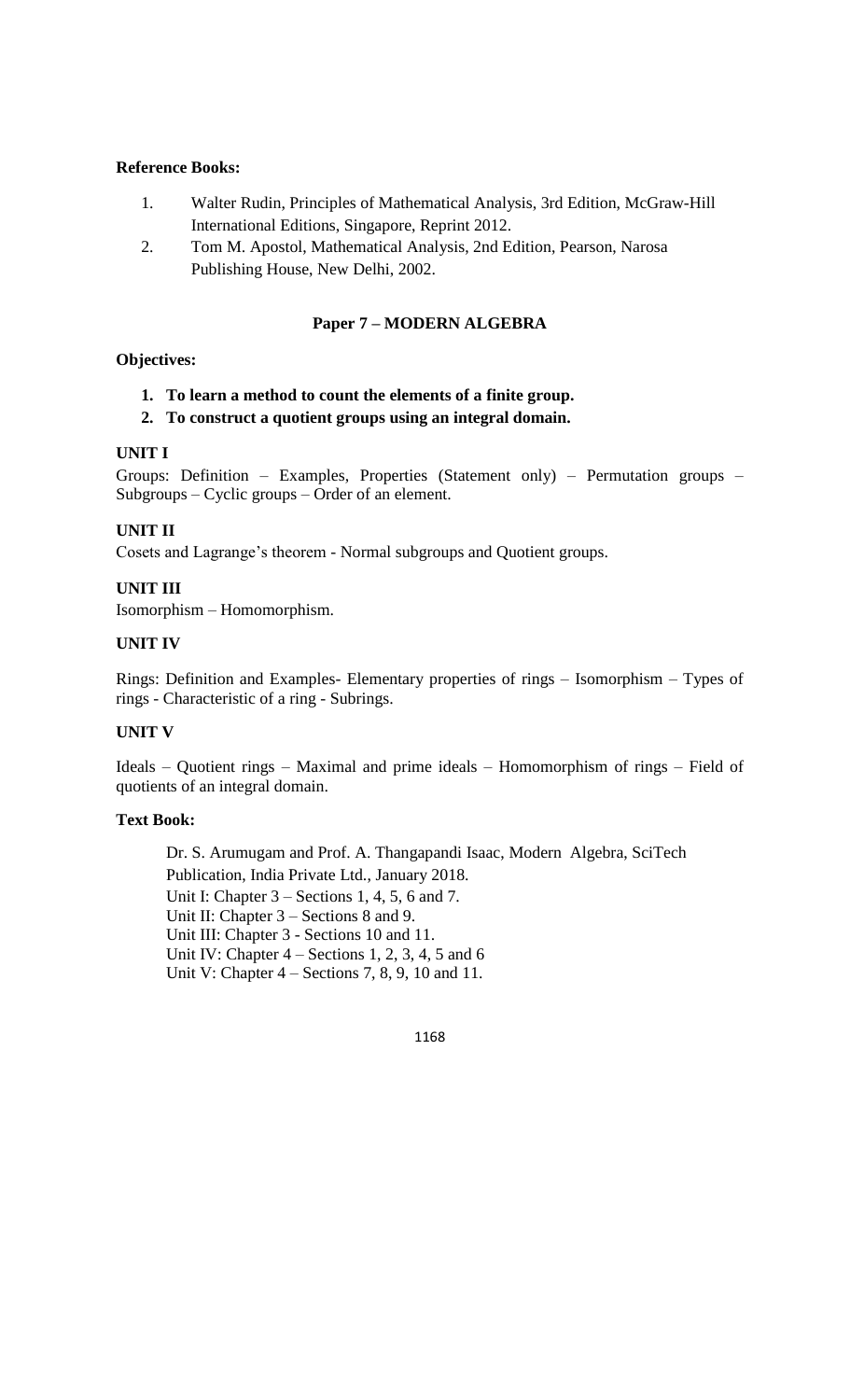- 1. I. N. Herstein, Topics in Algebra, Wiley Eastern Ltd, 2006.
- 2. A. R. Vasishtha, Modern Algebra, Krishna Publication, January 2015.

## **Paper 8 - REAL ANALYSIS**

#### **Objectives:**

- **1. To analyze the real line structure.**
- **2. To study properties of the Riemann integral.**

#### **UNIT I**

Continuous functions on Metric spaces - Functions continuous at a point on the real line - Reformulation - Functions continuous on a metric space - Open sets - Closed sets - Discontinuous functions on  $\mathbb{R}^1$ .

#### **UNIT II**

Connectedness - Completeness - More about open sets - Connected sets - Bounded sets and totally bounded sets - Complete metric spaces.

#### **UNIT III**

Compactness - Compact metric spaces - Continuous functions on compact metric spaces - Continuity of the inverse function - Uniform continuity.

#### **UNIT IV**

Sets of measure zero - Definition of the Riemann integral - Existence of the Riemann integral – Properties of the Riemann integral.

### **UNIT V**

Derivatives - Rolle's theorem - The law of the mean - Fundamental theorem of calculus.

#### **Text Book:**

Richard R Goldberg, Methods of Real Analysis, Oxford and IBH Publishing Co. Pvt. Ltd., New Delhi, 2017. Unit I: Chapter 5 Unit II: Chapter  $6 -$  Sections 1, 2, 3 and 4 Unit III: Chapter 6 – Sections 5, 6, 7 and 8 Unit IV: Chapter 7 – Sections 1, 2, 3 and 4 Unit V: Chapter 7 – Sections 5, 6, 7 and 8.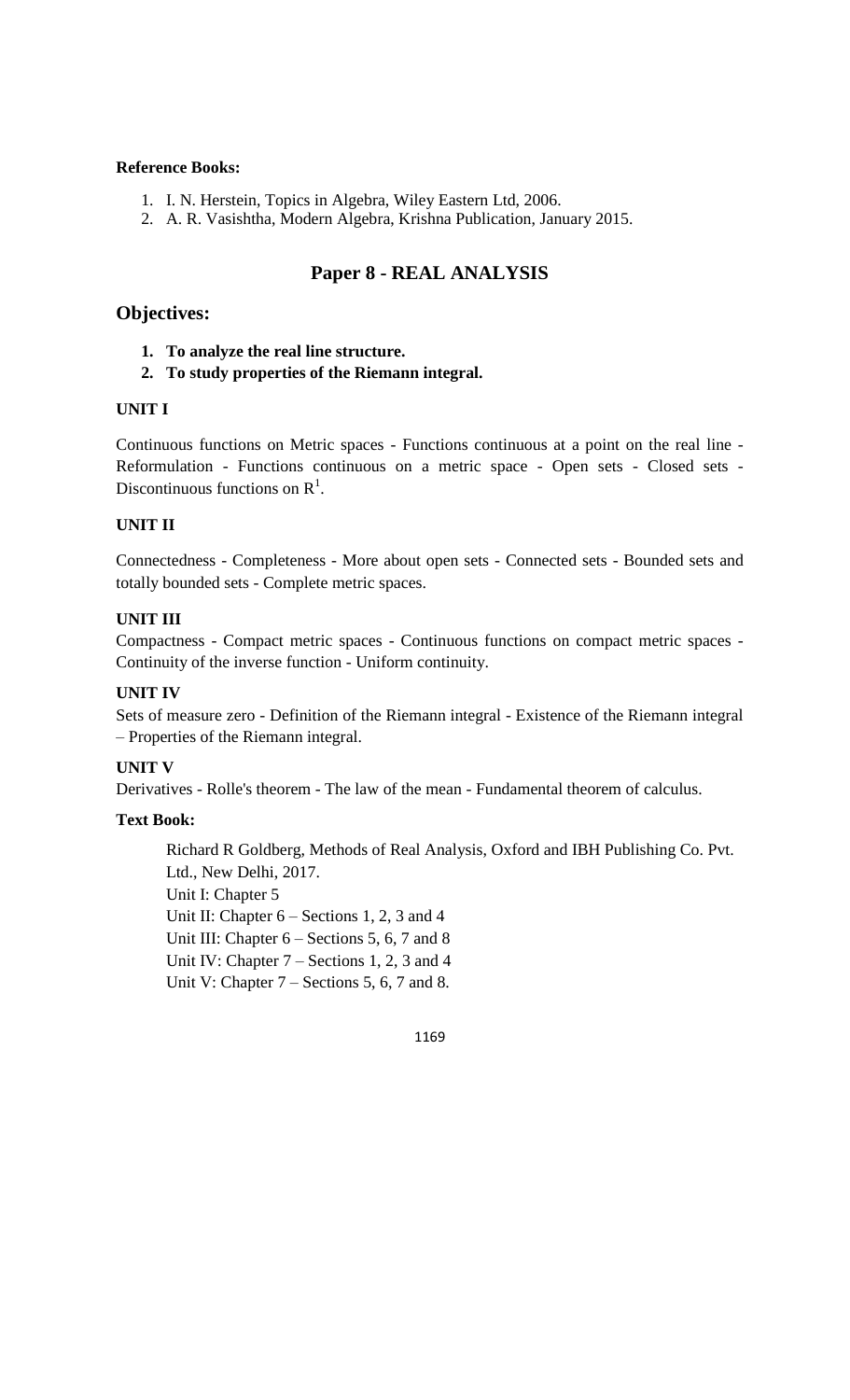- 1. Walter Rudin, Principles of Mathematical Analysis, 3rd Edition, McGraw-Hill International Editions, Singapore, Reprint 2012.
- 2. Tom M. Apostol, Mathematical Analysis, 2nd Edition, Pearson, Narosa Publishing House, New Delhi, 2002.

## **Paper 9 – FUNDAMENTALS OF STATISTICS**

## **Objectives:**

- **1. To analyze the data.**
- **2. To analyze the qualitative characteristics – Attributes.**

## **UNIT I**

Measure of Central tendency - Measures of Dispersion - Moments - Measures of Skewness - Measures of Kurtosis - Theorems with proof and related problems.

## **UNIT II**

Correlation - Rank Correlation - Regression - Regression line of x on y and Regression line of y on x - Theorems with proof and related problems.

## **UNIT III**

Index Numbers - Consumer Price Index numbers - Conversion of Chain Base Index Number into Fixed base index numbers - Related Problems.

## **UNIT IV**

Curve Fitting - Principle of Least Squares - Fitting a straight line - Fitting a second degree parabola - Fitting of power curves - Related Problems.

## **UNIT V**

Theory of Attributes - Attributes - Consistency of Data - Independence and Associate of Data - Related Problems.

## **Text Book:**

Dr. S. Arumugam and Prof. A. Thangapandi Isaac, Statistics, New Gamma Publishing House, July 2016. Unit I: Chapter 2, 3, 4 Unit II: Chapter 6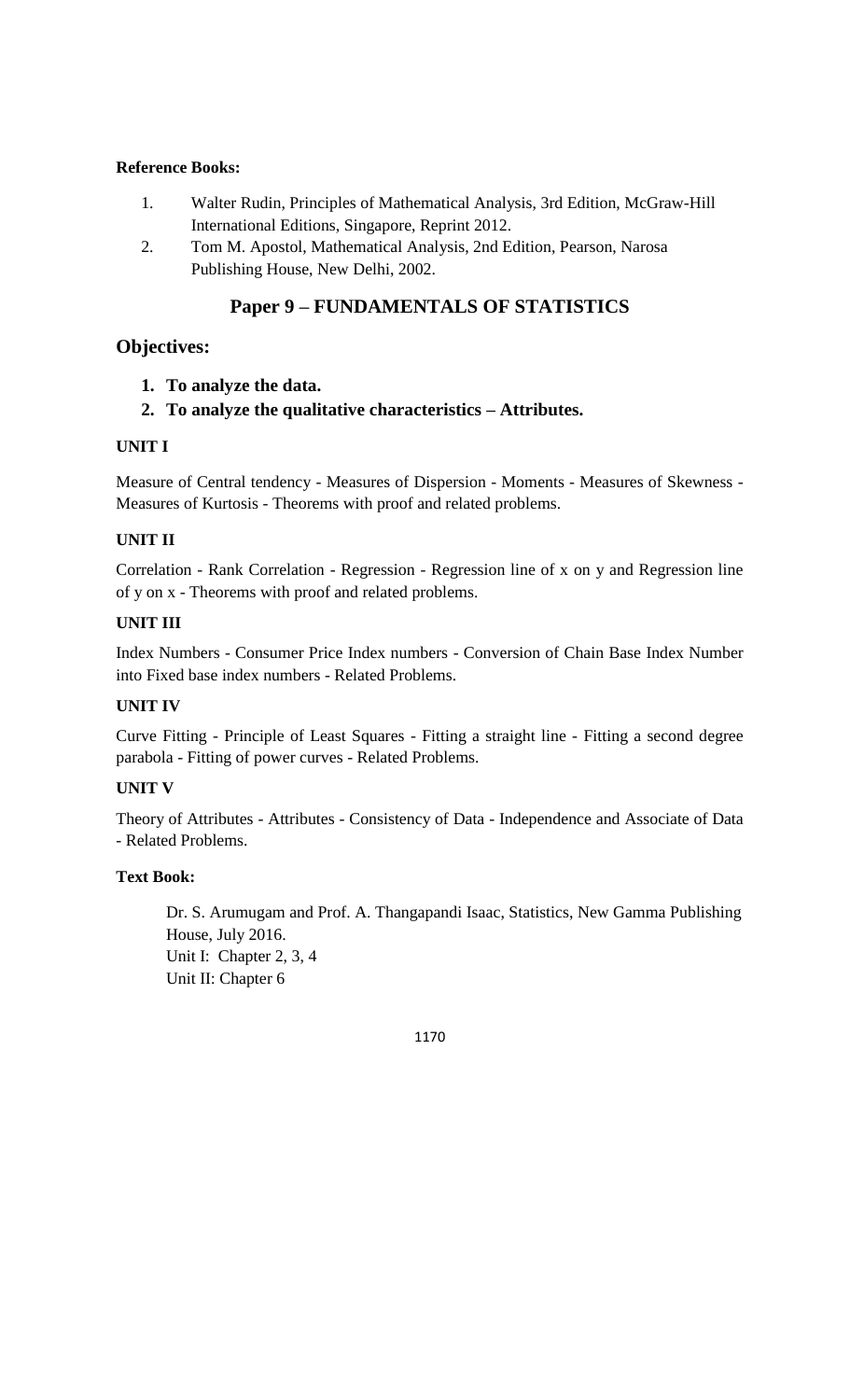Unit III: Chapter 9 Unit IV: Chapter 5 Unit V: Chapter 8

## **Reference Books:**

- 1. T. Veerarajan, Fundamentals of Mathematical Statistics, YesDee Publishing Private Ltd, 2017.
- 2. B. L. Agarwal, Basic Statistics, New Age International Publishers,  $6<sup>th</sup>$  Edition.

## **Paper 10 - OPERATIONS RESEARCH**

## **Objectives:**

- **1. To find an optimal solution to the problem.**
- **2. To study in what order we have to do the jobs.**
- **3. To study at what time we have to replace a machine.**

## **UNIT I**

Linear Programming problem - Formulation of LPP Mathematical form - Solution of LPP - Graphical Method - Simplex method.

## **UNIT II**

Two-Phase method – Duality - Axioms of duality theory - Dual simplex method.

## **UNIT III**

Transportation problem - Mathematical form - Initial solutions by Northwest corner rule - Maxima and Minima method - Vogel's approximation method - Optimality test by Modi method for both balanced and unbalanced T.P - Assignment Problem - Hungarian method.

## **UNIT IV**

Game theory - Two person zero sum game - Maximin and minimax principle of optimality - Saddle point - Solution of the game using formula - Graphical solution of  $(2 \times n)$  and  $(m \times n)$ 2) games - LPP method.

## **UNIT V**

Sequencing - Optimal sequencing algorithms - Replacement problems.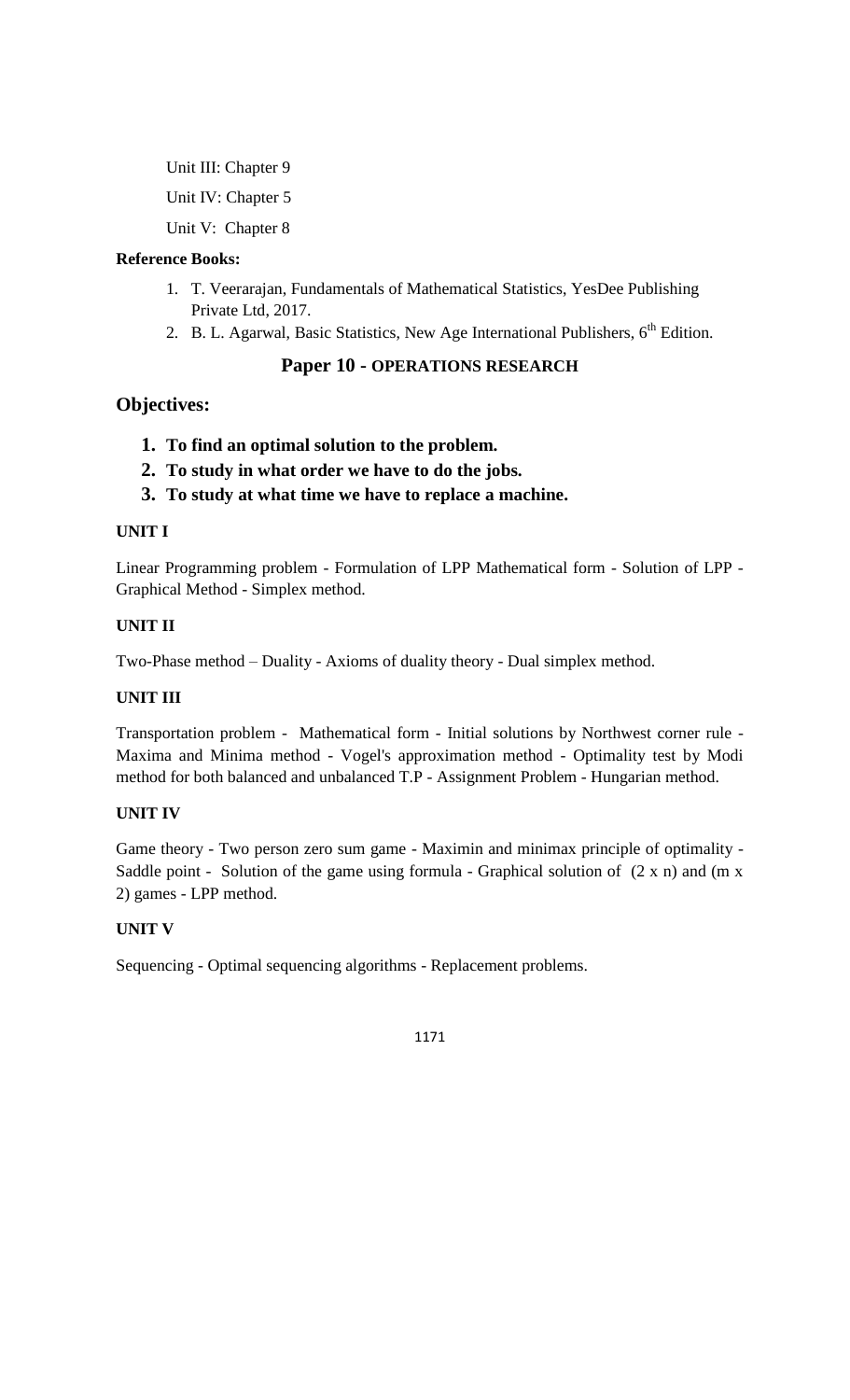## **Text Book:**

T. Veerarajan, Operations Research, Universities Press, 2017. Unit I: Chapter 1 Unit II: Chapter 2 and Chapter 4. Unit III: Chapter 8 Unit IV: Chapter 10 Unit V: Chapter 9 and 12.

## **Reference Books:**

- 1. Dr. S. Arumugam and Prof. Thangapandi Issac, Linear Programming, New Gamma Publishing House, March 2015.
- 2. Kanti Swarup, P. K. Gupta, Manmohan, Operations Research, Sultan Chand & Sons, New Delhi, 1978.

## **Paper 11 - LINEAR ALGEBRA**

## **Objectives:**

- **1. To introduce another algebraic system known as vector space.**
- **2. To know Eigen values and Eigen vectors.**

## **UNIT I**

Vector spaces: Definitions and Examples – Subspaces – Linear Transformations - Span of a set.

## **UNIT II**

Linear independence – Basis and dimensions – Rank and Nullity – Matrix of a linear transformation.

## **UNIT III**

Inner product Spaces: Definition and examples – Orthogonality – Orthogonal Complement.

## **UNIT IV**

Matrices – Elementary transformations – Rank of a matrix – Simultaneous linear equations – Characteristic equations and Cayley Hamilton theorem – Eigen values and eigen vectors.

## **UNIT V**

Bilinear forms – Quadratic forms.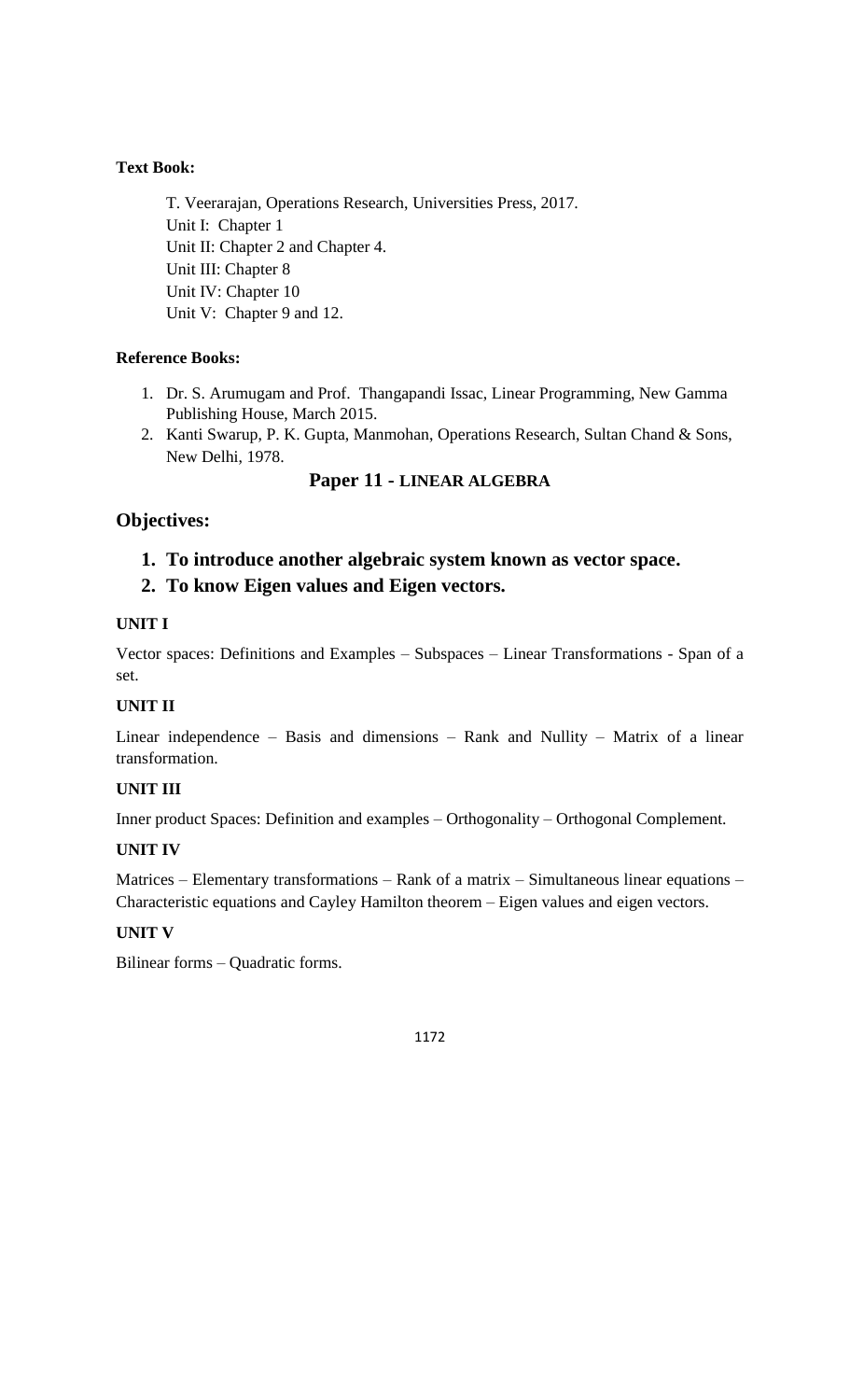## **Text Book:**

Dr. S. Arumugam and Prof. A. Thangapandi Isaac, Modern Algebra, SciTech Publication, India Private Ltd., January 2018. Unit I: Chapter 5 – Sections 1, 2, 3 and 4 Unit II: Chapter 5 – Sections 5, 6, 7 and 8 Unit III: Chapter  $6 -$  Sections 1, 2 and 3 Unit IV: Chapter 7 – Sections 4, 5, 6, 7 and 8 Unit V: Chapter 8 – Sections 1 and 2.

## **Reference Books:**

- 1. I. N. Herstein, Topics in Algebra, Wiley Eastern Ltd, 2006.
- 2. A. R. Vasishtha, Modern Algebra, Krishna Publication, January 2015.

## **Paper 12 – COMPLEX ANALYSIS**

## **Objectives:**

- **1. To study the differentiation of a complex valued function of a complex variable.**
- **2. To study the integration of a complex valued function of a complex variable.**

## **UNIT I**

Analytic functions: Functions of a complex variable – Limits – Theorems on limit – Continuous functions – Differentiability – The Cauchy Riemann equations - Analytic Functions – Conformal mapping.

#### **UNIT II**

Bilinear transformations: Elementary transformations – Bilinear transformations – Cross ratio – Fixed points of bilinear transformations – Some special bilinear transformations.

#### **UNIT III**

Complex Integration: Definite integral – Cauchy's theorem – Cauchy's integral formula – Higher derivatives.

## **UNIT IV**

Series expansions – Taylor's series – Laurent's series – Zeros of an analytic function – Singularities.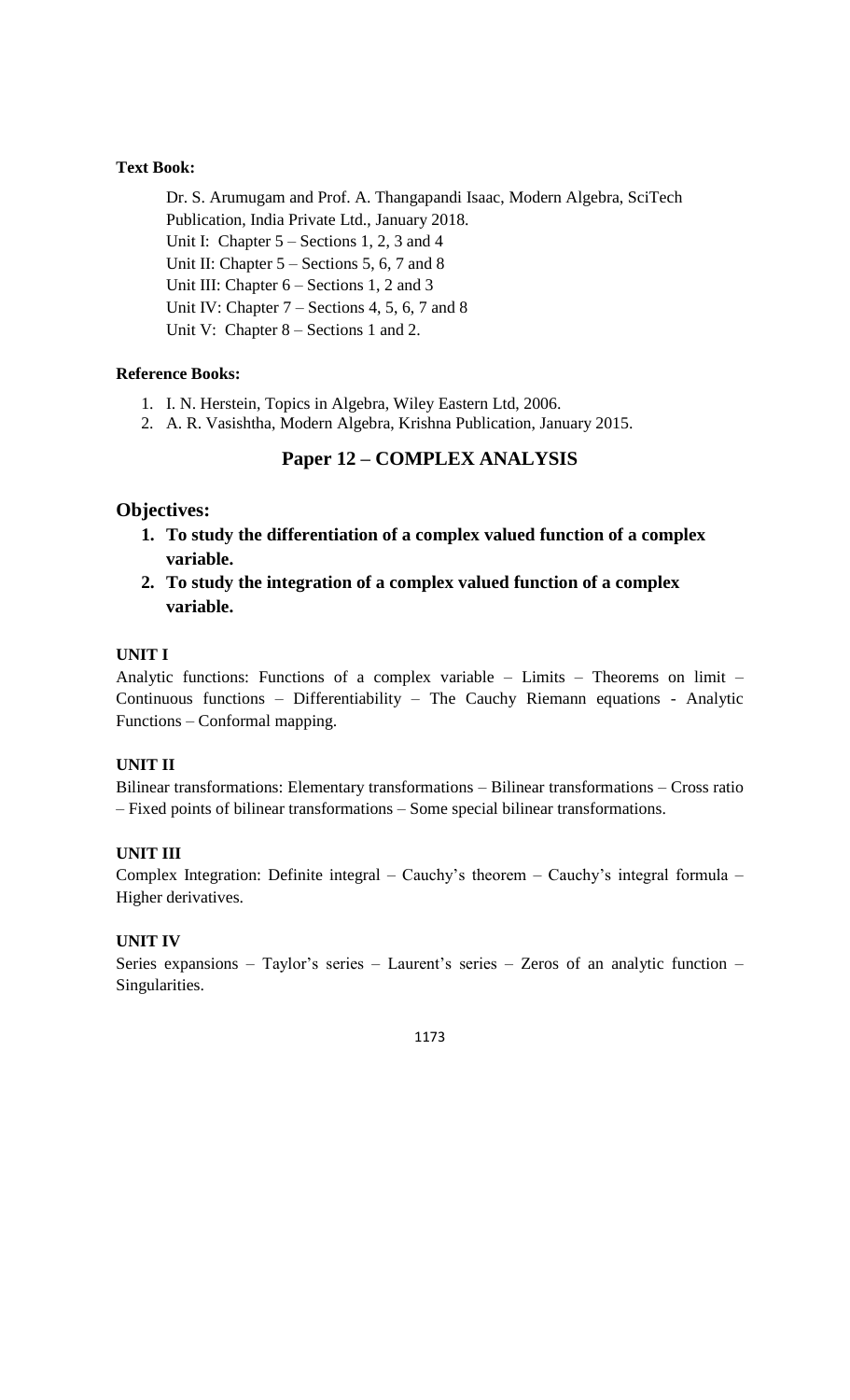**UNIT V**

Calculus of residues: Residues – Calculus – Residue theorem.

## **Text Book:**

Dr. S. Arumugam, Prof. A. Thangapandi Isaac and Dr. A. Somasundaram, Complex Analysis, SciTech Publication, India Private Ltd., January 2018.

Unit I: Chapter 2 Unit II: Chapter 3 Unit III: Chapter 6 Unit IV: Chapter 7 Unit V: Chapter 8 – Sections 1 and 2.

## **Reference Books:**

- 1. P. Durai Pandian and Others, Complex Analysis, S. Chand Publishing Company, 2014.
- 2. Dr. R. Roopkumar, Complex Analysis, Pearson Education India, 2014.
- 3. T. K. M. Pillai, Dr. S. P. Rajagopalan and Dr. R. Sattanathan, Complex Analysis, S. Vishwanathan Private Ltd., 2009.

## **Paper 13 - STATISTICS**

## **Objectives:**

## **1. To know probability and distribution functions**

**2. To study the tests of significance** 

#### **UNIT I**

Theory of Probability - Sample Space - Probability function - Laws of Addition - Conditional Probability - Law of multiplication - Independent - Boole's inequality - Baye's Theorem - Theorems with proof and related problems.

## **UNIT II**

Random Variables - Distribution function - Discrete and Continuous random variables - Probability density function - Mathematical Expectation ( One dimensional only).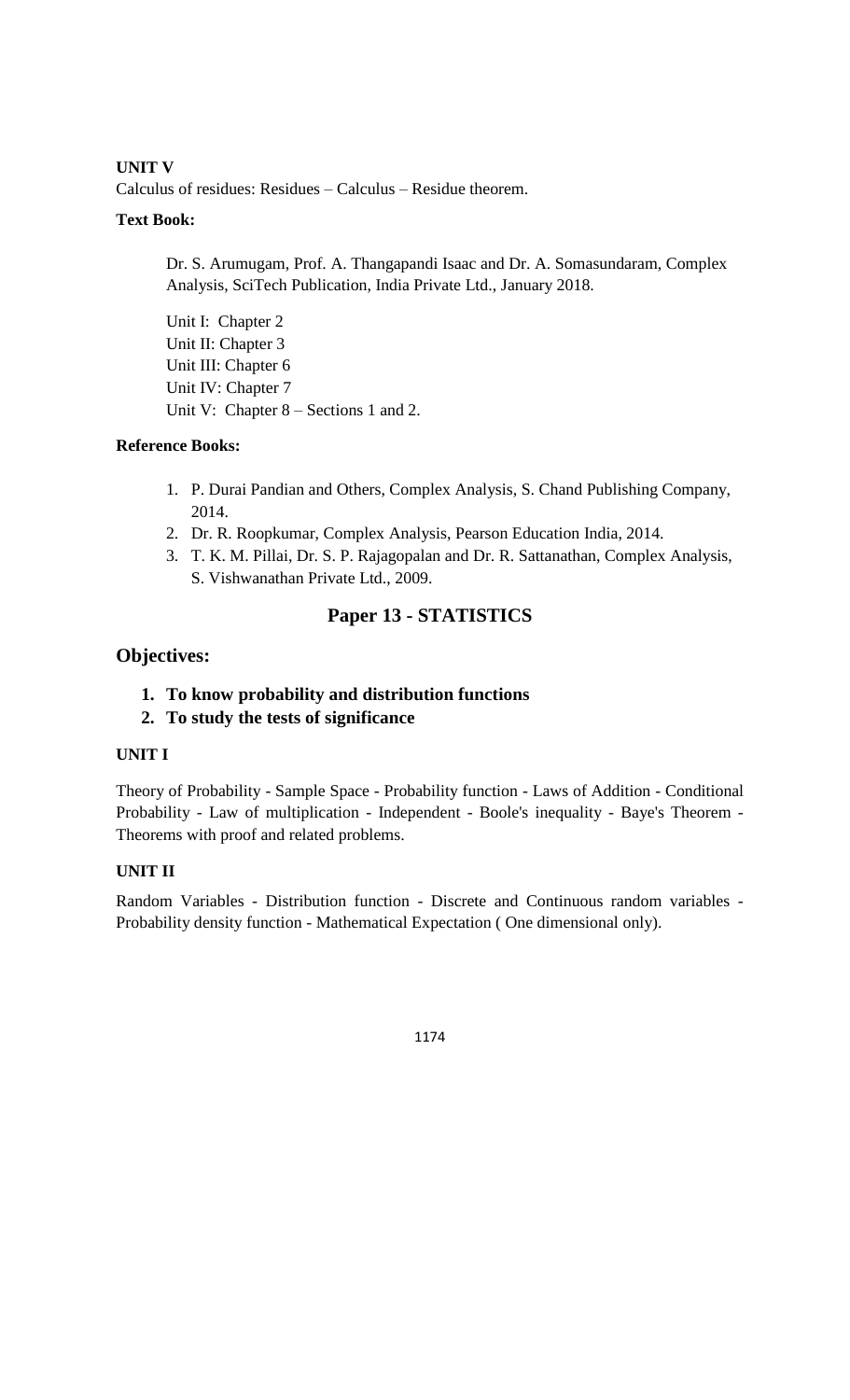## **UNIT III**

Moment generating function - Cumulates - Characteristic function - Theoretical Distribution - Binomial -n Poisson - Normal - Theorems with proof and related problems.

### **UNIT IV**

Test of Significance of Large samples.

## **UNIT V**

Test of significance of small samples - t-f-Chi square

#### **Text Book:**

Dr.S. Arumugam, A. Thangapandi Isaac, Statistics, New Gamma Publishing House, July 2016.

Unit I: Chapter 11 Unit II: Chapter 12 Sections 1, 2, 3 and 4. Unit III: Chapter 12 Sections 5 and 6, Chapter 13 Unit IV: Chapter 14 Unit V: Chapter 15, 16

## **Reference Books:**

- 1. T. Veerarajan, Fundamentals of Mathematical Statistics, YesDee Publishing Private Ltd, 2017.
- 2. B. L. Agarwal, Basic Statistics, New Age International Publishers,  $6^{th}$  Edition.

## **Paper 14 – ELECTIVE**

## **Any one of the following subjects.**

- **1. Fuzzy sets and Fuzzy logic**
- **2. Mathematical Modeling**
- **3. Number Theory**

## **FUZZY SETS AND FUZZY LOGIC**

## **Objectives:**

- 1. To enable the students understand the need of fuzzy sets
- 2. To make the learners attain comprehensive acquisition of fuzzy operations and relations
- 3. To assist the stake holders in acquisition of the applications of fuzzy logic in real life situations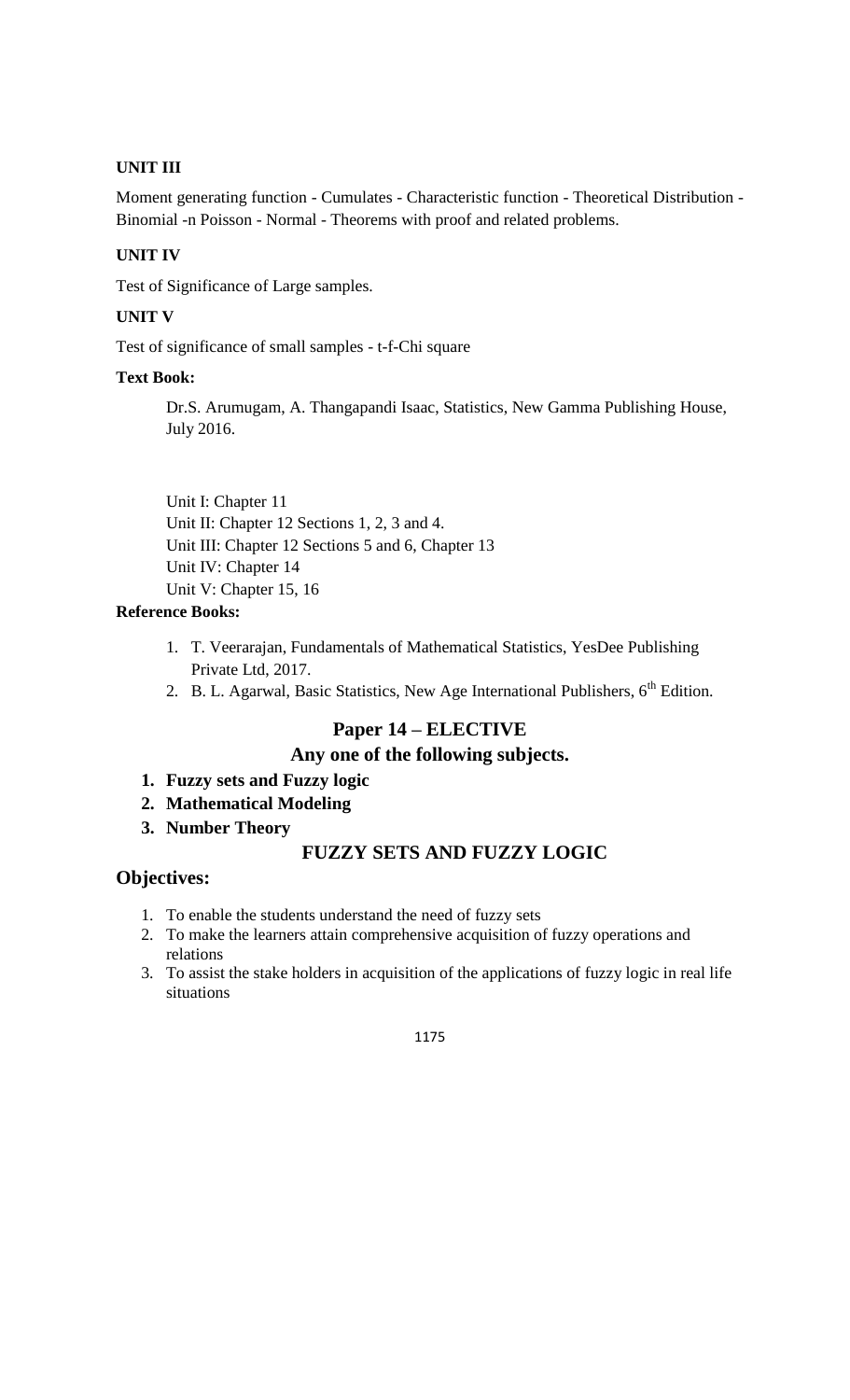Crisp set – operations on crisp sets – Fuzzy sets – representation of a fuzzy set representation of membership function – types of fuzzy sets –cut of a fuzzy set - α-cut decomposition – some more definitions

## **UNIT II**

Operations on fuzzy sets– properties of operation on fuzzy sets – first and second decomposition theorems - product on fuzzy sets

#### **UNIT III**

Fuzzy numbers – linguistic variables – fuzzy arithmetic – properties on interval valued arithmetic operations –operations on fuzzy numbers – fuzzyequations – latticeof fuzzy numbers

#### **UNIT IV**

Classical logic –logical connectives – truth values and truth tables – fuzzy logic – fuzzy logic truth tables – fuzzy connectives

## **UNIT V**

Relation on fuzzy sets–representation – composition of fuzzy relations – max-min composition properties – fuzzy equivalence relation.

#### **Text Book:**

D S Hooda and Vivek Raich, Fuzzy Set Theory and Fuzzy Control, Narosa Publishing House, New Delhi, 2015. Unit I: Chapter 1 Sections 1 to 5 Unit II: Chapter 1 Sections 6 to 8 Unit III: Chapter 2 Unit IV: Chapter 3 Sections 1 to 4 and 7 to 9 Unit V: Chapter 4 Sections 1 to 4

#### **Reference Books:**

- 1. George J.Klir and Bo Yuan, Fuzzy Sets and Fuzzy Logic Theory and Applications, PHI Learning Private Limited, New Delhi, 2009.
- 2. Zimmermann, Fuzzy set theory and its applications, Affiliated East West Press Pvt Ltd,  $2<sup>nd</sup>$  Edition, 1996.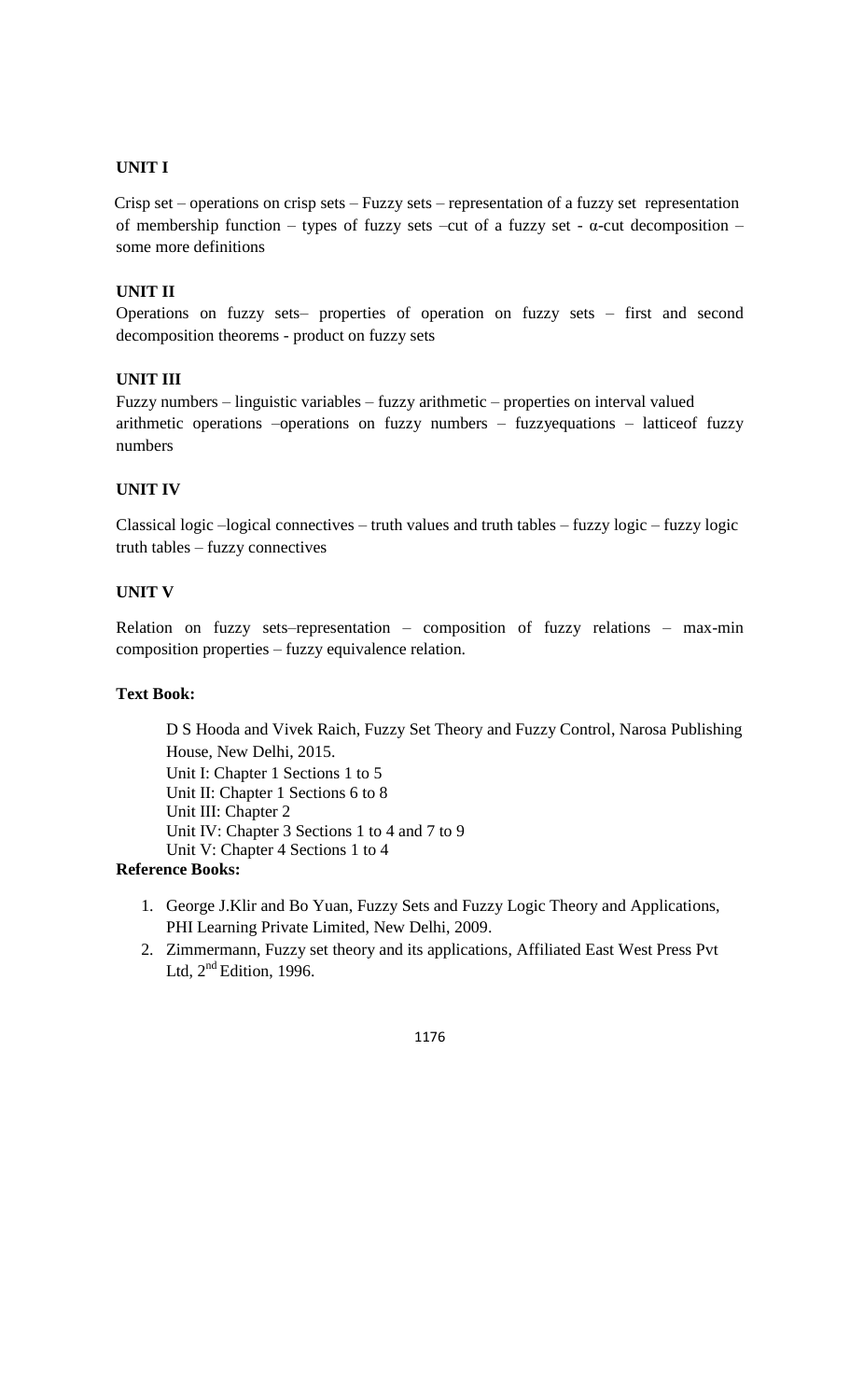3. M. Murugalingam and Others, Introduction to Fuzzy Algebra, Sivam Publications, Vikramasingapuram, 2006.

## **MATHEMATICAL MODELLING**

## **Objectives:**

- **1. To enable the students to learn mathematical concepts.**
- **2. To built mathematical models of real world problems and find solutions to these models.**

## **UNIT I**

Mathematical modeling – Need – Techniques and Classifications - Characteristics of mathematical model – Mathematical modeling through geometry, algebra, trigonometry and calculus – Limitations of mathematical modeling.

## **UNIT II**

Mathematical modeling through ordinary differential equations of first order- Linear and nonlinear growth and decay models - Compartment models – Mathematical modeling in dynamics- Mathematical modeling of geometrical problems.

## **UNIT III**

Mathematical modeling through system ordinary differential equations of first order – Mathematical modeling in population dynamics – Mathematical modeling in economics – Mathematical models in medicine – Mathematical modeling in dynamics through system of ordinary differential equations of first order.

## **UNIT IV**

Mathematical modeling through ordinary differential equations of second order – Mathematical modeling of planetary motions – Mathematical modeling of circular motions – Motion of satellite.

## **UNIT V**

Mathematical Modeling through graphs - Mathematical Models in terms of directed graphs - Mathematical models in terms of signed graphs - Mathematical models in terms of weighted graphs.

## **Text Book:**

Kapur J N, Mathematical Modeling, II Edition, New Age International Publishers, New Delhi, Reprint – 2018.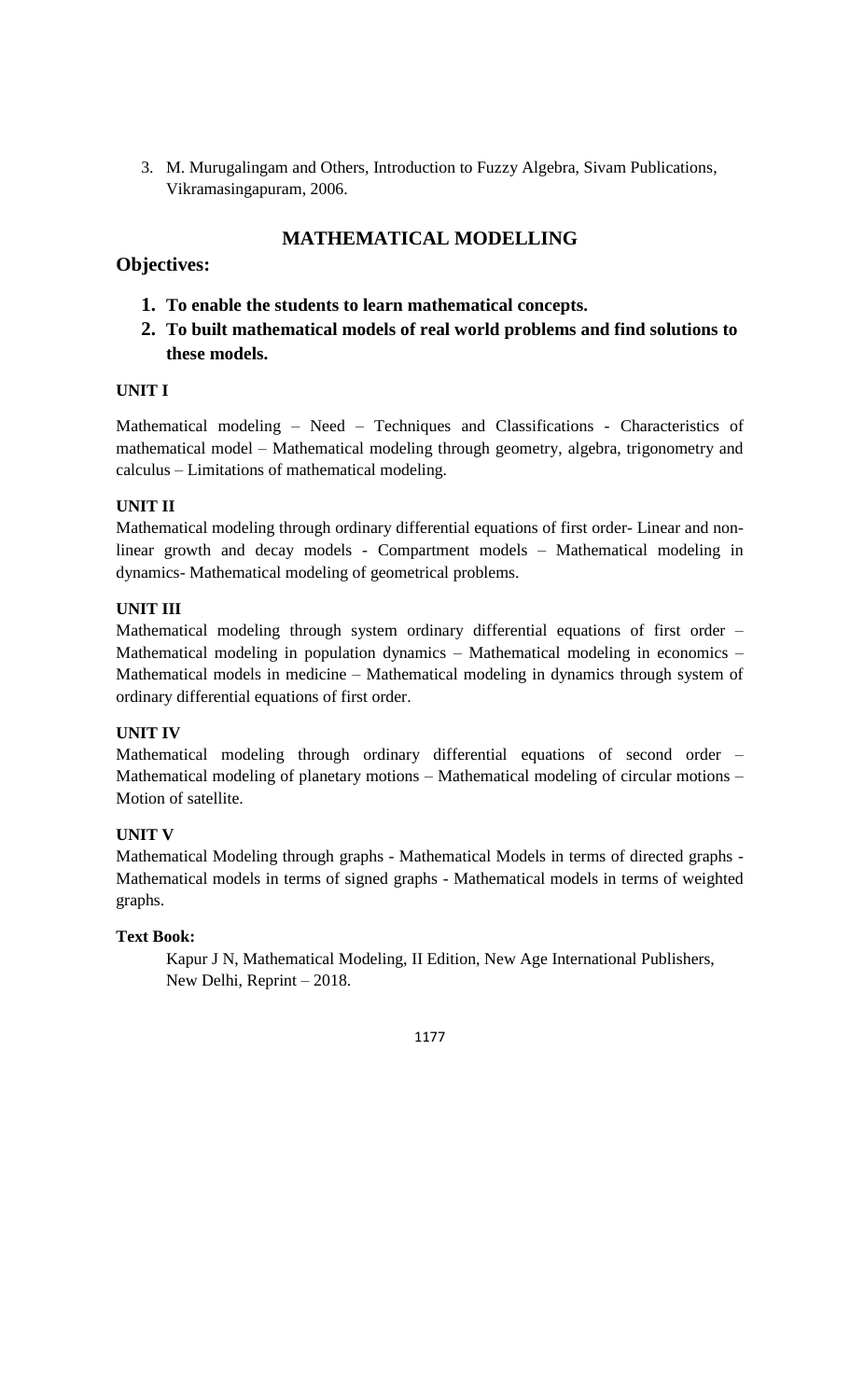Unit I: Chapter 1 - Sections 1 to 9. Unit II: Chapter 2 – Sections 1 to 6. Unit III: Chapter 3 – Sections 1, 4, 5 and 6. Unit IV: Chapter 4 – Sections 1 and 2. Unit V: Chapter 7 – Sections 1 to 4.

## **Reference Books:**

- 1. Frank R. Giordano, William P. Fox, Steven B. Horton, A First Course in Mathematical Modeling, V Edition, Cengage Learning, 2015.
- 2. Reinhard Illner, Mathematical Modeling, AMS Publications, 2016.

## **NUMBER THEORY**

## **Objectives:**

- **1. To provide a deep knowledge of number theory as this is one of the pillars of mathematics.**
- **2. To know the applications of Wilson's theorem, Wolsten hold theorem.**

#### **UNIT I**

Introduction: Divisibility, Prime and composite numbers - Congruences: Definition – Residue classes – Complete and least residue system – Reduced residue system – Casting out 9 – Magic numbers – Divisibility test.

#### **UNIT II**

Linear Congruences - Solution of congruences - Chinese remainder theorem – Little Fermat's theorem – Euler's theorem.

#### **UNIT III**

Inverse modulo – Wilson's theorem and its converse – Lagrange's theorem – Wolsten hold theorem – Factor theorem for polynomials – Number of solutions.

## **UNIT IV**

Congruences of prime power modulli – Composite modulli – Identical congruences – Multiple roots of congruences.

#### **UNIT V**

Quadratic residues and non-residues – Euler's criterion – primitive root is a quadratic nonresidue – Legendre's symbol.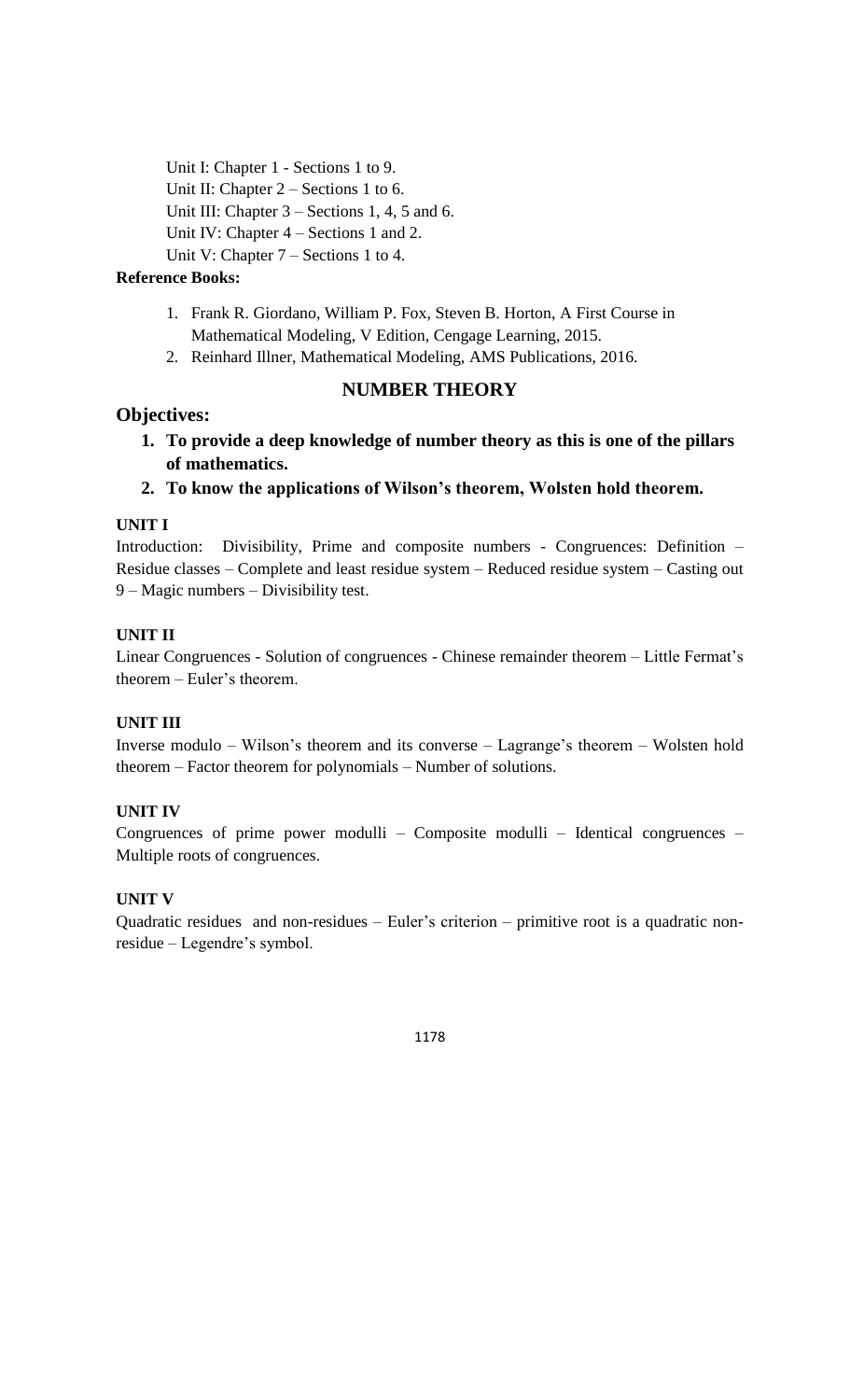### **Text Book:**

Kumaravelu and Suseela Kumaravelu, Elements of Number Theory, SKV Publications, 2002.

#### **Reference Books:**

- 1. Ivan Niven, Herbert S. Zuckarman and Hugh L. Montgometry, An Introduction to the Theory of Numbers, 5th Edition, John Wiley and sons, Inc., 2001.
- 2. V. K. Krishnan, Elementary Number Theory, Universities Press, 2017.

## **ALLIED SUBJECT I Paper 1 - FUNDAMENTALS OF COMPUTER**

## **Objectives:**

- **1. To get a basic knowledge about computers.**
- **2. To know operating system and to work in windows.**

#### **UNIT I**

Introduction to computers: Introduction, Characteristics of computers, Block diagram of computer.Types of computers and features, Mini computers, Micro computers, Mainframe Computers, Super Computers. Types of programming Languages (Machine Languages, Assembly Langulages, High Level Languages). Data Organization, Drives, Files, Directories.

#### **UNIT II**

Types of Memory (Primary and secondary) RAM, ROM, PROM, EPROM. Secondary storage devices(FD, CD, HD, Pen drive) I\O Devices (Scanners, Plotters, LCD, Plasma Display) Number Systems, Introduction to Binary, Octal, Hexadecimal system Conversion, Simple Addition, Subtraction, Multiplication.

## **UNIT III**

Algorithm and Flowcharts Algorithm: Definition, Characteristics, Advantages and disadvantages, Examples Flowcharts: Definition, Define symbols of flowchart, Advantages and disadvantages, Examples.

#### **UNIT IV**

Operating systems and services in O.S. Dos-History, Files and directories, Internal and External Commands, Batch Files, Types of O.S.

#### **UNIT V**

Windows Operating Environment Features of MS- Windows, Control Panel, Taskbar, Desktop, Windows Application, Icons, Windows Accessories, Notepad, Paintbrush.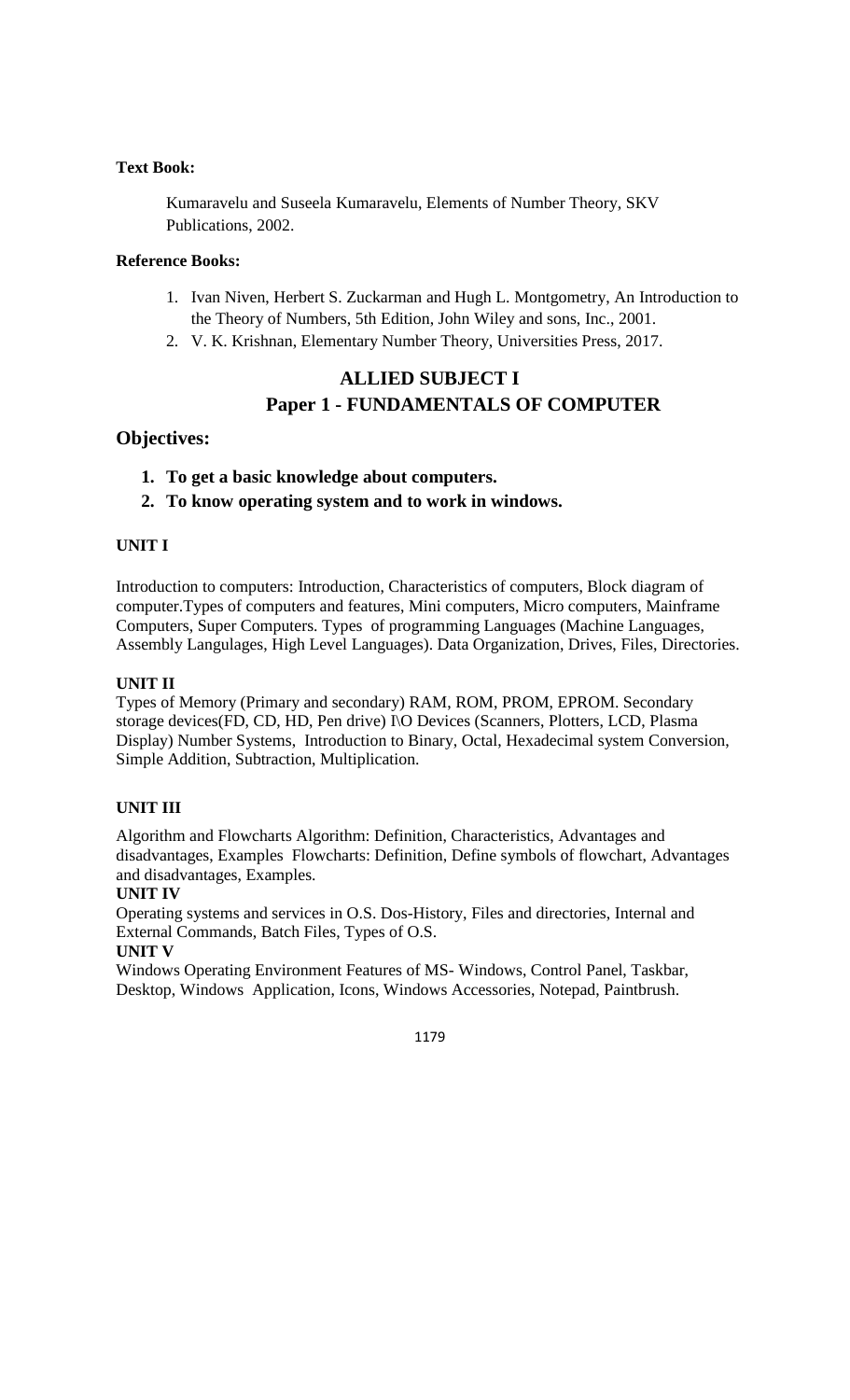## **Text Books:**

- 1. V.Rajaraman, Fundamental of computers, B.P.B. Publications, 2014.
- 2. P.K.Sinha, Fundamental of computers, BPB Publications, 2004.
- 3. John R. Levine, Margaret Levine Young, Windows XP: Complete Reference, McGraw-Hill Osborne media, 2001.

## **Reference Book:**

Suresh Basandra, Computer Today, Galgotia Publication, 2009.

## **Paper 2 - DATA BASE MANAGEMENT SYSTEM**

## **Objectives:**

- 1. To know the DBMS Architecture.
- 2. To know file organizations.

## **UNIT I**

Introduction: Characteristics of data base approach, data models, DBMS architecture and data independence.

## **UNIT II**

E-R Modeling: Entity types, Entity set, attribute and key, relationships, relation types, roles and structural constraints, weak entities, enhanced E-R and object modeling, Sub classes; Super classes, Inheritance, Specialization and generalization.

## **UNIT III**

File organization: Indexed sequential access files: Implementation using B & B++ trees, Hashing, Hashing functions, collision resolution, extendible hashing, dynamic hashing approach implementation and performance.

#### **UNIT IV**

Relational Data Model: Relational model concepts, relational constraints, relational algebra SQL: SQL queries, programming using SQL.

## **UNIT V**

EER and ER to relational mapping: Data base design using EER to relational language. Data Normalization: Functional Dependencies, Normal from up 3rd normal form. Concurrency Control: Transaction processing, locking techniques and associated, database recovery, security and authorization. Recovery Techniques, Database Security.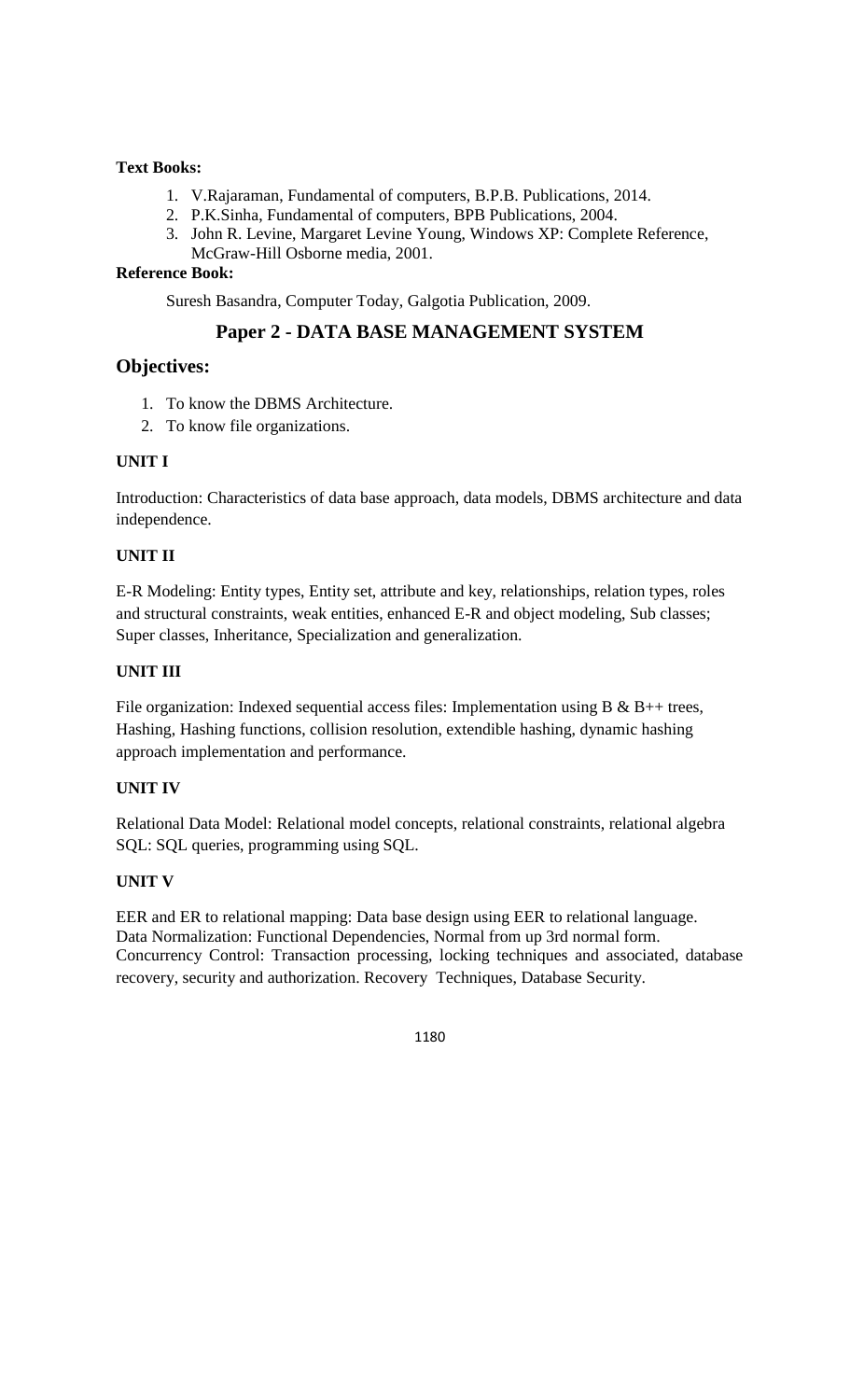#### **Text Books:**

- 1. Abraham Silberschatz, Henry KOrth, S,Sudarshan, Database Systems Conceots, 4th edition, McGraw Hill, 1997.
- 2. Jim Melton, Alan Simon, Understanding the new SQL: A complete Guide, Morgan Kaufmann Publishers, 1993.

### **Reference Book:**

- 1. K. Majumdar, P. Bhattacharya, Database management Systems, TMH, 1996.
- 2. Bipin Desai, An Introduction to database systems, Galgotia Publications, 1991.

## **Paper 3 - DATA BASE MANAGEMENT SYSTEM PRACTICAL**

1. To study Basic SQL commands (create database, create table, use, drop, insert) and execute the following queries using the commands: Create a database named 'Employee'. Use the database 'Employee' and create a table 'Emp' with attributes 'ename', 'ecity', 'salary', 'enumber', 'eaddress', 'depttname'. Create another table 'Company' with attributes 'cname', 'ccity' , 'empnumber' in the database 'Employee'. 2. To study the viewing commands (select, update) and execute the following queries using these commands: Find the names of all employees who live in Delhi. Increase the salary of all employees by Rs. 5,000.

Find the company names where the number of employees is greater than 10,000.

Change the company City to Gurgaon where the company name is 'TCS'.

3. To study the commands to modify the structure of table (alter, delete) and execute the following queries using these commands:

Add an attribute named 'Designation' to the table 'Emp'.

Modify the table 'Emp', Change the datatype of 'salary' attribute to float.

Drop the attribute 'depttname' from the table 'emp'.

Delete the entries from the table 'Company' where the number of employees is less than 500.

4. To study the commands that involve compound conditions (and, or, in, not in, between, not between, like, not like) and execute the following queries using these commands:

Find the names of all employees who live in 'Gurgaon' and whose salary is between Rs. 20000 and Rs. 30,000.

Find the names of all employees whose names begin with either letter 'A' or 'B'.

Find the company names where the company city is 'Delhi" and the number of employees is not between 5000 and 10,000.

Find the names of all companies that do not end with letter 'A'.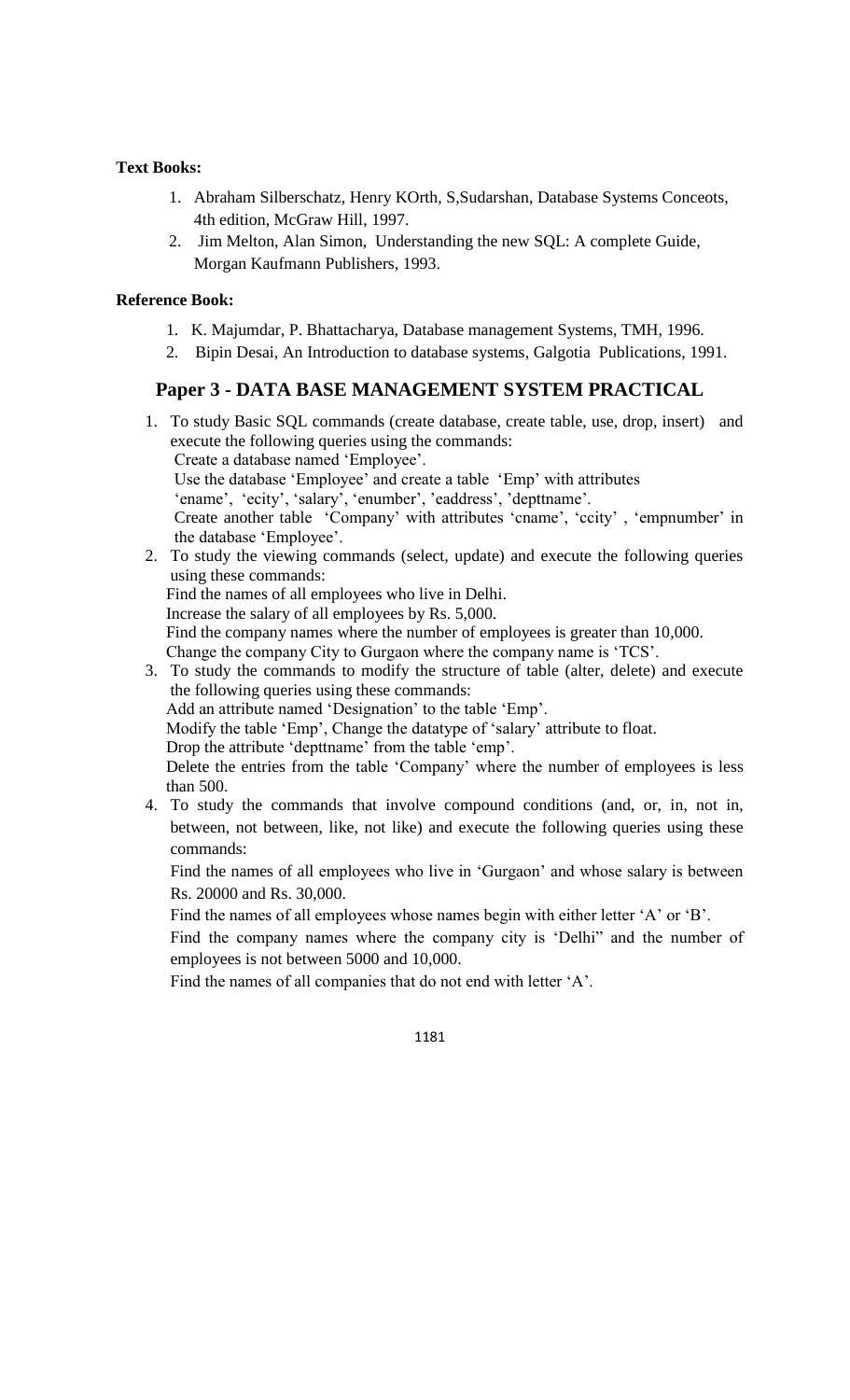- 5. To study the aggregate functions(Sum, count, max, min, average) and execute the following queries using these commands: Find the sum and average of salaries of all employees in computer science department. Find the number of all employees who live in Delhi. Find the maximum and the minimum salary in the HR department.
- 6. To study the grouping commands (group by, order by) and execute the following queries using these commands: List all employee names in descending order. Find number of employees in each department where number of employees is greater than 5. List all the department names where average salary of a department is Rs. 10000.
- 7. To study the commands involving data constraints and execute the following queries using these commands: Alter table 'Emp' and make 'enumber' as the primary key. Alter table 'company' and add the foreign key constraint. Add a check constraint in the table 'Emp' such that salary has the value between 0 and Rs. 1,00,000. Alter table 'Company' and add unique constraint to column cname. Add a default constraint to column city of table Company with the value 'Delhi'.
- 8. To study the commands for aliasing and renaming and execute the following queries using these commands: Rename the name of database to 'Employee1'. Rename the name of table 'Emp' to 'Emp 1'. Change the name of the attribute 'ename' to 'empname'.
- 9. To study the commands for joins (cross join, inner join, outer join) and execute the following queries using these commands: Retrieve the complete record of an employee and its company from both the table using joins. List all the employees working in the company 'TCS'.
- 10. To study the various set operations and execute the following queries using these commands: List the enumber of all employees who live in Delhi and whose company is in Gurgaon or if both conditions are true.

List the enumber of all employees who live in Delhi but whose company is not in Gurgaon.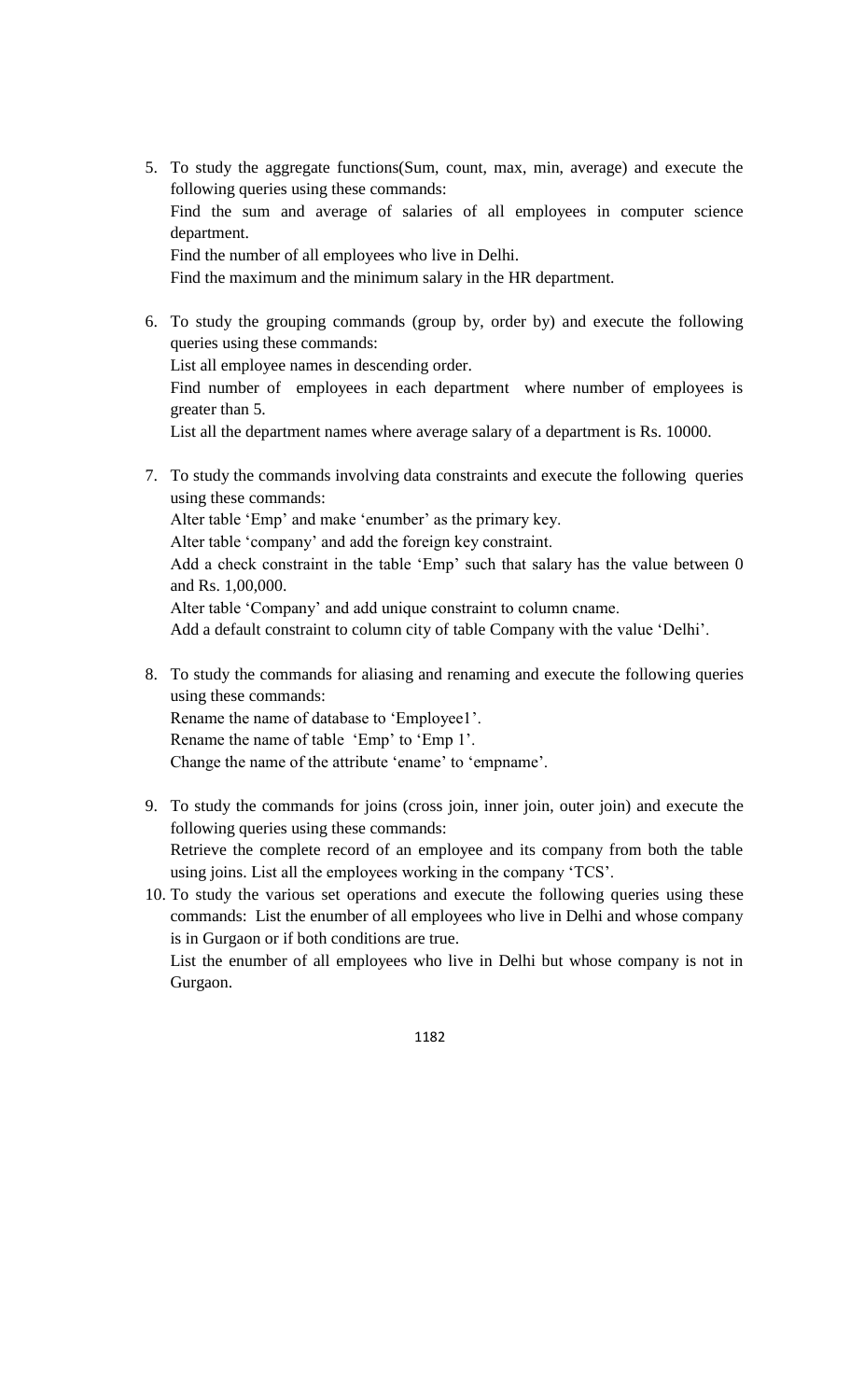11. To study the various scalar functions and string functions (power, square, substring, reverse, upper, lower, concatenation) and execute the following queries using the commands:

Reverse the names of all employees.

Change the names of company cities to uppercase.

Concatenate name and city of the employee.

12. To study the commands for views and execute the following queries using the commands:

Create a view having ename and ecity.

In the above view change the ecity to 'Delhi' where ename is 'John'.

Create a view having attributes from both the tables.

Update the above view and increase the salary of all employees of IT department by Rs. 1000.

13. To study the commands involving indexes and execute the following queries: Create an index with attribute ename on the table employee. Create a composite index with attributes cname and ccity on the table company. Drop all indexes created on table company.

## **Paper 4 - VISUAL PROGRAMMING**

## **Objectives:**

- 1. To write a simple program.
- 2. To study about file and handling.

## **UNIT I**

Customizing a form –Writing a simple program-Tool box-Creating control- Name property Command button- Access keys- Image control- Text boxes- labels- Message boxes – Grid\_ Editing tools- Variables data types- String number.

## **UNIT II**

Displaying information- Determinate tools, Indeterminate tools- Conditionals built in function- Function and procedure.

## **UNIT III**

List- Sorting and searching record \_control arrays- Grid control- project with multiple form-Do events and sub main –Error traffic.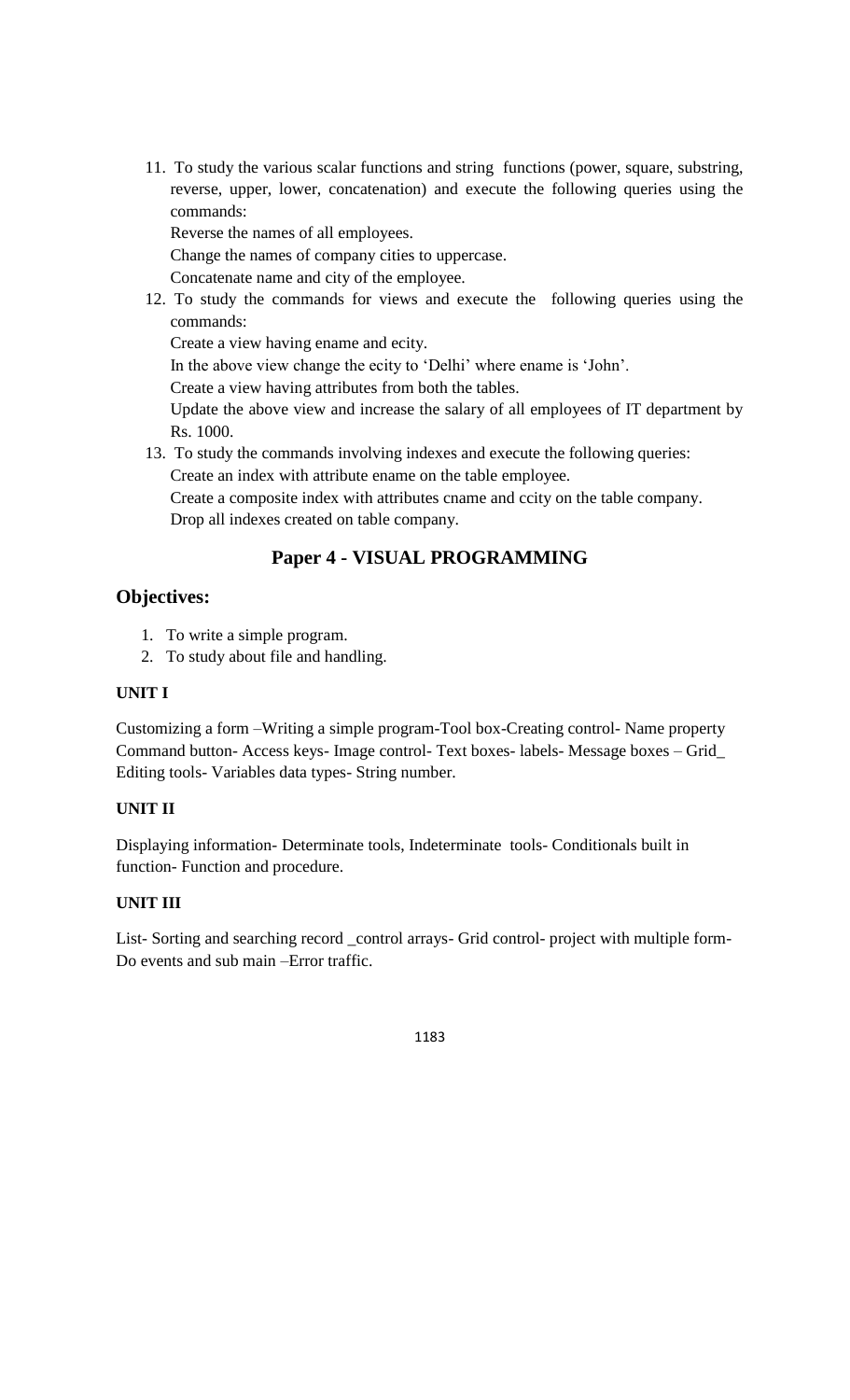VB objects- dialogue boxes- common control- menus- MDI forms- Texting- Debugging and Optimization\_ Working with Graphics.

#### **UNIT V**

Monitoring - Mouse activity - File and handling - File system control- File system objects - COM - Automation BCC servers - OLE drag and drop.

#### **Text Book:**

Gary Cornell, Visual Basic 6.0, TMG, 2006.

### **Reference Book:**

Noel Jerke, Visual Basic (The Complete Reference), TMG, 1999.

## **Paper 5** – **PROGRAMMING IN JAVA**

## **Objectives:**

- 1. To get a basic knowledge in the programming language JAVA.
- 2. To work in arrays threads.

#### **UNIT I**

C++ Vs JAVA - JAVA and Internet and WWW - JAVA support systems - JAVA environment.

JAVA program structure – Tokens - Statements - JAVA virtual machine - Constant & Variables - Data Types - Declaration of Variables - Scope of Variables - Symbolic Constants - Type Casting.

Operators: Arithmetic, Relational, Logical Assignments, Increment and Decrement, Conditional, Bitwise, Special, Expressions & its evaluation.

If statement, if…..else… statement, Nesting of if…else..statement, else…if Ladder. Switch, ? operators, Loops-While, Do, For, Jumps in Loops, Labeled Loops.

## **UNIT II**

Defining a Class - Adding Variables and Methods - Creating Objects - Accessing Class Members – Constructors - Methods Overloading - Static Members - Nesting of Methods.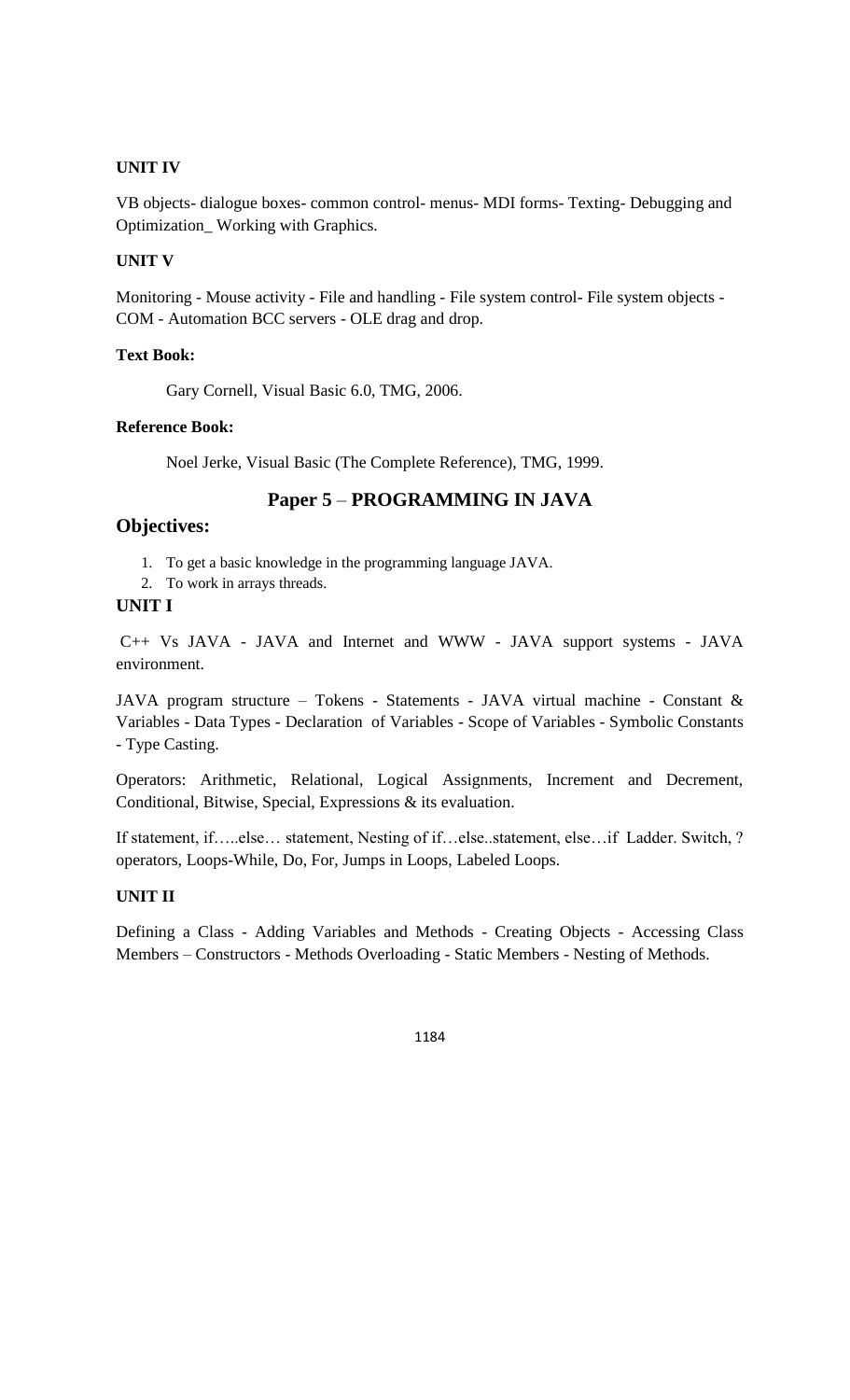Inheritance: Extending a class - Overriding Methods - Final Variables and Methods - Final Variables and Methods - Final Classes - Finalize Methods - Abstract methods and Classes - Visibility Control.

## **UNIT III**

Arrays: One Dimensional & two Dimensional – Strings – Vectors - wrapper Classes - Defining interface Extending Interface - Implementing Interface - Accessing Interface Variable - System Package - Using System Package - Adding a class to a Package - Hiding Classes.

## **UNIT IV**

Creating Threads - Extending the threads Class - Stopping and Blocking a Thread - Life Cycle of a Thread - Using Thread Methods - Thread Exceptions - Thread Priority – Synchronization - Implementing the Runnable Interface.

## **UNIT V**

Local and Remote Applets Vs Applications – Writing Applets – Applets Life Cycle – Creating an Executable Applet – Designing a web page – Applet Tag – Adding Applet to HTML file – Running the Applet – Passing Parameters to Applets – Aligning the display – HTML Tags & Applets – Getting Input from the User.

## **Text Book:**

E. Balagurusamy, Programming in JAVA, 2<sup>nd</sup> Edition, TMH Publications.

#### **Reference Book:**

Peter Norton, Guide to Java Programming, Tech Media Publications, 1996.

## **Paper 6 - JAVA PRACTICAL**

- 1. Simple Programs using Control Statements
	- a. Biggest among the 3 numbers using if … else statement
	- b. Sum of the digits using while and do…while loop
	- c. Sorting the set of elements using for loops
	- d. Perform all the arithmetic operations using switch statement
- 2. Simple programs using Recursive Functions
	- a. Factorial of the given number
	- b. nCr value of the given number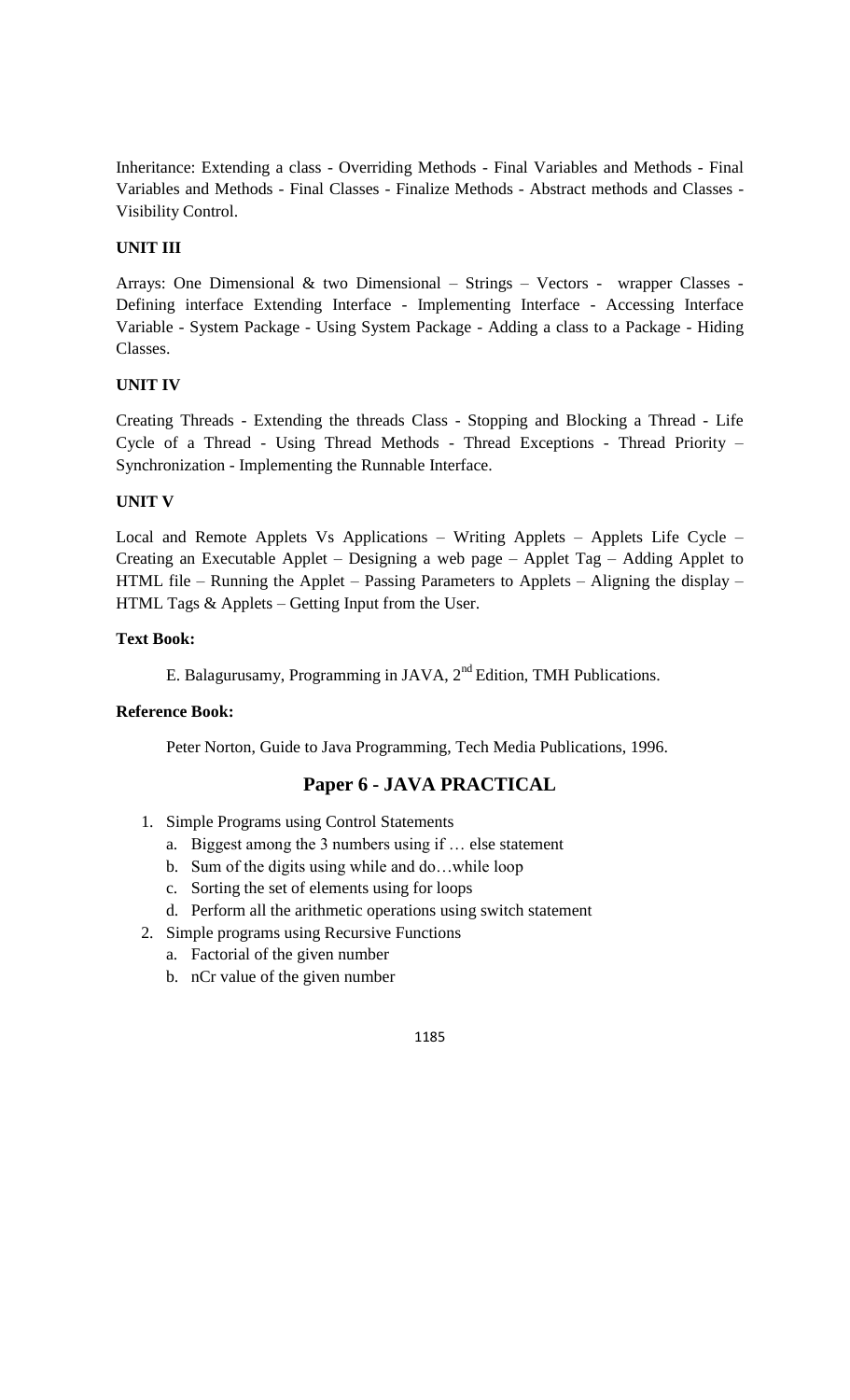- 3. Program using string handling functions
	- a. Count the number of vowels, consonants and words in a given sentence
	- b. Arrange the set of names in Alphabetic order
- 4. Classes and Objects
	- a. Define a class circle and find out the area and circumference of a circle. [Use overloaded constructors and static constant value PI]
	- b. Define a class complex and pass the complex type objects to add() method and it should return a same type object as return value.
- 5. Inheritance, Interfaces and Packages
	- a. Program using single inheritance
	- b. Program using multiple inheritance
	- c. Prepare a student information system using set of classes in a package
- 6. Multithreading
	- a. Create a thread using thread class
	- b. Create a thread using Runnable interface
- 7. Exception Handling
	- a. Write Java Programs to handle the following Exceptions
		- i. Divide by zero Exception
		- ii. Array Index out of Bounds Exception
		- iii. Number Format Exception
		- iv. Null Pointer Exception
- 8. Streams and Applet
	- a. Program to copy the characters from one file in to another file
	- b. Program to concatenation of two files
	- c. An Applet program to prepare a BIO-DATA format
	- d. An Applet program to display geometrical objects.

## **ALLIED SUBJECT II (APPLICATIONS OF MATHEMATICS) PAPER 1 – PROGRAMMING IN C**

## **Objectives:**

- 1. To learn a computer language.
- 2. To write programs and run programs.

#### **UNIT I**

Introduction - Importance of C - Programming style-character set - C Tokens-keywords and identifiers – Constants – Variables - Data types - Declaration of variables - Declaration of storage class-assigning values to variables-defining symbolic constants.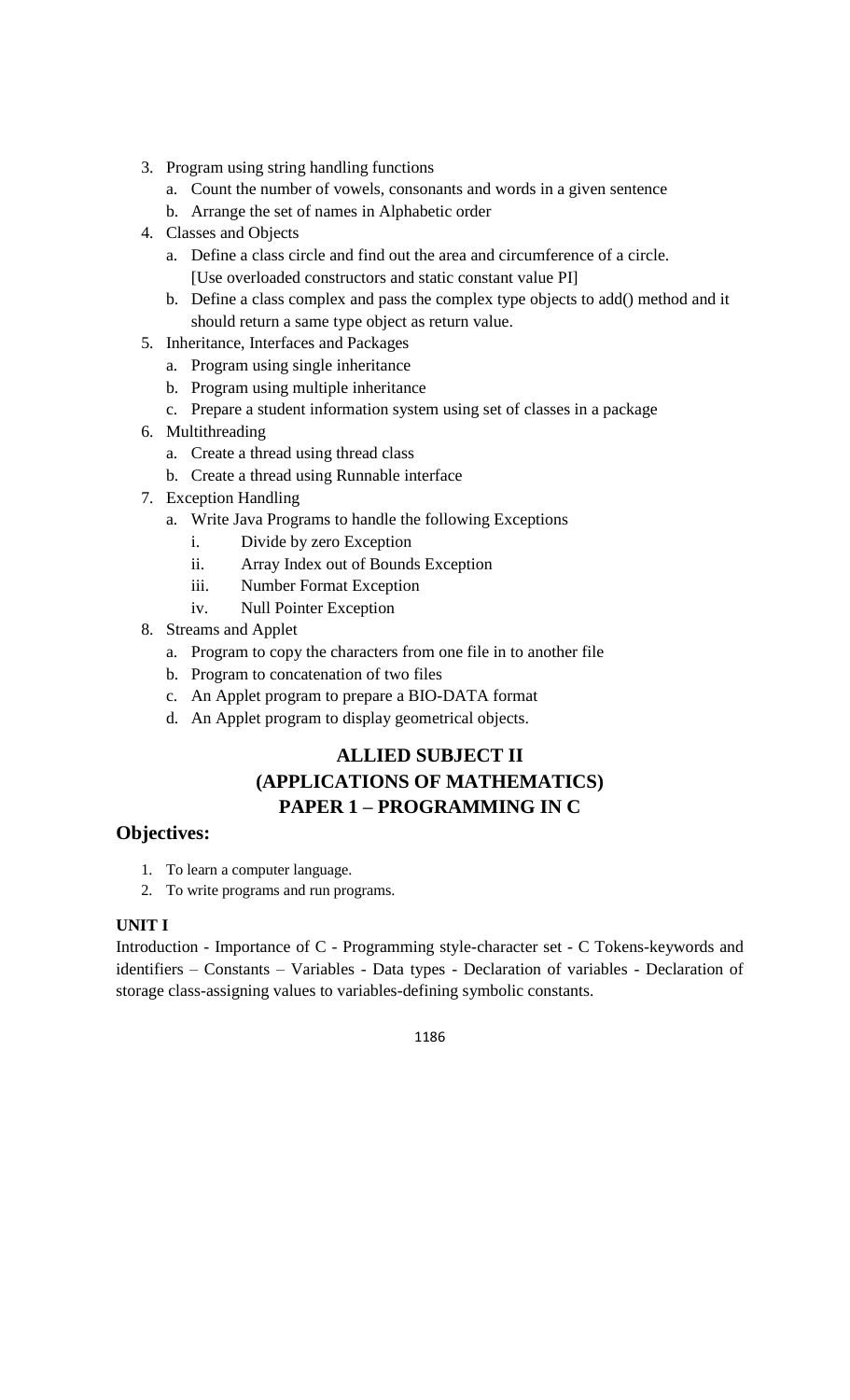Operators and expressions-arithmetic, relational, logical, assignment, increment and decrement, bitwise, conditional, special operators-arithmetic expressions-evaluation of expressions-precedence of arithmetic expressions.

## **UNIT III**

Managing input and output operations-reading a character-writing a character-formatted input-formatted output-decision making with if - simple if, if else, nesting of if else, else if, switch, goto, while do while, for statements-jumps in loops.

#### **UNIT IV**

Arrays-one dimensional arrays-declaration of one dimensional arrays-initialization of one dimensional arrays-two dimensional arrays initializing two dimensional arrays-multi dimensional arrays-dynamic arrays.

## **UNIT V**

Structure definition-declaring structure variables-accessing structure members- structure initialization-pointer expressions-pointer increment and scale factor- pointer and arrays-array of pointers-pointers as function arguments-functions returning pointer- pointers to functions.

## **Text Book:**

E. Balagurusamy, Programming in ANSI C, Tata McGraw-Hill Publishing Company Limited, New Delhi, 2008.

## **Reference Books:**

- 1. Byron S. Gottfried, Schaum's Outline of Programming with C,  $2<sup>nd</sup>$  Edition.
- 2. Darrel L. Graham, C Programming Language, Createspace Independent Publishing Company, 2016.

## **Paper 2 – PROGRAMMING WITH C++**

## **Objectives:**

- 1. To write a program efficiently.
- 2. To know OOPS.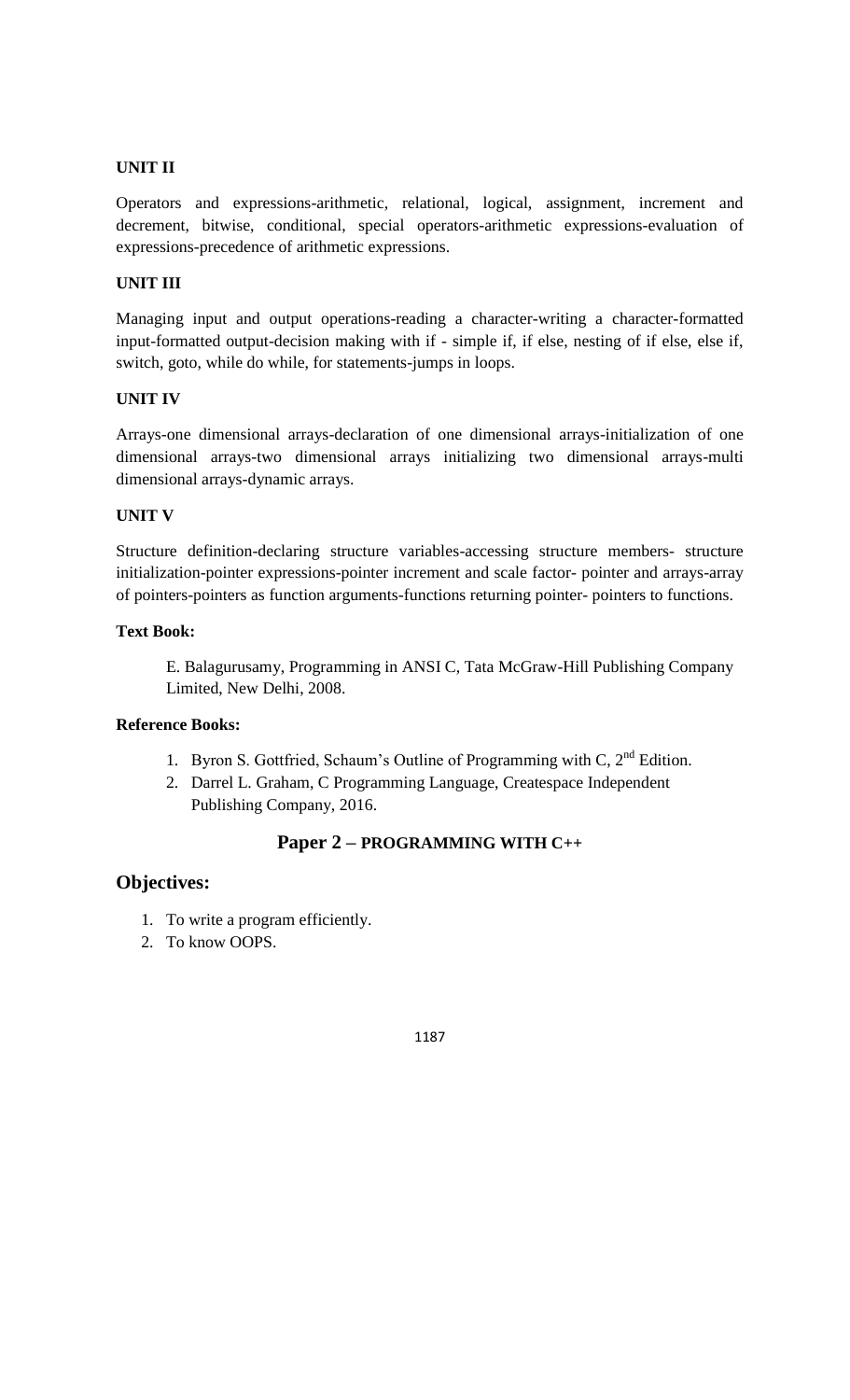Principles of object oriented programming - basic concepts of oops- benefits-introduction to C++ - token - keywords - identifiers and constants - data types -symbolic constantsoperators-expressions and control structures.

## **UNIT II**

Functions - function prototyping - call by reference - return by reference –inline functionsdefault arguments-constant arguments-function overloading -friend and virtual functions-Math library functions.

## **UNIT III**

Classes and objects - arrays within a class - memory allocation for objects - static data members, functions-arrays of objects - friendly functions - returning objects - pointers to members-local classes.

## **UNIT IV**

Constructors- parameterized, multiple constructor- copy constructor - dynamic constructors constructing two dimensional arrays- destructors.

### **UNIT V**

Operator overloading - overloading unary operators - overloading binary operators - rules for overloading operators - defining derived classes - inheritance and their types.

### **Text Book:**

E Balagurusamy , Object-Oriented Programming with C++, Tata McGraw-Hill Publishing Company Limited, New Delhi, 2008.

#### **Reference Books:**

- 1. Byron S. Gottfried, Schaum's Outline of Programming with  $C_{++}$ ,  $2^{nd}$  Edition.
- 2. Richard Grimes, Beginning C++ Programming, Packt Publishing Limited, 2017.

## **Paper 3 - GRAPH THEORY**

## **Objectives:**

- 1. To give a basic knowledge in graph theory
- 2. To study Eulerian graphs, Hamiltonian graphs, Trees.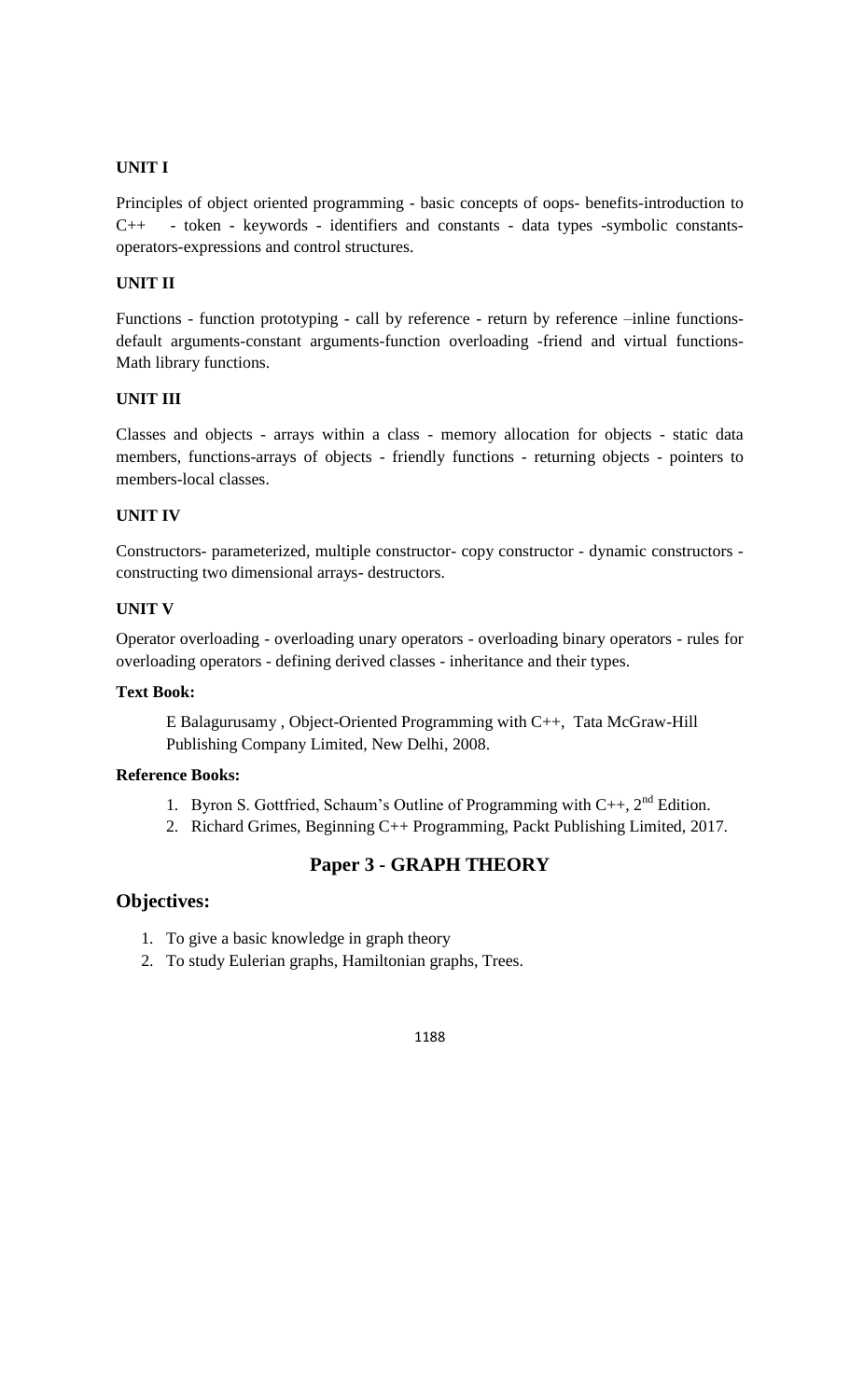Graphs - Subgraphs - Isomorphism and degrees - Walks and connected graphs - Cycles in graphs - Cut vertices and cut edges.

### **UNIT II**

Eluerain graphs - Fleury's algorithm - Hamiltonian graphs - Weighted graphs.

## **UNIT III**

Bipartite graphs - Marriage problem - Trees - Connector problem.

#### **UNIT IV**

Matrix representations - Planar graphs - Euler formula - Platonic solids - Dual of a plane graph - Characterization of planar graphs.

## **UNIT V**

Vertex colouring - Edge colouring - An algorithm for vertex colouring – Directed graphs.

## **Text Book:**

S. A. Choudum, A First course in Graph Theory, Macmillan Publishers India Pvt Ltd, 2000. Unit I: Chapter 1 Unit II: Chapter 2 Unit III: Chapter 3 Unit IV: Chapter 4 – Section 1 and Chapter 5. Unit V: Chapter 6 and Chapter 7 – Section 1

## **Reference Book:**

- 1. F. Harary, Graph Theory, Narosa Publishing Company, 2001.
- 2. J. Clark and D. A. Holton, A First Look at Graph Theory, Allied Publishers, New Delhi, 2005.

## **Paper 4 - NUMERICAL ANALYSIS**

## **Objectives:**

- 1. To know algebraic, trancedental and simultaneous equations.
- 2. To study about finite differences, interpolation, attributes, etc.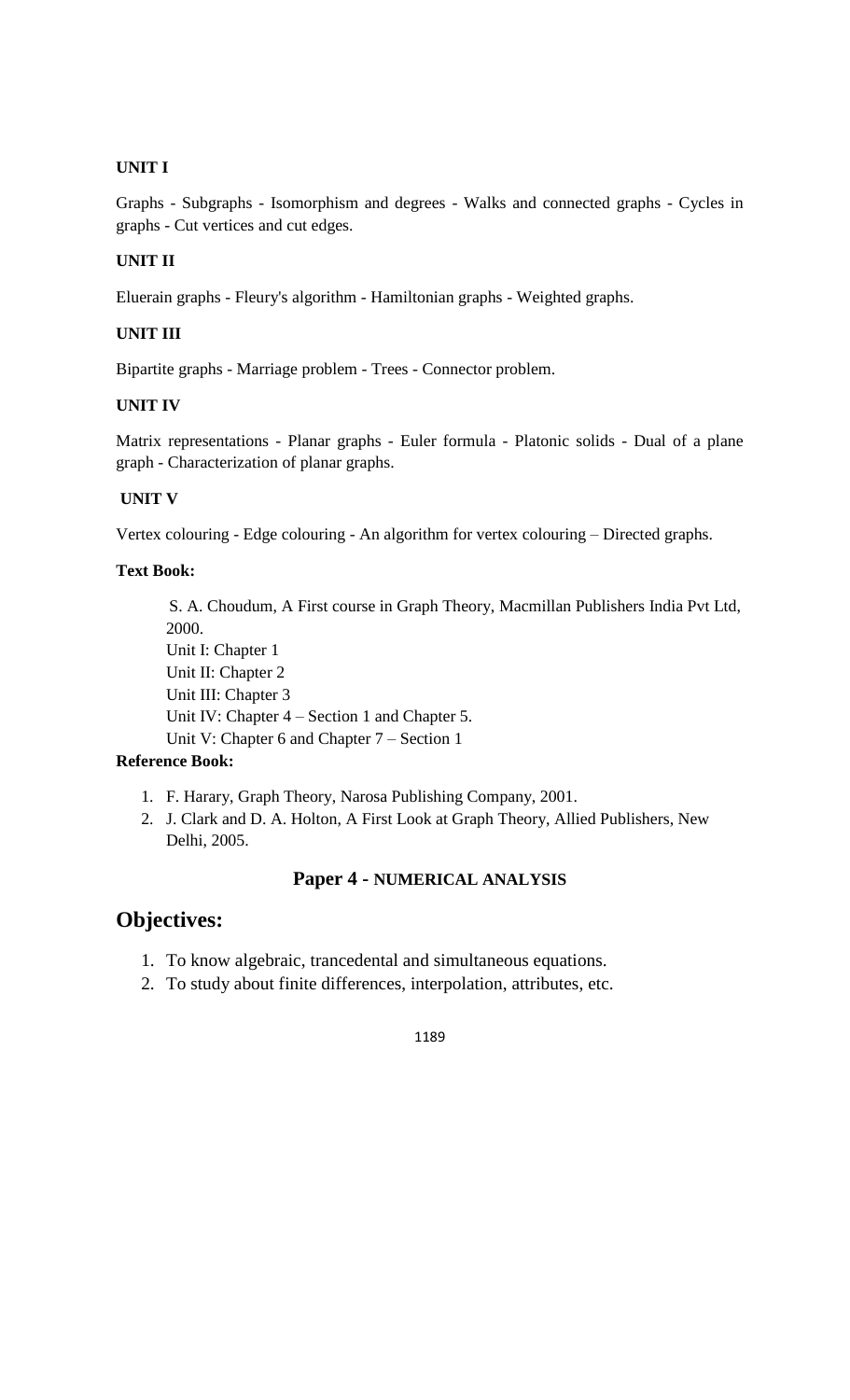Algebraic and Transcendental equations – Errors in numeric computations – Iteration method  $-$  Aitken's Δ<sup>2</sup> Method – Bisection method – Regula-falsi method – Newton's Raphson method .

## **UNIT II**

Simultaneous equations: Back substitution – Gauss elimination method – Gauss Jordan method – Calculation of inverse of a matrix – Gauss Jacobi iteration method – Gauss Seidal iteration method.

## **UNIT III**

Finite differences – Difference operators – Other difference operators - Difference equations – Formation of difference equations – Linear difference equations.

## **UNIT IV**

Interpolation: Newton's interpolation formula – Central difference interpolation formulae – Lagrange's interpolation formulae – Divided difference formula – Inverse interpolation. **UNIT V**

Numerical differentiation – Derivatives using Newton's forward difference formula – Derivatives using Newton's backward difference formula - Derivatives using Newton's central difference formula – Maxima and minima of the interpolating polynomial – Attributes.

## **Text Book:**

Dr. S. Arumugam, Prof. A. Thangapandi Isaac and Dr. A. Somasundaram, Numerical Analysis with Programming in C, New Gamma Publishing House, June 2015. Unit I: Chapter 1 Unit II: Chapter 2 Unit III: Chapter 3 Unit IV: Chapter 4 Unit V: Chapter 5 and Chapter 8 – Section 1

### **Reference Books:**

- 1. T. Veerarajan and T. Ramachandran, Numerical Methods with Programming in C, McGraw Hill Education, 2008.
- 2. S. S. Sastry, Introductory Methods of Numerical Analysis, PHI Learning Pvt Ltd., New Delhi, 2012.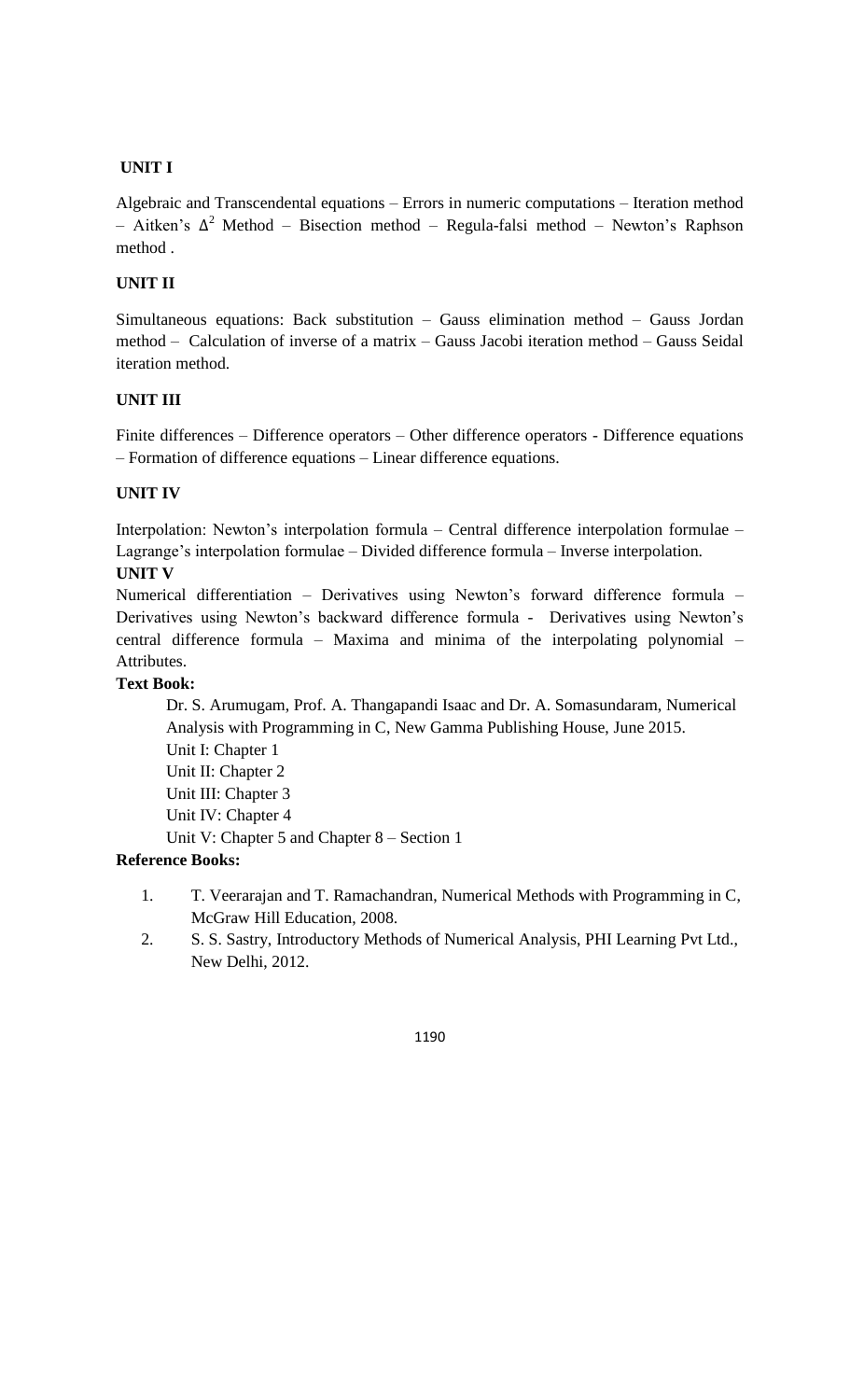## **PART IV – SKILL BASED SUBJECTS**

## **Paper 1 - FOURIER SERIES AND LAPLACE TRANSFORMS**

## **Objectives:**

- **1. To discuss the basic concepts relating Fourier series**
- **2. To solve certain types of differential equations using Laplace transforms.**

#### **UNIT I**

Fourier series - Periodic functions - Fourier series full range.

#### **UNIT II**

Fourier series half range – Fourier series arbitrary range.

**UNIT III**

Laplace transforms.

**UNIT IV**

Inverse Laplace transforms.

**UNIT V**

Solution of differential equations using Laplace transforms.

#### **Text Book:**

Dr. S. Arumugam, Prof. A. Thangapandi Isaac, Trigonometry, Fourier series and Laplace Transform, New Gamma Publishing House, November 2017.

Unit I: Chapter 2 – Sections 1 and 2

Unit II: Chapter 2 – Sections 3 and 4

Unit III: Chapter 3 – Section 1

Unit IV: Chapter 3 – Section 2

Unit V: Chapter 3 – Section 3

## **Reference Book:**

S. Narayanan and T. K. Manickavasagam Pillai, Differential Equations and its applications, S. Viswanathan Publishing Company, Chennai, 2012.

## **Paper 2 – ENVIRONMENTAL STUDIES (Syllabus Common to All Undergraduate Courses) Paper 3 – LOGIC AND BOOLEAN ALGEBRA**

## **Objectives:**

- 1. To understand the logical concepts which are needed in mathematics.
- 2. To learn about Boolean algebra.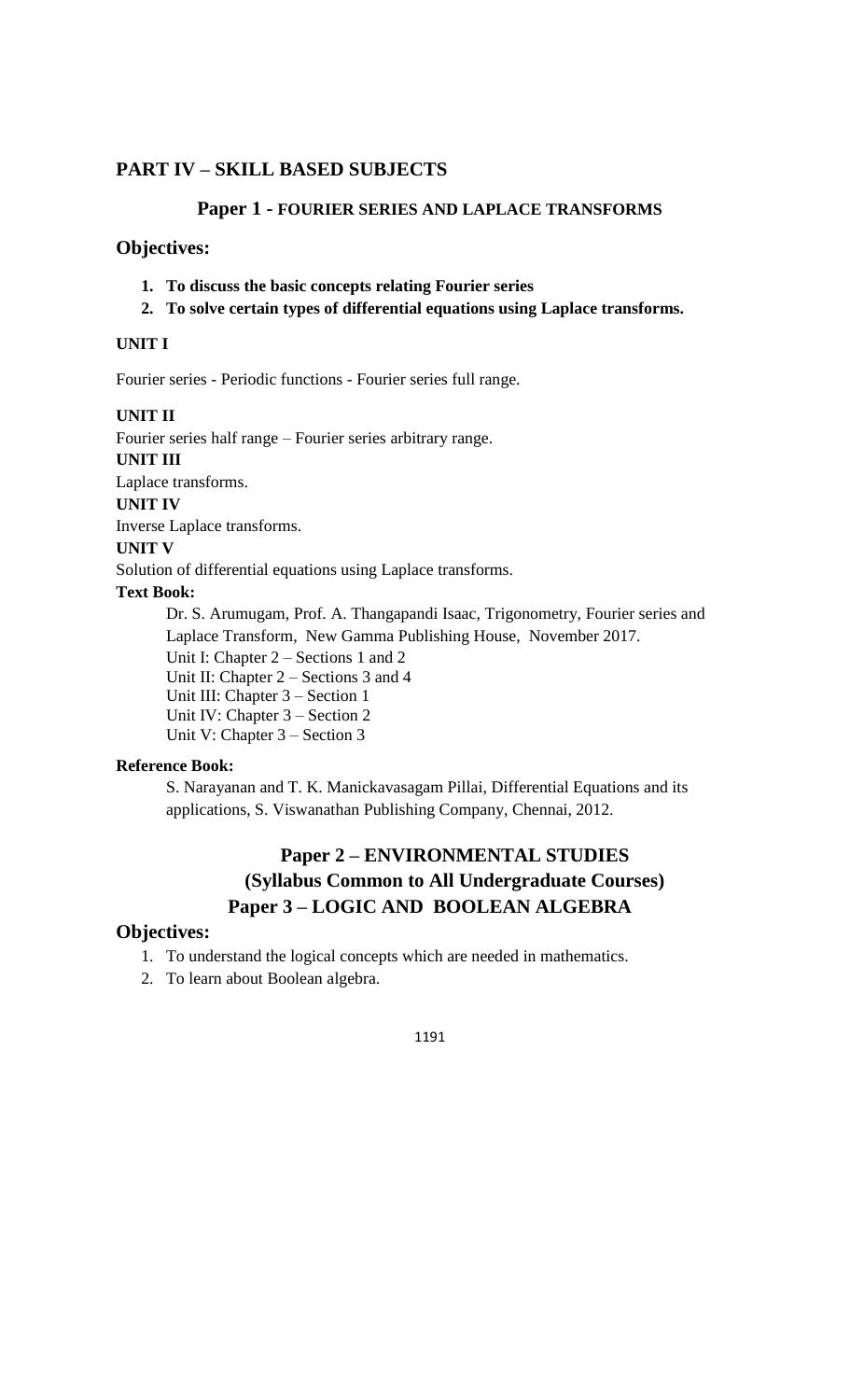Propositional calculus - Statements - Basic operations - Truth value of compound statements - Propositions and truth tables.

## **UNIT II**

Tautologies and contradictions - Logical equivalences - Negation - De Morgon's laws - Algebra of propositions - Conditional propositions.

## **UNIT III**

Bicondition arguments - Arguments and statements - Logical implication - Quantifiers.

## **UNIT IV**

Boolean algebra - Logic gates - Basic definitions and theorems - Order and Boolean algebras - Boolean expressions - Sum of products form.

## **UNIT V**

Logic gates - Logic circuits - Minimal Boolean expressions - Prime implicants - Farnaugh maps - Minimal AND - OR circuits.

#### **Text Book:**

Seymar Lipschutz, Marcs Lars Lipson, Discrete Mathematics, Schaum's Series, McGraw Hill, International Edition, 2010.

#### **Reference Books:**

- 1. S. Santha, Discrete Mathematics, Cengage Learning, 2012.
- 2. Ralph P. Grimaldi, B. V. Ramana, Discrete and Combinatorial Mathematics, Pearson India Education Services Pvt Ltd., 2016.

## **Paper 4 – VALUE EDUCATION (Syllabus Common to All Undergraduate Courses) NON-MAJOR ELECTIVE FUNDAMENTALS OF MATHEMATICS**

## **Objectives:**

1. To introduce important elementary concepts of mathematics for non-mathematics students

2. To develop computational skills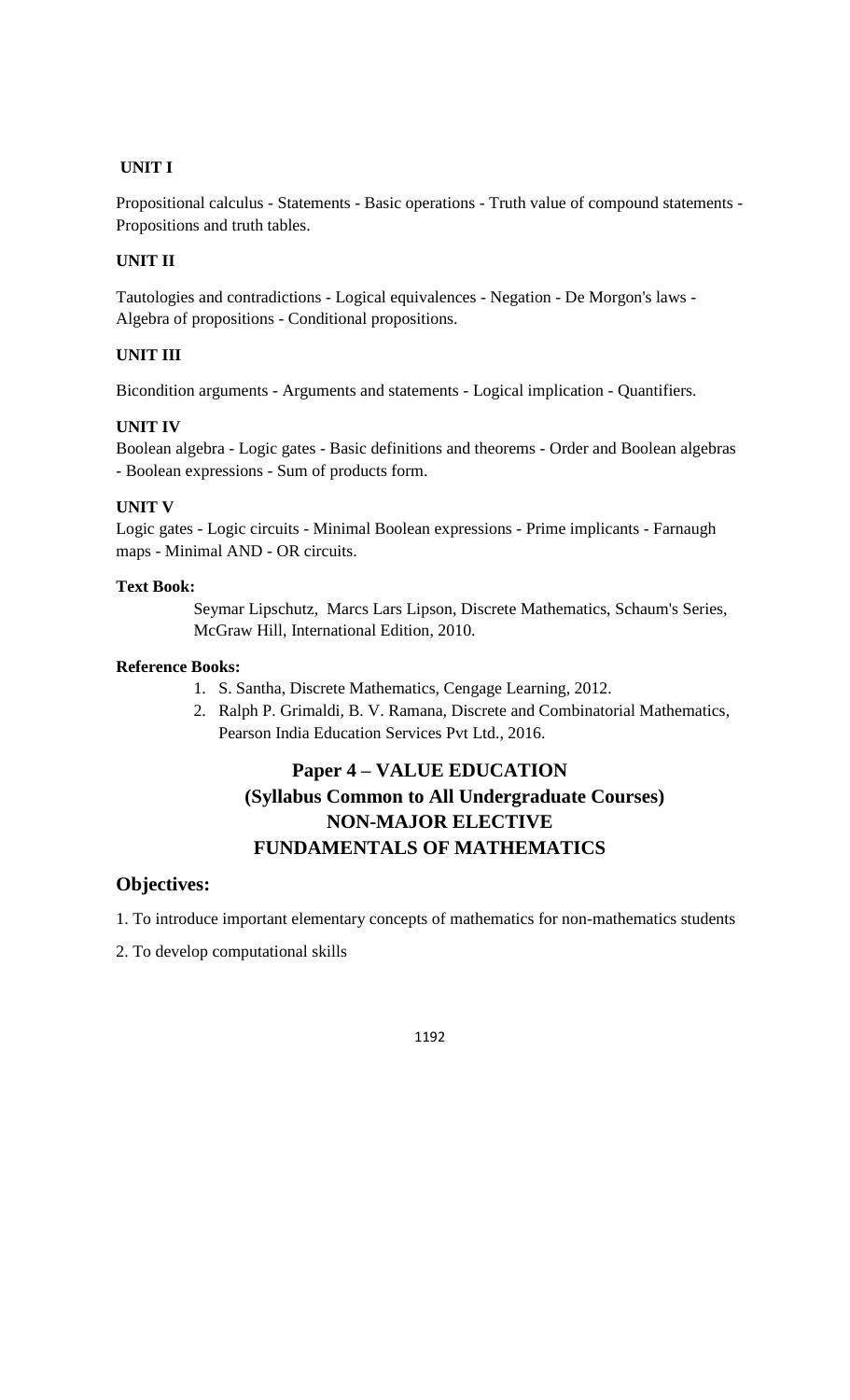Numbers: Operations on numbers, Tests of divisibility.

**UNIT II** 

Simplifications: BODMAS Rule, Modulus of a real number, Virnaculum.

## **UNIT III**

Problems on Numbers, Problems on Ages.

## **UNIT IV**

Percentage: Concept of percentage, Results on population, Results on depreciation.

**UNIT V** 

Profit and Loss: Cost price, Selling price, Profit or gain, Loss.

## **Text Book:**

R.S. Aggarwal, Quantitative Aptitude, S. Chand and Company Ltd., New Delhi, 2017.

## **Reference Books:**

- 1. Dr.M.Manoharan, Dr.C.Elango and Prof K.L.Eswaran, Business Mathematics, Palani paramount Publications, Reprint 2013.
- 2. G. K. Ranganath, C. S. Sampangiram, Y. Rajaram, Text Book of Business Mathematics, Himalaya Publishing House, 2017.

## **QUANTITATIVE APTITUDE**

## **Objectives:**

1. To impart the Aptitude knowledge required for Competitive Examinations.

## **UNIT I**

Ratio and Proportion: Ratio, Proportion, Fourth proportional, Third proportional, Mean proportional, Comparison of ratios, Compounded ratios, Duplicate ratio, Sub Duplicate ratio, Triplicate ratio, Sub triplicate ratio. Componendo and dividendo, Variation.

## **UNIT II**

Partnership: Partnership, Ratio of division of gains. Working and sleeping partners.

## **UNIT III**

Time and Work & Time and Distance.

## **UNIT IV**

Simple Interest: Principal, Interest, Simple interest.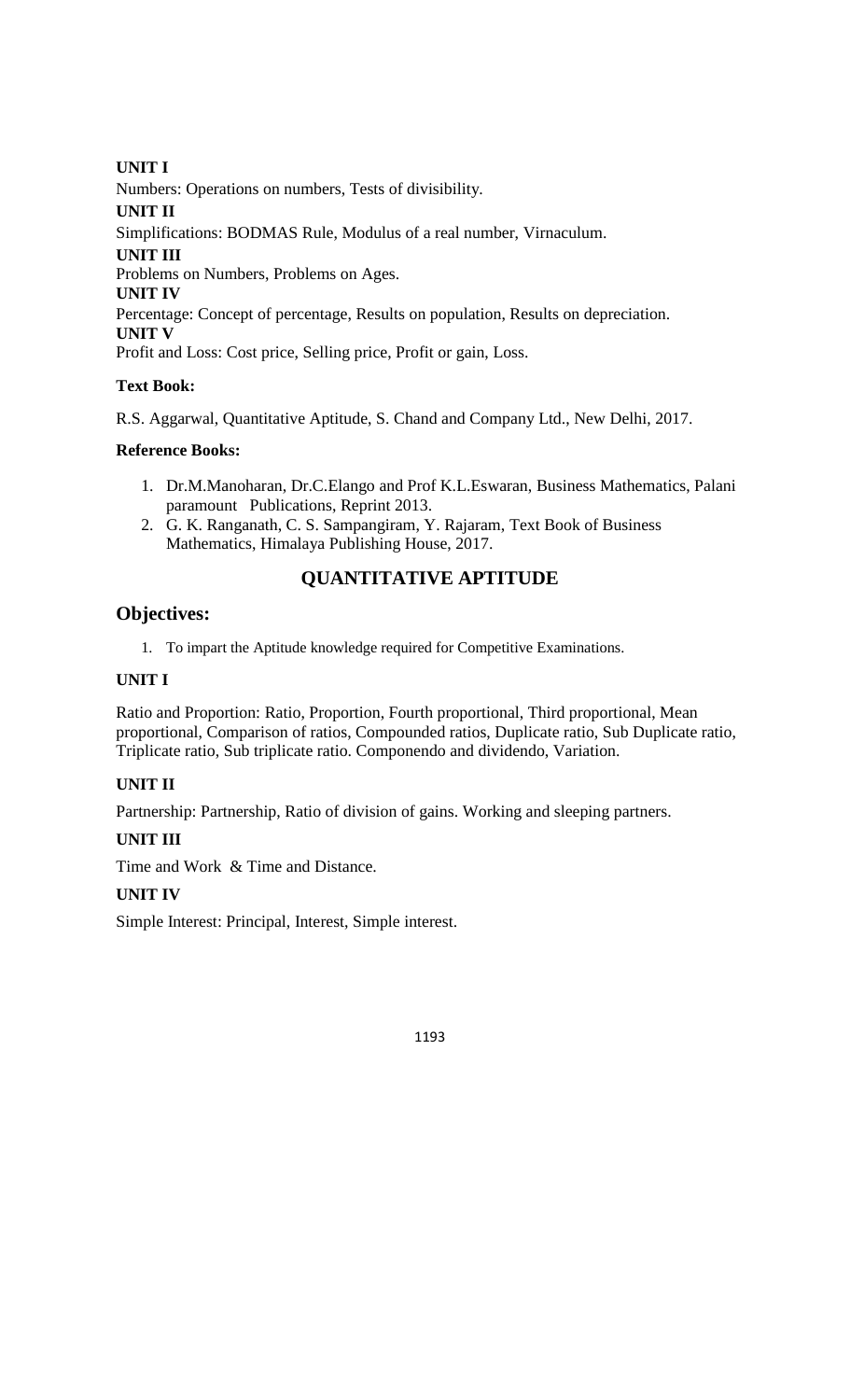## **UNIT V**

Compound Interest: Compounded annualy, Half yearly, Quarterly. Rates are different for different years.

## **Text Book:**

R.S. Aggarwal, Quantitative Aptitude, S. Chand and Company Ltd., New Delhi, 2017.

#### **Reference Books:**

- 1. U. Mohan Rao, Quantitative Aptitude for Competitive Examinations, Scitech Publications, 2016.
- 2. Dr.M.Manoharan, Dr.C.Elango and Prof K.L.Eswaran, Business Mathematics, Palani paramount Publications, Reprint 2013.

## **ALLIED MATHEMATICS (For B. Sc Physics and B. Sc Chemistry Courses) ANCILLARY MATHEMATICS I**

## **Objectives:**

- **1.** To learn the applications of differentiation.
- **2.** To solve differential equations
- **3.** To learn partial differential equations
- **4.** To know the applications of differential equations.

#### **UNIT I**

Differentiation: n<sup>th</sup> – derivatives and Leibnitz Theorem. Curvature – Center of Curvature -Radius of curvature – Circle of curvature.

#### **UNIT II**

Integration: Reduction formula – Double integrals - Evaluation of Double Integrals – Triple integrals.

## **UNIT III**

Equations of the first order and higher degree - Linear equations with constant co-efficients – Methods of finding complementary functions – Methods of finding particular integrals.

#### **UNIT IV**

Formations of partial differential equations – First order partial differential equations – Methods of solving first order PDE – Some standard forms.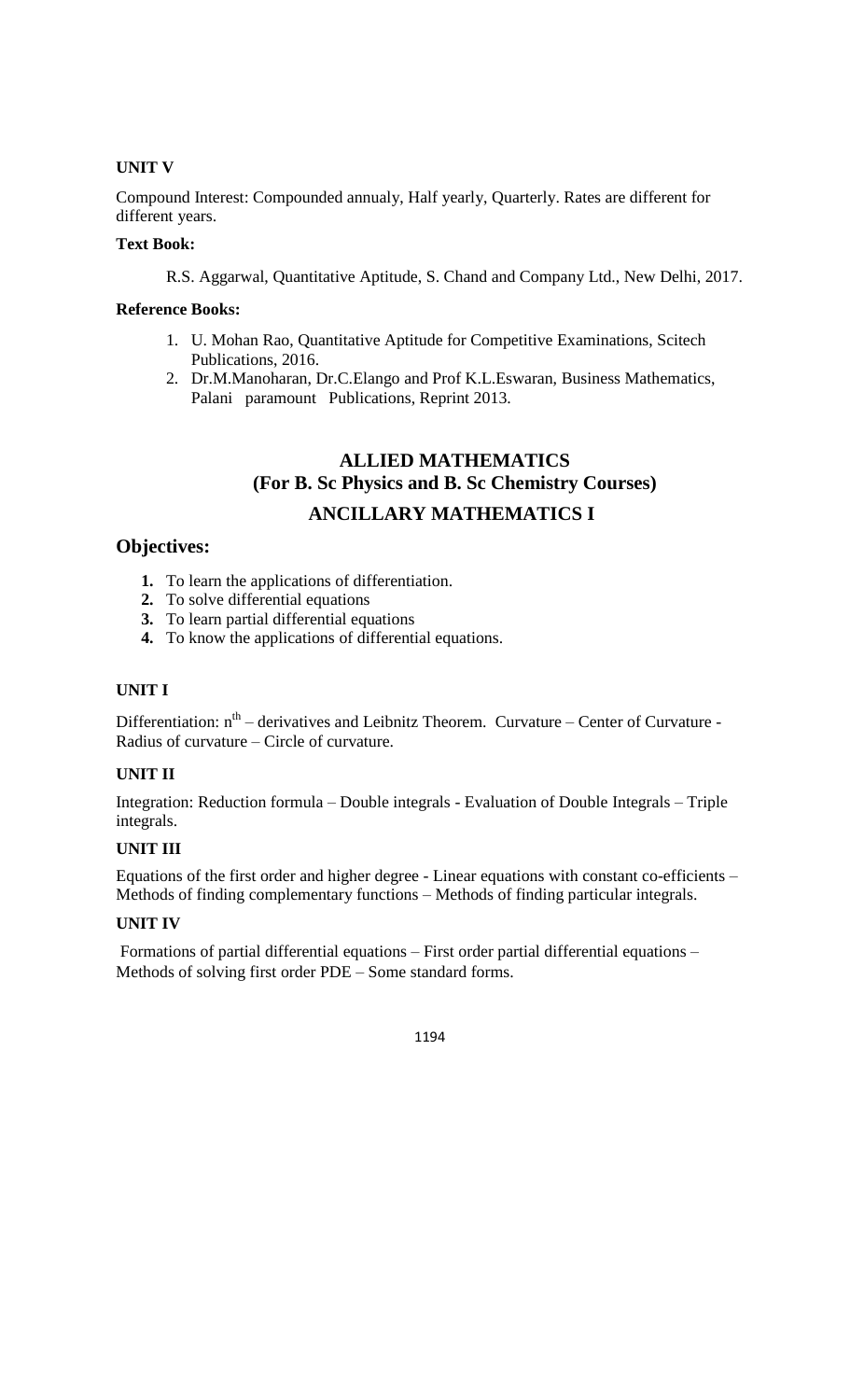## **UNIT V**

Orthogonal trajectories - Growth and decay - Continuous compound interest - The Braachistochrone Problem - Simple electric circuit - Falling bodies - SHM - Simple pendulum

## **Text Books:**

- 1. Dr. S. Arumugam & Issac, Calculus, New Gamma Publishing House, June 2014.
- 2. Dr. S. Arumugam & Isaac, Differential Equations and Applications, New Gamma Publishing House, July 2014.

## **Reference Books:**

- 1. T. K. M. Pillai and S. Narayanan, Calculus, Volume III, S. Viswanathan Publishing Company, 2012.
- 2. Shanthi Narayan, Dr. P. K. Mittal, Differential Calculus, S. Chand Publishing Company Ltd., 2005.

**ANCILLARY MATHEMATICS II**

## **Objectives:**

- **1. To explore trigonometry as a tool in solving problems.**
- **2. To learn vector differentiation and vector integration.**

#### **UNIT I**

Relation between roots and coefficients - Matrices: Characteristic Equation of a Matrix – Eigen Values and Eigen Vectors.

### **UNIT II**

Trigonometry: Hyperbolic functions – Inverse hyperbolic Functions – Logarithm of Complex numbers.

### **UNIT III**

Sphere – Standard equation – Tangent Line and Tangent Plane – Section of a Sphere.

#### **UNIT IV**

Vector Differentiation – Gradient – Divergence - Curl and their Properties – Solenoidal - Irrotational Vectors - Directional Derivative.

#### **UNIT V**

Vector Integration – Line Integrals – Surface Integrals.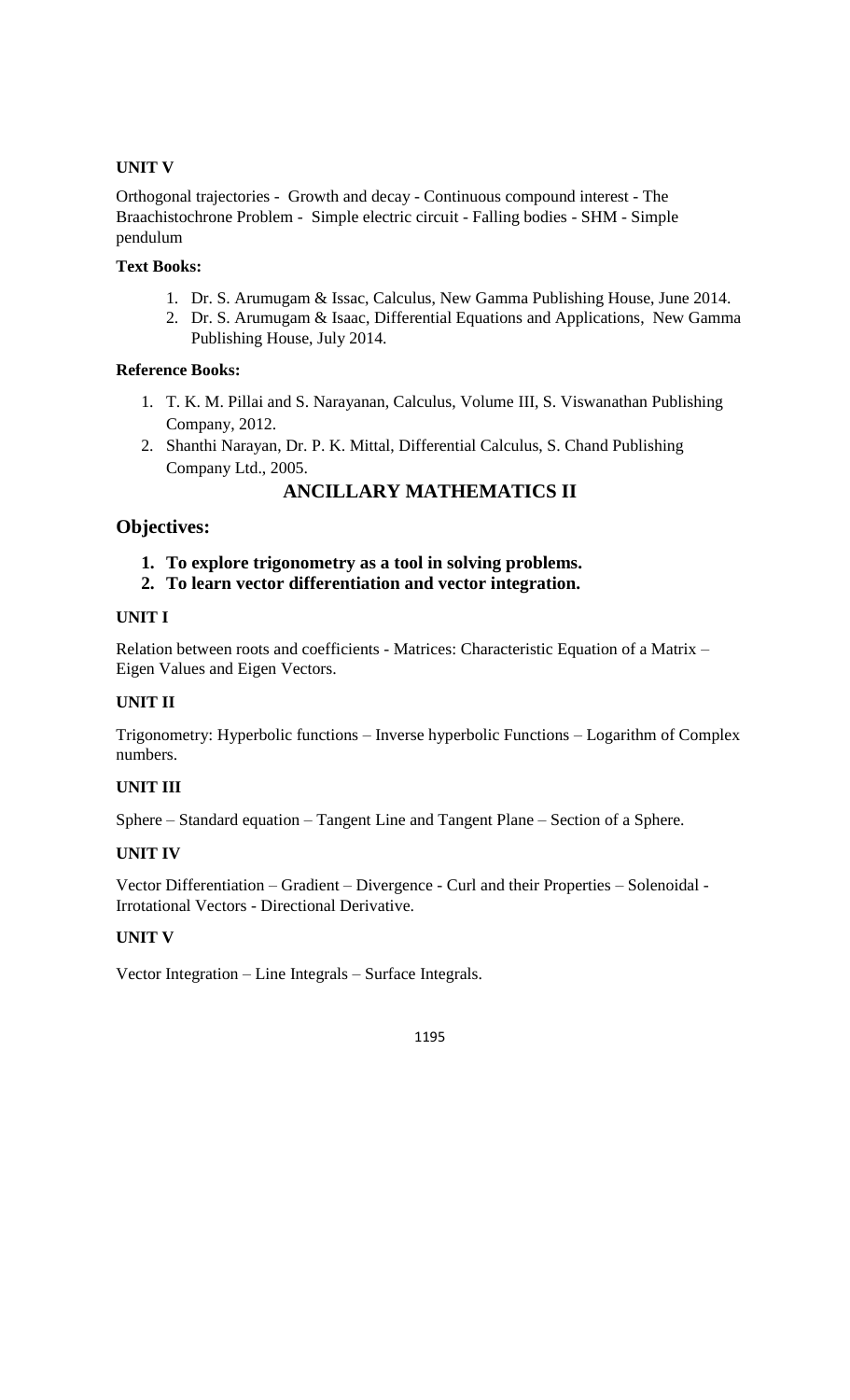#### **Text Books:**

- 1. S. Arumugam & Issac,Trigonometry, New Gamma Publishing House, November 2017.
- 2. S. Arumugam & Issac, Analytical Geometry 3D and Vector Calculus, New Gamma Publishing House, January 2017.

#### **Reference Books:**

- 1. T. K. M. Pillai and S. Narayanan, Analytical Geometry, S. Viswanathan Publishing Company, 2012.
- 2. P. Durai pandian and others, Analytical Geometry 3-Dimension, Emerald Publishers, 1998.

## **ANCILLARY MATHEMATICS III**

## **Objectives:**

1. To know the need and importance of statistical analysis in their major subjects

#### **UNIT I**

Moments - Measures of Skewness – Karl Pearson's Coefficient of Skewness – Bowley's Coefficient of Skewness – Measures of Kurtosis.

## **UNIT II**

Correlation – Rank correlation – Regression.

#### **UNIT III**

Interpolation – Finite differences – Newton's Formula (Problems only) – Lagrange's formula (Problems only).

#### **UNIT IV**

Theory of attributes: Consistency of a data.

#### **UNIT V**

Index numbers – Consumer index numbers – Conversion of chain base index number to the fixed base index number and conversely.

#### **Text Book**:

Dr. S. Arumugam and Prof. Thangapandi Issac, Statistics, New Gamma Publishing House, July 2016.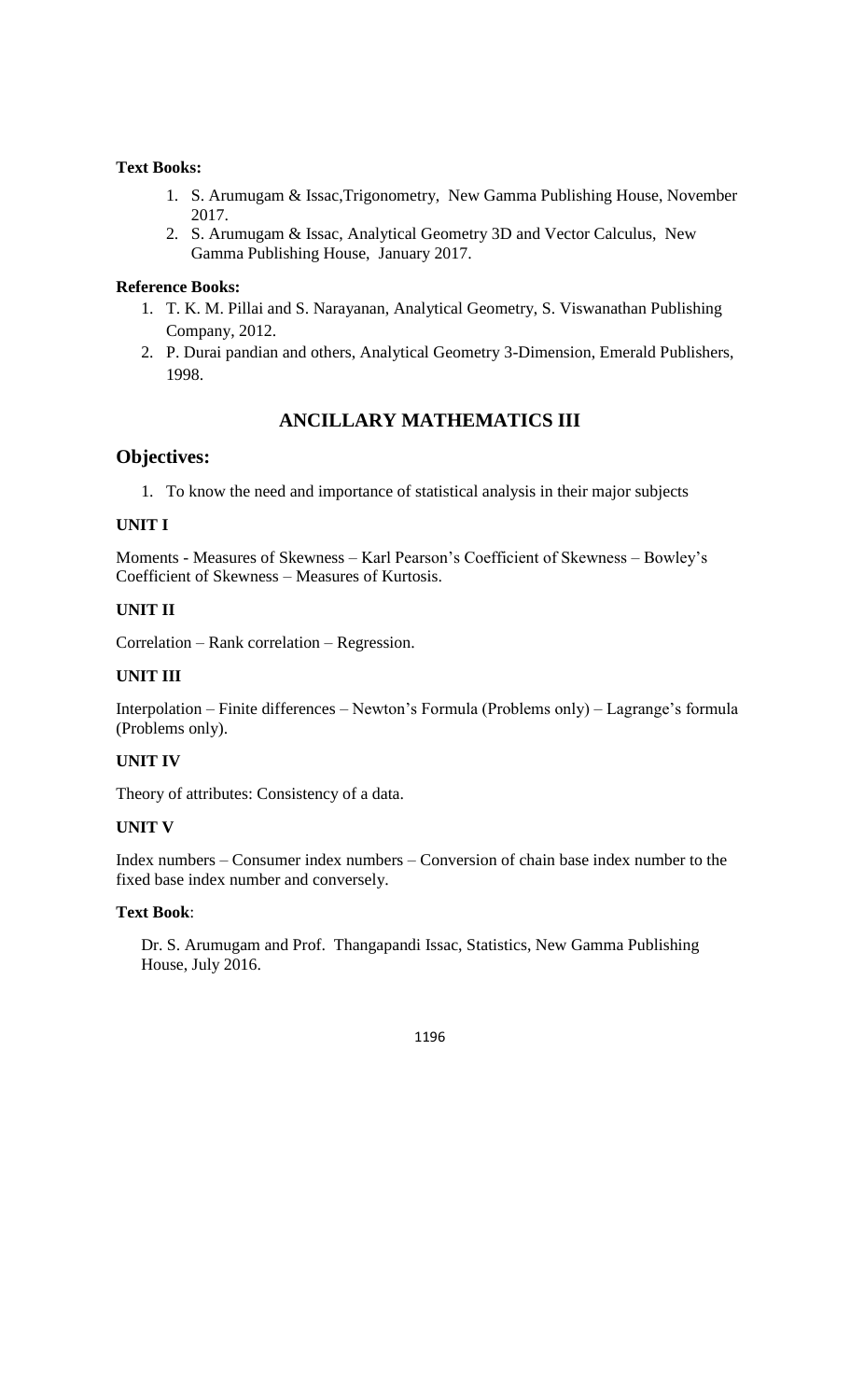- 1. T. Veerarajan, Fundamentals of Mathematical Statistics, YesDee Publishing Private Ltd, 2017.
- 2. B. L. Agarwal, Basic Statistics, New Age International Publishers,  $6<sup>th</sup>$  Edition.

## **ANCILLARY MATHEMATICS - IV**

## **Objectives**:

- 1. To introduce the fundamental concepts of LPP.
- 2. To develop the skills in decision making
- 3. To equip the students in solving real time problems.

#### **UNIT I**

Linear Programming Problems: Formulation of LPP – Mathematical formulation of LPP – Solution of LPP – Graphical Method.

#### **UNIT II**

Simplex Method – Big-M method.

#### **UNIT III**

Duality in LPP.

#### **UNIT IV**

Transportation Problem: Mathematical formulation TP – Degeneracy of TP

#### **UNIT V**

Assignment Problems: Mathematical formulation of AP – Solution to AP – Sequencing: Processing n jobs in two machines – Processing n jobs in m machines.

#### **Text Book:**

Dr. S. Arumugam and Prof. Thangapandi Issac, Linear Programming, New Gamma Publishing House, March 2015.

Unit I: Chapter 3 – Sections 1, 2, 3 and 4 Unit II: Chapter 3 - Sections 5 and 6 Unit III: Chapter 3 - Section 9 Unit IV: Chapter 4 Unit V: Chapter 5 and Chapter 6 - Sections 1 and 2.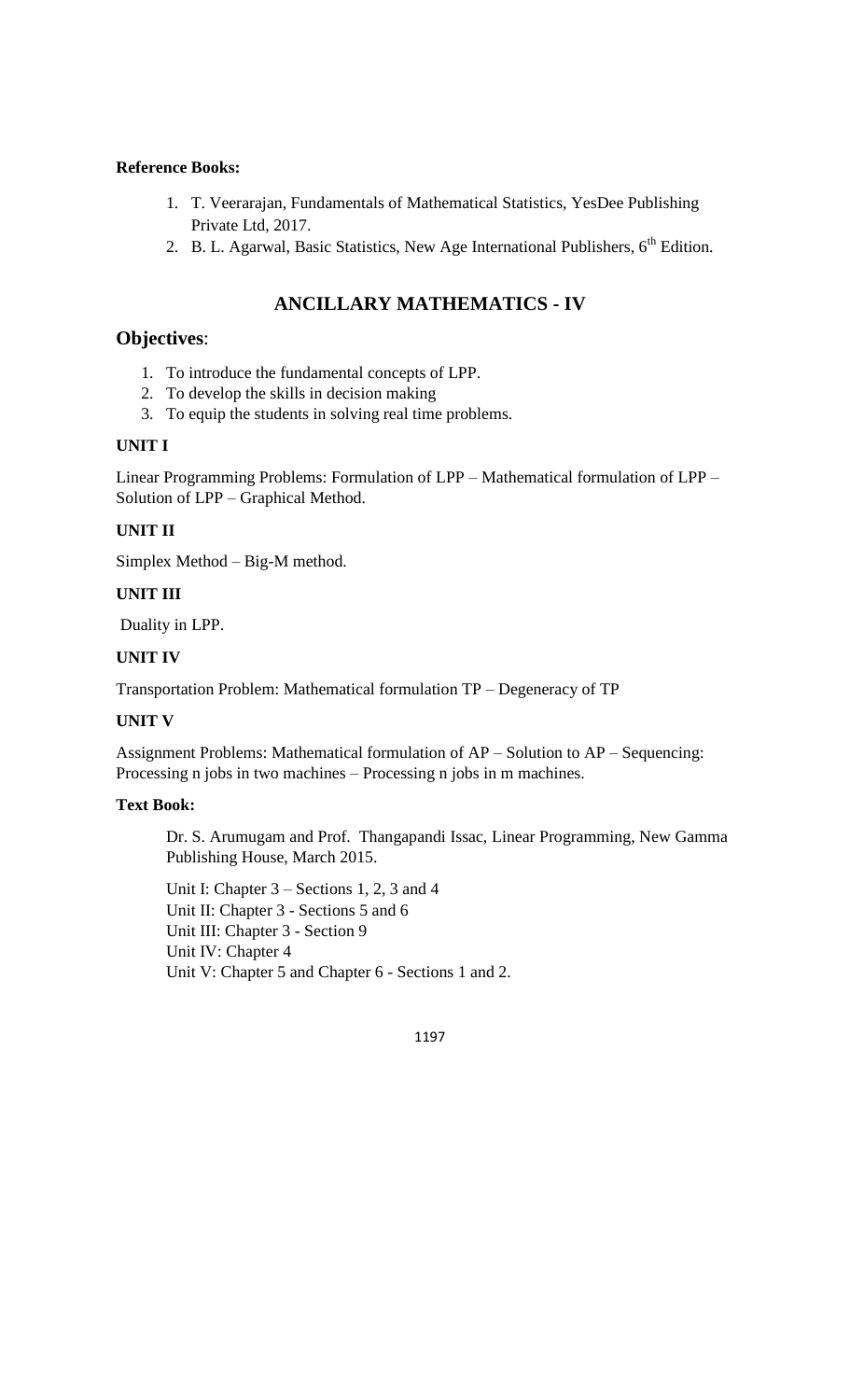- 1. Dr. S. Arumugam and Prof. Thangapandi Issac, Linear Programming, New Gamma Publishing House, March 2015.
- 2. Kanti Swarup, P. K. Gupta, Manmohan, Operations Research, Sultan Chand & Sons, New Delhi, 1978.

#### **MODEL QUESTION**

**Subject Code Month and Year** 

### **MODERN ALGEBRA Maximum: 75 Marks Time: 3 Hours PART A** (10 X 1 = 10 marks) **Answer ALL Questions.**

# **Choose the Correct Answer:**

- 1. The number of elements in Symmetric group  $S_n$  is -----(a) n! (b) n (c)  $n^2$  (d)  $n^3$
- 2. In the group  $G = \{1, i, -1, -i\}$ , the generator of G is ------(a) i (b) 1 (c) -1 (d) 4
- 3. The index of  $(5Z, +)$  in  $(Z, +)$  is ------(a)  $5$  (b)  $1$  (c)  $-5$  (d)  $4$
- 4.  $[G : H] =$ ----------(a)  $|G|/|H|$  (b)  $|G|$ .  $|H|$  (c)  $|G| + |H|$  (d)  $|G| - |H|$
- 5. Consider  $(Z, +)$  and  $(2Z, +)$ . Let f:  $Z \rightarrow 2Z$  be an isomorphism. Then  $f(0) =$  ------(a) 0 (b) 2 (c) 1 (d) 5
- 6. Consider  $(R, +)$  and  $(R^+, \cdot)$ . Let f:  $R \to R^+$  be an isomorphism. Then  $f(0) =$  ------(a)  $1$  (b)  $0$  (c)  $-1$  (d)  $2$
- 7. A ring R is called a Boolean ring if  $a^2 =$  -------, for all  $a \in R$ . (a) a (b) 0 (c) 1 (d) 2
- 8. In  $(Z, +, .)$  ------- and ------ are units. (a) 1 and -1 (b) 0 and 1 (c) 0 and -1 (d) 1 and 2
- 9. The ideal --------- is a prime ideal in Z. (a) (3) (b) (4) (c) (6) (d) (9)
- 10. Let R be any ring. Let  $a \in R$ . Then aR is a -----------. (a) left ideal (b) right ideal (c) ideal (d) integral domain